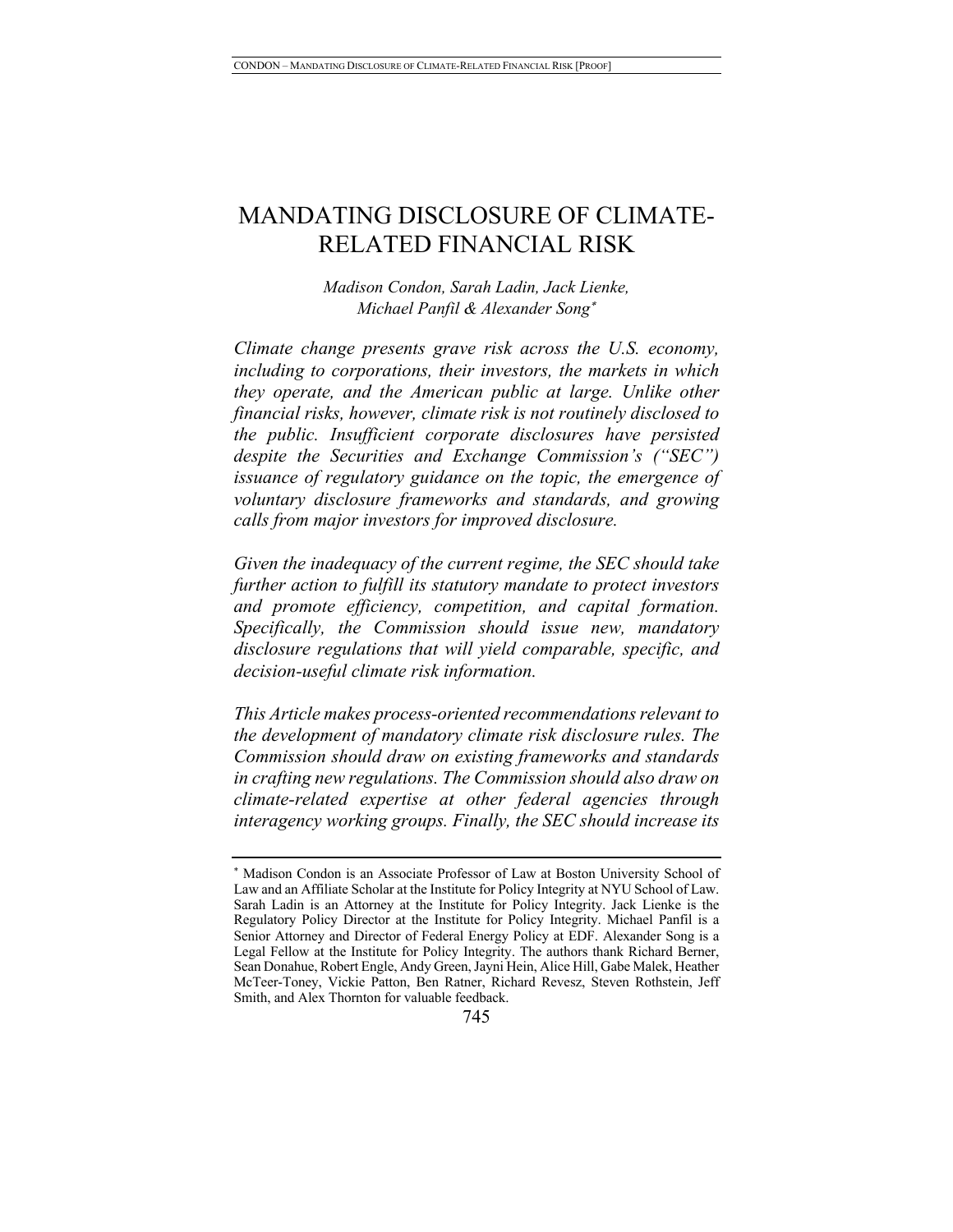*own expertise in this area by conducting economic research on climate risk through its Division of Economic and Risk Analysis. Taken together, these actions will facilitate informed investing, sustainable growth, and a more resilient economy.*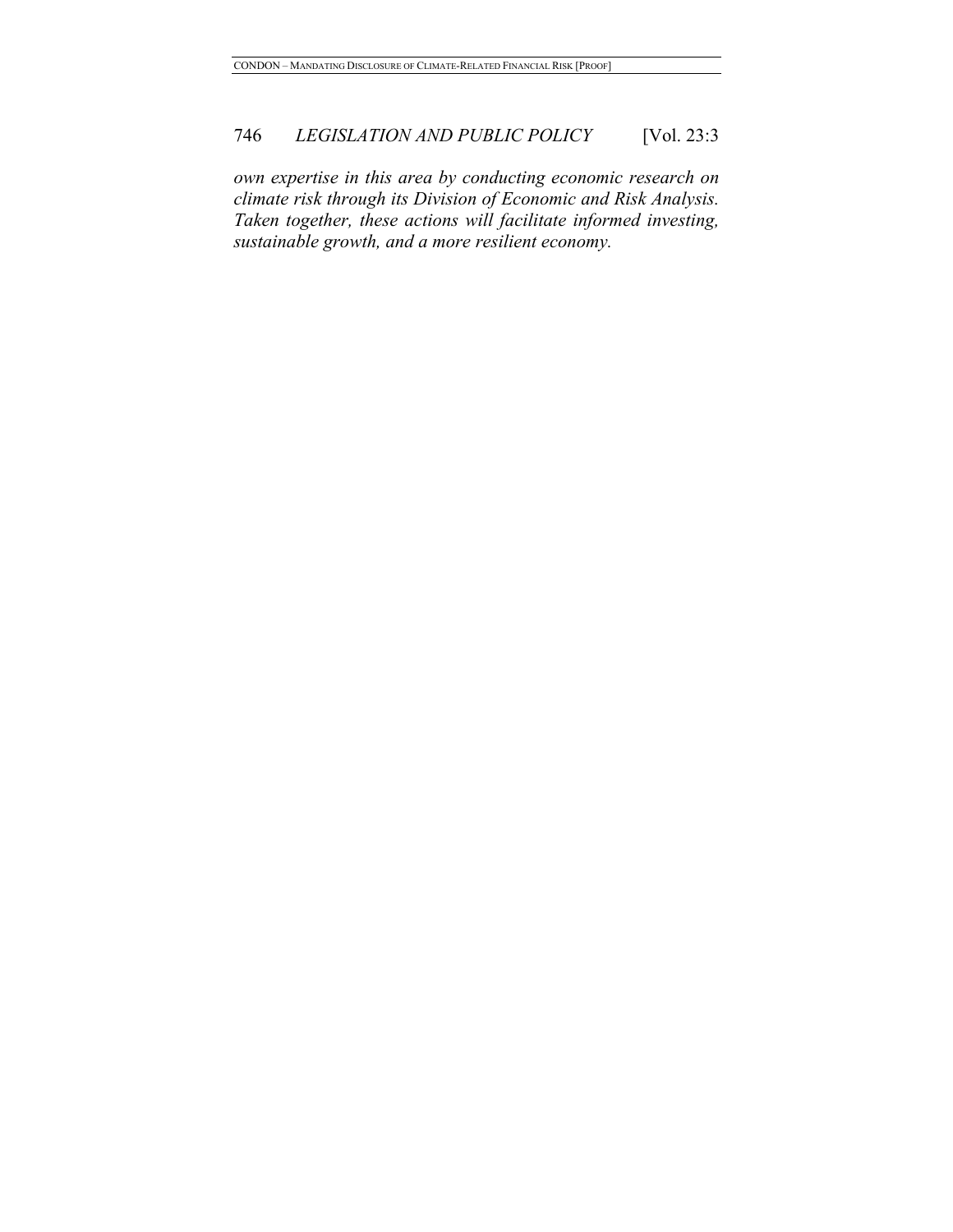| I. UNDERSTANDING AND IDENTIFYING CLIMATE RISK  751   |                |                                                                       |  |  |
|------------------------------------------------------|----------------|-----------------------------------------------------------------------|--|--|
|                                                      | А.             |                                                                       |  |  |
|                                                      | Β.             |                                                                       |  |  |
|                                                      |                | i.                                                                    |  |  |
|                                                      |                | 11.                                                                   |  |  |
|                                                      |                |                                                                       |  |  |
| II. EXISTING SEC REGULATORY REQUIREMENTS AND         |                |                                                                       |  |  |
|                                                      |                |                                                                       |  |  |
|                                                      | А.             | SEC Regulation S-K, Form 10-K, and the 2010                           |  |  |
|                                                      |                |                                                                       |  |  |
|                                                      |                | i.                                                                    |  |  |
|                                                      |                |                                                                       |  |  |
|                                                      | Β.             | Voluntary Frameworks and Standards: TCFD and                          |  |  |
|                                                      |                |                                                                       |  |  |
|                                                      |                | i.                                                                    |  |  |
|                                                      |                |                                                                       |  |  |
|                                                      | C.             | The Existing Regime Is Not Producing Sufficient                       |  |  |
|                                                      |                |                                                                       |  |  |
| III. CURRENT IMPEDIMENTS TO IMPROVED DISCLOSURE  780 |                |                                                                       |  |  |
|                                                      | $\mathsf{A}$ . |                                                                       |  |  |
|                                                      | B.             |                                                                       |  |  |
| IV. THE BENEFITS OF IMPROVED DISCLOSURE FOR          |                |                                                                       |  |  |
| CORPORATIONS, INVESTORS, MARKETS, AND SOCIETY 786    |                |                                                                       |  |  |
|                                                      | А.             |                                                                       |  |  |
|                                                      | $\mathbf{B}$   |                                                                       |  |  |
|                                                      | $C_{\cdot}$    |                                                                       |  |  |
|                                                      | D.             |                                                                       |  |  |
| V. HOW THE SEC CAN SECURE IMPROVED DISCLOSURES  795  |                |                                                                       |  |  |
|                                                      | А.             |                                                                       |  |  |
|                                                      |                | i.                                                                    |  |  |
|                                                      |                | a.                                                                    |  |  |
|                                                      |                | The Public Interest: Efficiency, Competition,<br>b.                   |  |  |
|                                                      |                |                                                                       |  |  |
|                                                      |                | Initiating and Conducting Economic Research  798<br>$\overline{11}$ . |  |  |
|                                                      | В.             | Recommended SEC Actions to Improve Climate Risk                       |  |  |
|                                                      |                |                                                                       |  |  |
|                                                      | i.             | Recommendation 1: Develop Institutional                               |  |  |
|                                                      |                |                                                                       |  |  |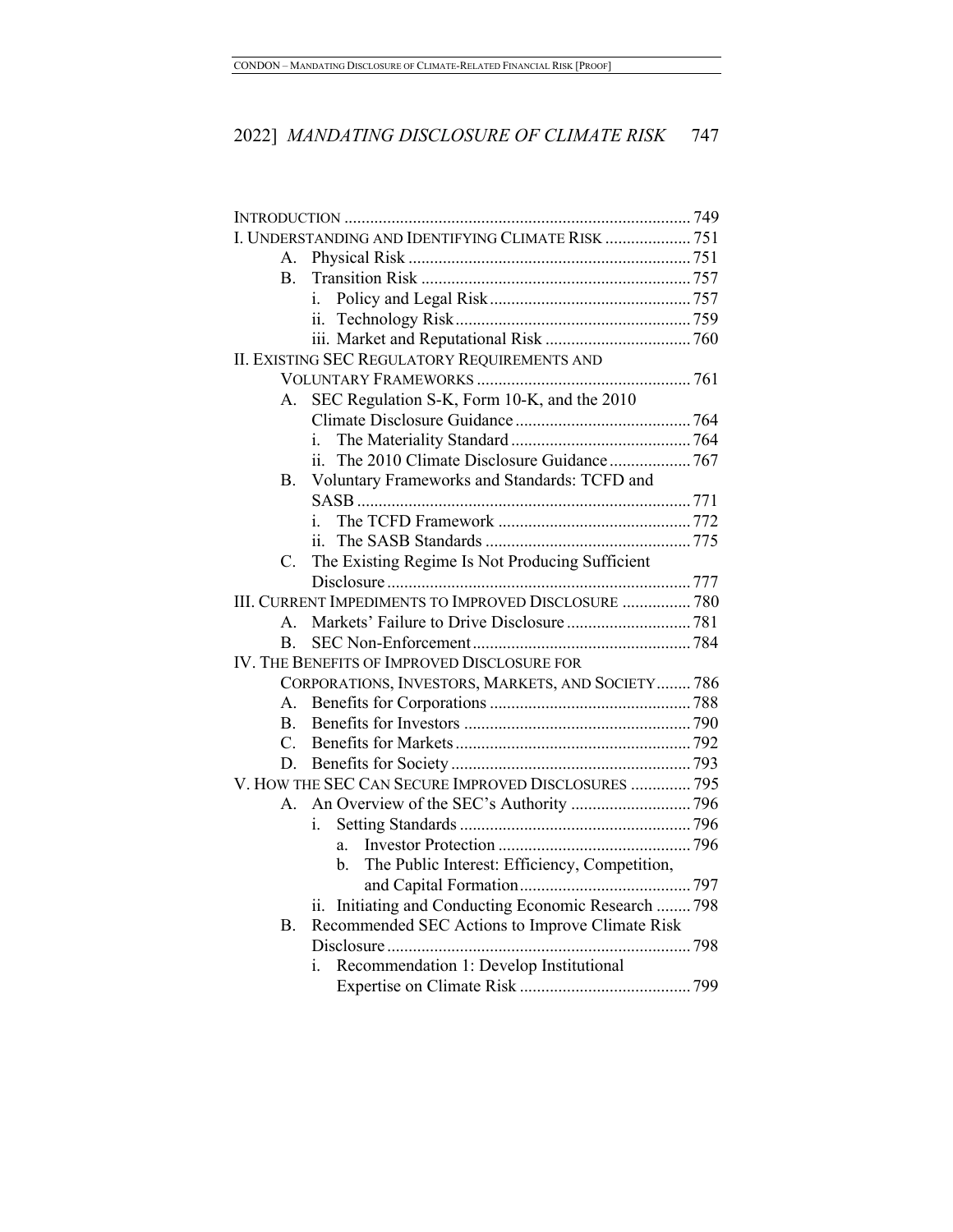| ii. Recommendation 2: Coordinate Regulatory     |  |
|-------------------------------------------------|--|
|                                                 |  |
| iii. Recommendation 3: Draw Best Practices from |  |
| Existing Frameworks and Standards  803          |  |
|                                                 |  |
|                                                 |  |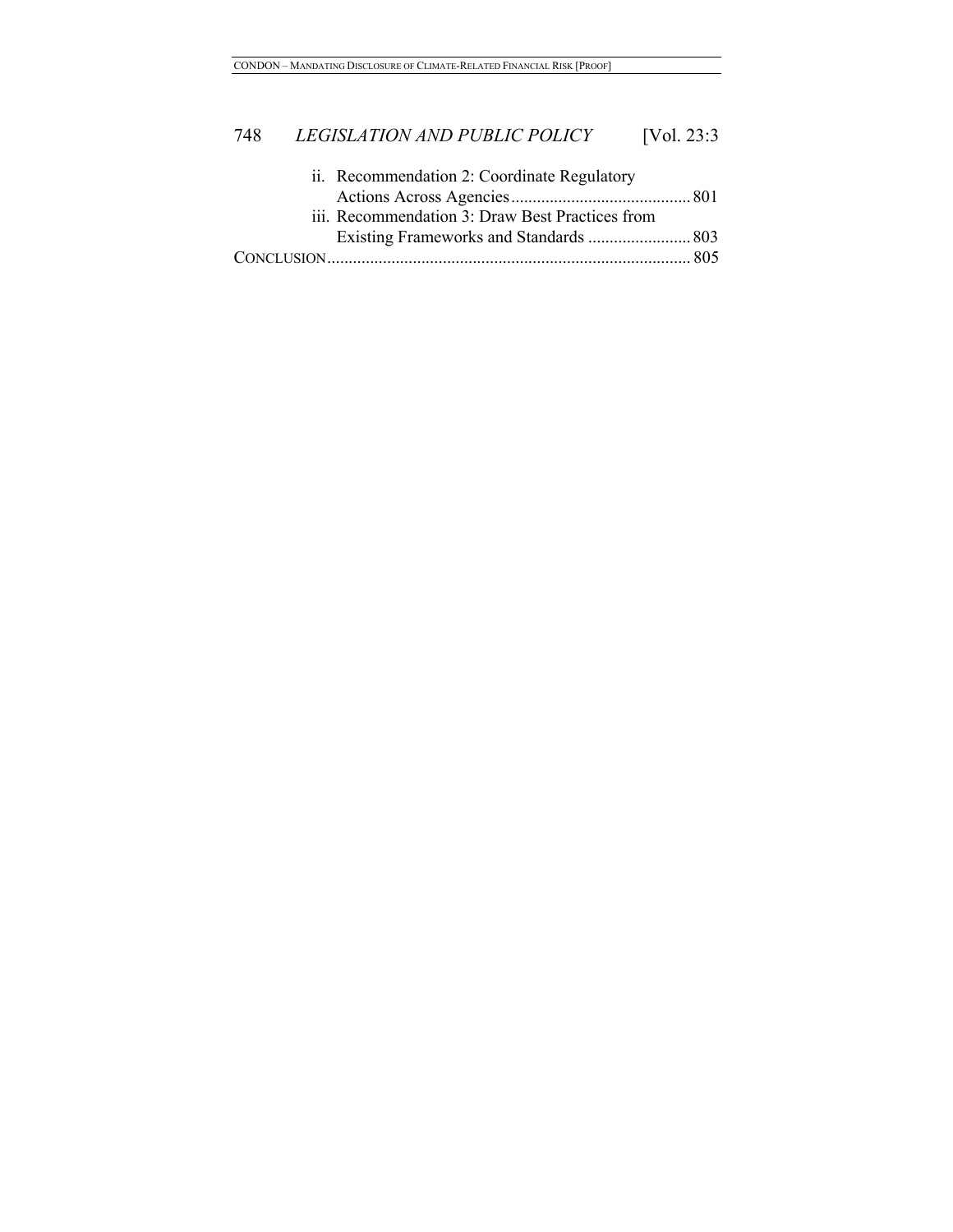#### **INTRODUCTION**

The effects of anthropogenic climate change are unprecedented: the global average surface temperature of the planet is rising at a faster rate than in any other period of human history, shifting weather patterns in unfamiliar and potentially disastrous ways.<sup>1</sup> These changes will profoundly affect the institutions that undergird modern society and will challenge almost every industry and economic sector. Yet most publicly traded companies in the United States do not disclose sufficient information about the risks that climate change poses to their assets and operations. Rather, corporate disclosure of climate risk is often incomplete or nonexistent.

This state of play leaves actors across the financial space vulnerable. When relevant information is obscured or of low quality, lenders and shareholders cannot effectively allocate capital, regulators cannot exercise effective oversight, and companies themselves cannot proactively manage foreseeable threats to their financial health. As a result, our wider financial system is also inadequately prepared to account for the significant risks posed by climate change.<sup>2</sup> Experts have warned that continued complacency could lead to a "climate bubble" that, upon bursting, would send shockwaves through the economy, resulting in another financial crisis on the scale of the Great Recession.<sup>3</sup> For these reasons, the U.S. Commodity Futures Trading Commission Climate-Related Market Risk Subcommittee issued a report (the "CFTC Report") concluding that climate change "poses a major risk to

<sup>1</sup> Raphael Neukom, Nathan Steiger, Juan José Gómez-Navarro, Jianghao Wang & Johannes P. Werner, *No Evidence for Globally Coherent Warm and Cold Periods over the Preindustrial Common Era*, 571 NATURE 550, 550 (2019); Raphael Neukom, Luis A. Barboza, Michael P. Erb, Feng Shi, Julien Emile-Geay, Michael N. Evans, Jörg Franke, Darrell S. Kaufman, Lucie Lücke, Kira Rehfeld, Andrew Schurer, Feng Zhu, Stefan Brönnimann, Gregory J. Hakim, Benjamin J. Henley, Fredrik Charpentier Ljungqvist, Nicholas McKay, Veronika Valler & Lucine von Gunten, *Consistent Multidecadal Variability in Global Temperature Reconstructions and Simulations over the Common Era*, 12 NATURE GEOSCIENCE 643, 646 (2019); Chelsea Harvey, *Current Warming Is Unparalleled in the Past 2,000 Years*, SCI. AM. (July 25, 2019), https://www.scientificamerican.com/article/current-warming-is-unparalleled-in-thepast-2-000-years/ [https://perma.cc/4DHF-XEBS]. 2 *Climate Change and Artificial Intelligence Seen as Risks to Investment Asset* 

*Allocation, Finds New Report by BNY Mellon Investment*, BLOOMBERG (Sept. 16, 2019, 8:00 AM), https://www.bloomberg.com/press-releases/2019-09-16/climate-changeand-artificial-intelligence-seen-as-risks-to-investment-asset-allocation-finds-newreport-by-bny-mellon-investm [https://perma.cc/3HSJ-3CZM].

<sup>3</sup> Rostin Behnam, Comm'r, Commodity Futures Trading Comm'n, Opening Statement of Commissioner Rostin Behnam Before the Market Risk Advisory Committee (June 12, 2019), https://perma.cc/C37G-497S.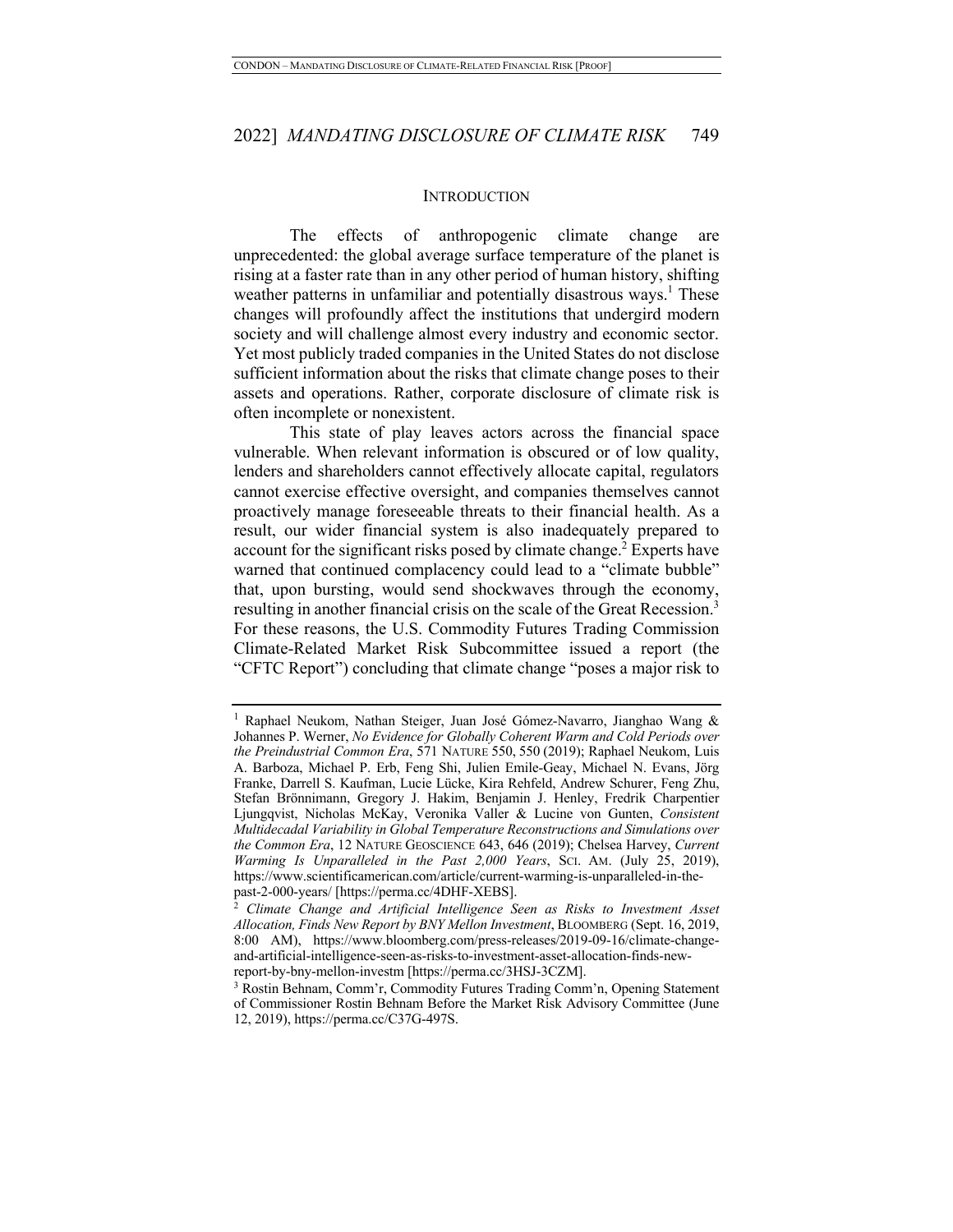the stability of the U.S. financial system and to its ability to sustain the American economy."<sup>4</sup> To avoid this result, many U.S. federal, state and municipal agencies must take a variety of actions to improve the financial system's integration of and resilience to climate risk.<sup>5</sup>

This Article focuses on one agency that will play a major role in addressing the problem: the U.S. Securities and Exchange Commission ("SEC"). $^6$  New regulations are needed to bring the quality of climate risk disclosures level with other forms of risk disclosure commonly required of publicly traded companies.<sup>7</sup> The SEC, as the primary regulator of American securities markets, should mandate that publicly traded companies disclose their climate risk in a manner that is *comparable*, *specific*, and *decision-useful*. This improved disclosure regime will help remedy the vulnerabilities identified above: lenders and shareholders can draw from the disclosures to make informed investment decisions; regulators can more appropriately identify risk and monitor compliance; and companies can consider and mitigate revealed threats. On an economy-wide level, such a regime will help asset prices reflect all relevant information; accurate pricing, in turn, will help investors allocate capital to its risk-adjusted, highest-value use. These improvements in disclosure and risk assessment will mitigate the risks of a "climate bubble" and the significant financial losses that would accompany its bursting.

The SEC already requires corporations to regularly disclose material financial risks in certain categories and has issued guidance acknowledging that climate risk is both material and fits within those categories under some circumstances. However, despite this guidance and the increasing popularity of voluntary climate risk disclosure frameworks and standards, most corporate climate risk disclosures contain incomplete information and/or boilerplate language that does not enable investors to make meaningful comparisons across

<sup>4</sup> COMMODITY FUTURES TRADING COMM'N CLIMATE-RELATED MARKET RISK SUBCOMM. OF THE MARKET RISK ADVISORY COMM., MANAGING CLIMATE RISK IN THE U.S. FINANCIAL SYSTEM i (2020), https://perma.cc/UT9M-FG2Y [hereinafter "CFTC REPORT"].

<sup>5</sup> *See, e.g.*, N.Y. Pub. Serv. Comm'n, Order Instituting Proceedings in the Matter Regarding the Need for Reporting Risks Related to Climate Change, Case 20-M-0499 (Oct. 15, 2020), https://perma.cc/459N-PTJY.

<sup>6</sup> While this Article focuses exclusively on action that the SEC should take, we recognize that there is a much broader set of regulators that can and should take steps to identify and mitigate climate risk. A more holistic approach would, for example, include activity by the Financial Stability Oversight Council or the Commodity Futures Trading Commission.

<sup>7</sup> While this Article focuses on the need and authority for new regulations under existing statutes, new legislation related to climate risk disclosure has also been proposed. *See, e.g.*, Climate Risk Disclosure Act of 2019, H.R. 3623, 116th Cong. (2019).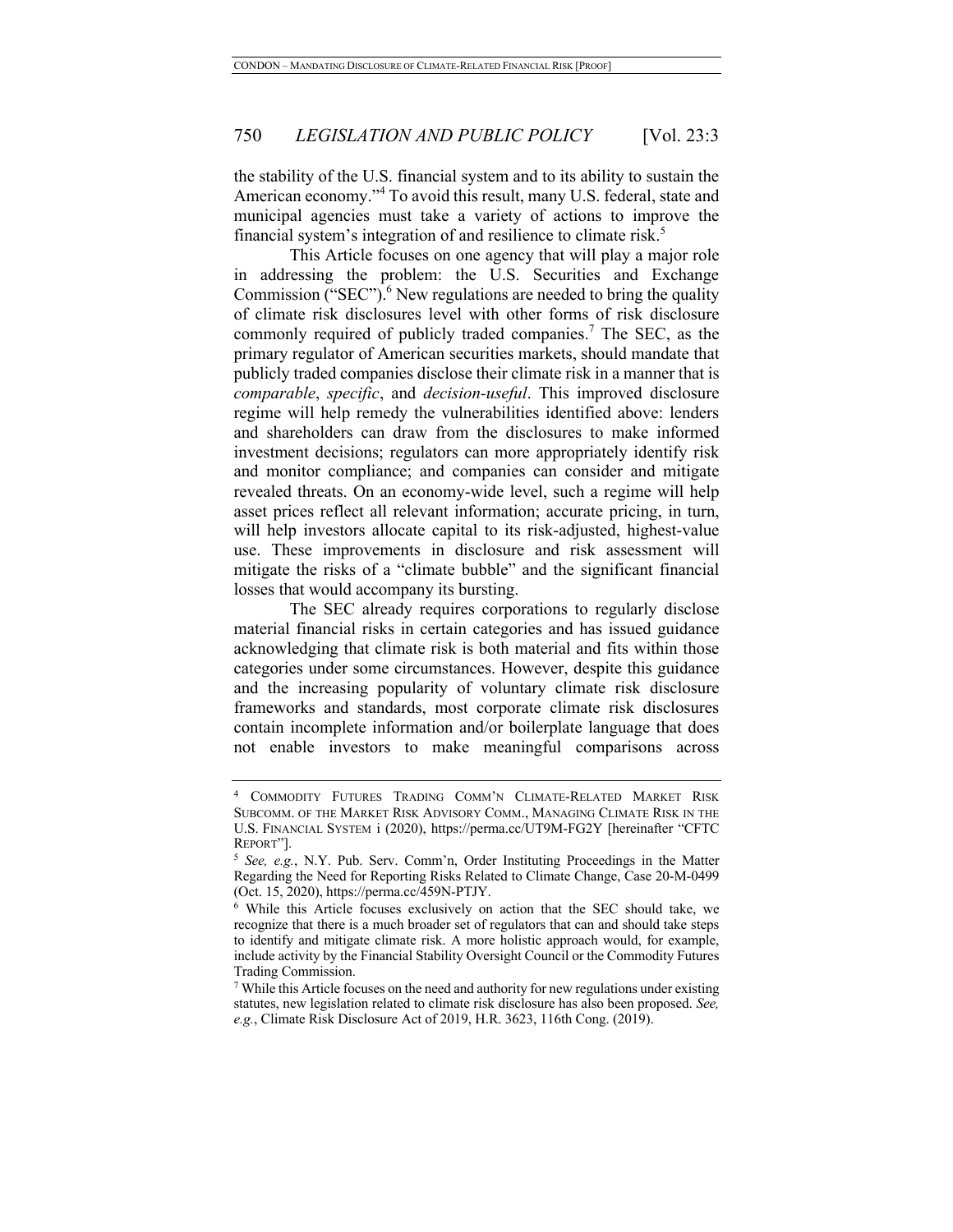companies. Accordingly, this Article details the need for new, mandatory disclosure requirements and makes recommendations for crafting them. Section II surveys the climate-related risks that corporations will face in the coming century. Section III provides an overview of the existing climate risk disclosure regime, including the SEC's current regulatory requirements and voluntary disclosure frameworks developed by non-governmental organizations. Section IV considers why current regimes have not resulted in comparable, specific, and decision-useful disclosure. Section V explores the benefits of improved climate risk disclosure, including for corporations, investors, markets, and society. Finally, Section VI recommends steps that the SEC should take in the near term to facilitate its promulgation of new, mandatory climate risk disclosure standards—namely, conducting research to increase institutional expertise on climate risk, coordinating with other agencies, and drawing on best practices from existing climate risk disclosure frameworks. $8^{\circ}$  Section VII concludes.

#### I.

#### UNDERSTANDING AND IDENTIFYING CLIMATE RISK

Climate-related financial risk comes in a variety of forms but is generally considered to fall into two broad categories: physical risk and transition risk. *Physical risk* refers to the ways in which climate changeamplified and -altered weather patterns can affect corporate assets and operations. *Transition risk* arises from climate change-driven shifts in public policy, technology, or the market.<sup>9</sup> These risks, and examples of how they affect various sectors of the U.S. economy, are discussed in detail below.

#### *A. Physical Risk*

Physical risk encompasses the harmful effects of climate change on a corporation's physical assets and operations. These harms can stem from either acute weather events, like hurricanes, or changing

<sup>&</sup>lt;sup>8</sup> After this Article went to press, the SEC proposed a set of mandatory climate risk disclosure requirements. We do not address the substance of that proposal.

TASK FORCE ON CLIMATE-RELATED FIN. DISCLOSURES, FINAL REPORT: RECOMMENDATIONS OF THE TASK FORCE ON CLIMATE-RELATED FIN. DISCLOSURES 5–6 (2017) [https://perma.cc/QR9J-3636] [hereinafter "TCFD REPORT"]; BLACKROCK, GETTING PHYSICAL: SCENARIO ANALYSIS FOR ASSESSING CLIMATE-RELATED RISKS 7 (2019), https://perma.cc/3J5C-7DK6; COUNCIL ON FOREIGN RELS., IMPACT OF CLIMATE RISK ON THE ENERGY SYSTEM: EXAMINING THE FINANCIAL, SECURITY, AND TECHNOLOGY DIMENSIONS 46 (2019), https://perma.cc/DAZ7-GFRC [hereinafter "CFR REPORT"].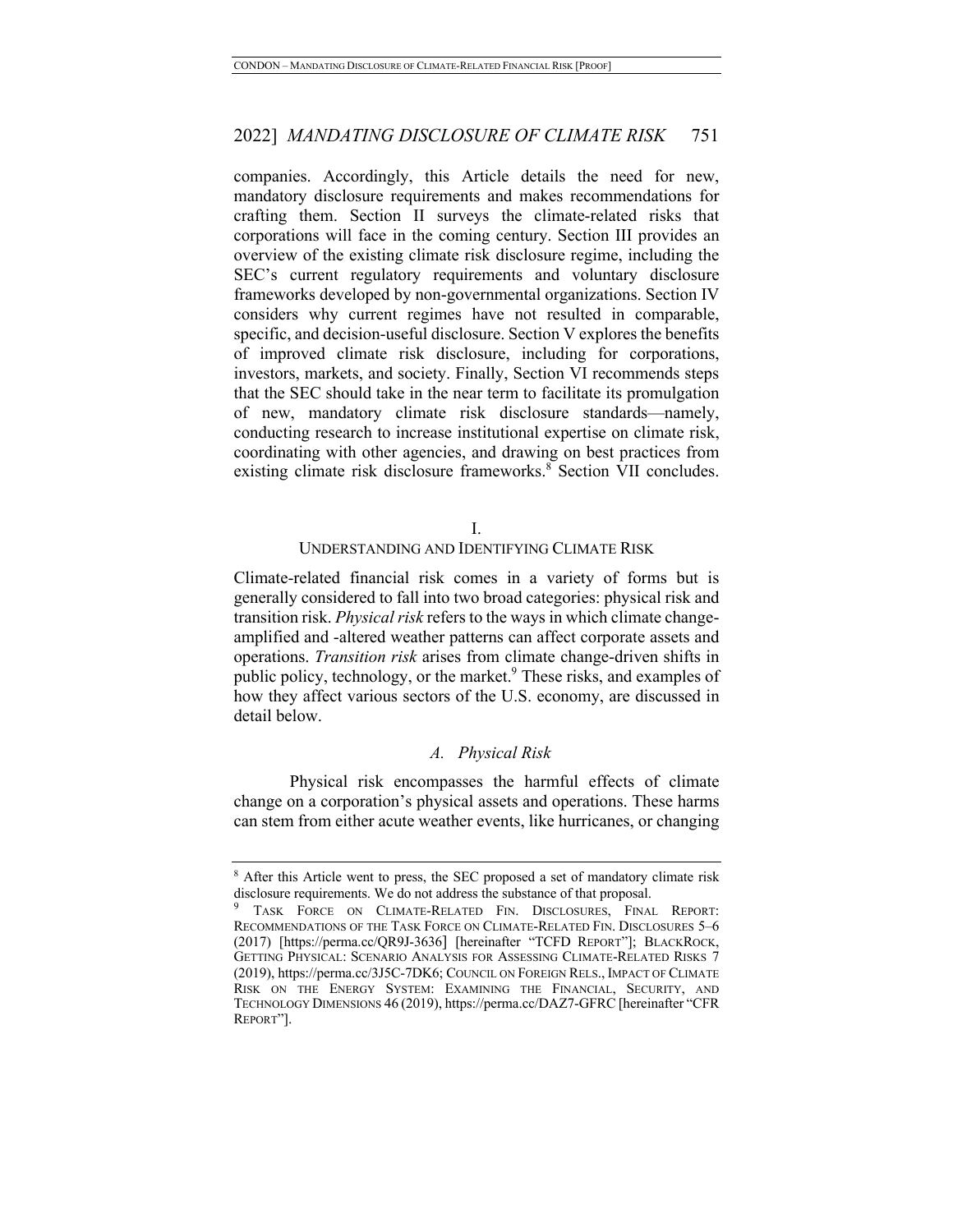baseline conditions, like rising seas, $10$  and can encompass both direct economic impacts, such as the cost of repairing a damaged facility, and indirect impacts, such as increased insurance premiums for the facility following its repair.<sup>11</sup> The financial implications of physical climate risk are massive. The National Oceanic and Atmospheric Administration estimates that the United States has already experienced over \$500 billion in direct economic costs and damages from extreme weather events since 2015.<sup>12</sup> In 2020 alone, there were twenty-two "billion dollar weather events"—extreme weather events that have caused over \$1 billion each in direct economic damage—totaling \$95 billion in damages.<sup>13</sup> Though already staggering, these estimates understate the magnitude of physical risk because they do not account for indirect impacts such as increased costs of financing or insurance premiums, or

<sup>&</sup>lt;sup>10</sup> See EUROPEAN BANK FOR RECONSTRUCTION & DEV., ADVANCING TCFD GUIDANCE ON PHYSICAL CLIMATE RISKS AND OPPORTUNITIES 3 (2018), https://perma.cc/5R6T-3EDY; TCFD REPORT, *supra* note 9, at 6. Impacts of changing baseline conditions are often referred to as "chronic physical risks." *Id.*

<sup>&</sup>lt;sup>11</sup> LEE REINERS & CHARLIE WOWK, CLIMATE RISK DISCLOSURE LAB, CLIMATE RISK DISCLOSURES & PRACTICES: HIGHLIGHTING THE NEED FOR A STANDARDIZED REGULATORY DISCLOSURE FRAMEWORK TO WEATHER IMPACTS OF CLIMATE CHANGE ON FINANCIAL MARKETS 15 (2020) [https://perma.cc/H44E-C7TG] [hereinafter "DISCLOSURE LAB REPORT"]. This may also include growing risk to the ability of corporations to obtain financing by "damaging assets that serve as collateral for loans or that underpin other investments." *Id.* at 15–16.

<sup>&</sup>lt;sup>12</sup> Billion-Dollar Weather and Climate Disasters: Summary Stats, NAT'L OCEANIC & ATMOSPHERIC ADMIN., https://www.ncdc.noaa.gov/billions/summary-stats/US/2020 (last visited June 26, 2021) [https://perma.cc/57XB-638E]. For more information on the economic impacts of climate change in the United States, see Solomon Hsiang, Robert Kopp, Amir Jina, James Rising, Michael Delgado, Sashank Mohan, D. J. Rasmussen, Robert Muir-Wood, Paul Wilson, Michael Oppenheimer, Kate Larsen & Trevor Houser, *Estimating Economic Damage from Climate Change in the United States*, 356 SCI. 1362, 1362 (2017) [https://perma.cc/UN9D-PRYS]. The Climate Impact Lab has also created a Climate Impact Map that provides information on how climate will impact regions of the U.S. differently under various climate projections, using countylevel data. *See Climate Impact Map*, CLIMATE IMPACT LAB, http://www.impactlab.org/map/#usmeas=absolute&usyear=1981-

<sup>2010&</sup>amp;gmeas=absolute&gyear=1986-2005 (last visited June 26, 2021) [https://perma.cc/9NGM-DF6E].

<sup>13</sup> *Billion-Dollar Weather and Climate Disasters: Overview*, NAT'L OCEANIC & ATMOSPHERIC ADMIN., https://www.ncdc.noaa.gov/billions/overview [https://perma.cc/GQR2-JBSK] (last visited June 26, 2021); NAT'L OCEANIC & ATMOSPHERIC ADMIN., *supra* note 12. Direct economic impacts include physical damage to private and public structures and assets, business interruptions, disaster restoration costs, and more, both insured and uninsured. *Billion-Dollar Disasters: Calculating the Costs*, NAT'L OCEANIC & ATMOSPHERIC ADMIN., https://www.ncdc.noaa.gov/monitoring-references/dyk/billions-calculations [https://perma.cc/78UA-2M3E] (last visited June 26, 2021).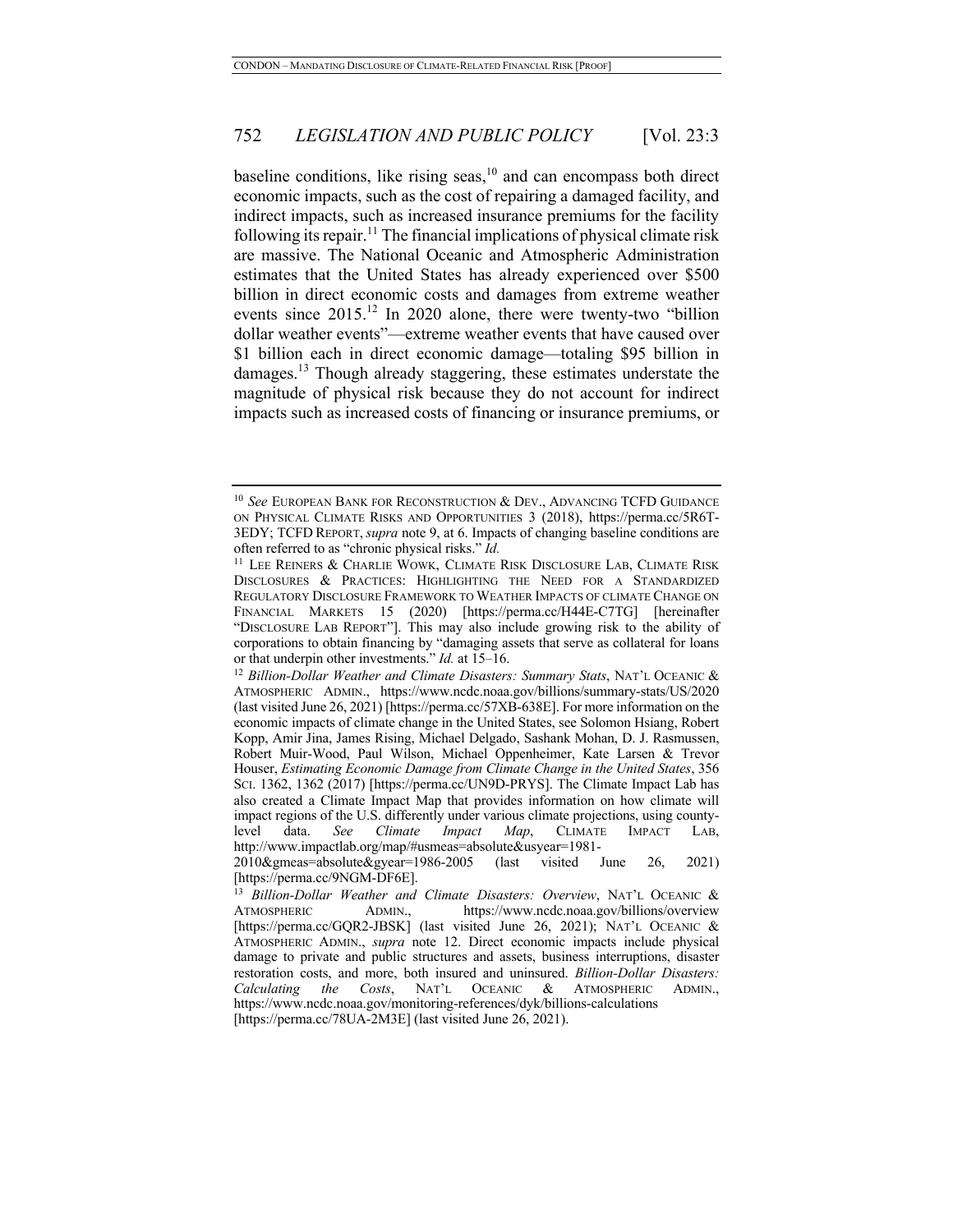for costs arising from changes in baseline climate conditions rather than acute weather events.<sup>14</sup>

All U.S. regions and industries face physical climate risk, but each will experience it differently.<sup>15</sup> The chemical industry, for example, is especially vulnerable to extreme weather events given that significant assets are located on coasts and waterways, particularly on the Gulf Coast.<sup>16</sup> These impacts are not theoretical. For instance, in 2017, Hurricane Harvey resulted in massive flooding of Arkema's Crosby Facility in Houston.17 This caused its primary and backup power systems to go offline, preventing cooling of liquid organic peroxides, which exploded as a result.<sup>18</sup> Research has demonstrated that climate change made rainfall from Hurricane Harvey more likely and more intense.19

Corporations will also face challenges arising from changes in baseline weather conditions. The agricultural industry appears more vulnerable to temperature increases: in the Southwest, productivity of outdoor labor is expected to decrease by five to seven percent by  $2100^{20}$ 

<sup>&</sup>lt;sup>14</sup> These estimates also do not consider "losses to natural capital or assets, health care related losses, or values associated with lost life." Billion-Dollar Disasters, *supra* note

<sup>13. 15</sup> *See, e.g.*, Al Shaw, Abrahm Lustgarten & Jeremy W. Goldsmith, *New Climate Maps Show a Transformed United States*, PROPUBLICA (Sept. 15, 2020), https://projects.propublica.org/climate-migration/ [https://perma.cc/D67M-HATV].

<sup>&</sup>lt;sup>16</sup> A recent study identified 872 hazardous chemical facilities located on the Gulf Coast alone. Susan C. Anenberg & Casey Kalman, *Extreme Weather, Chemical Facilities, and Vulnerable Communities in the U.S. Gulf Coast: A Disastrous Combination*, 3 GEOHEALTH 122, 122 (2019); *see also* Zoe Schlanger, *We Placed Our Chemical Plants Near Waterways. That Used to Make Sense. Now It's a Hazard*, QUARTZ (Feb. 7, 2018),

https://perma.cc/KG6L-CYT3.<br><sup>17</sup> Harris County's Original Petition and Application for Permanent Injunction at 8–9, Harris County, Texas v. Arkema, Inc., No. 2017-7691 (157th Tx. Judicial D. Nov. 16, 2017).

<sup>18</sup> *Id* at 9*.*

<sup>19</sup> *E.g.*, Geert Jan van Oldenborgh, Karin van der Wiel, Antonia Sebastian, Roop Singh, Julie Arrighi, Friederike Otto, Karsten Haustein, Sihan Li, Gabriel Vecchi & Heide Cullen, *Attribution of Extreme Rainfall from Hurricane Harvey, August 2017*, 12ENV'T RSCH. LETTERS 1, 10 (2017) [https://perma.cc/P2B3-JSXM] (finding that climate change made rainfall from Hurricane Harvey three times more likely and 15% more intense); Mark D. Risser & Michael F. Wehner, *Attributable Human-Induced Changes in the Likelihood and Magnitude of the Observed Extreme Precipitation During Hurricane Harvey*, 44 GEOPHYSICAL RSCH. LETTERS 12,457, 12,457 (2017) [https://perma.cc/9AMD-PW8U] (finding precipitation was likely increased by at least 18.8% due to climate change).

 $^{20}$  CERES, ADDRESSING CLIMATE AS A SYSTEMIC RISK: A CALL TO ACTION FOR U.S. FINANCIAL REGULATORS 6 (2020) [https://perma.cc/U6HK-2QQW] (citing ENV'T PROT. AGENCY, CLIMATE CHANGE IN THE UNITED STATES: BENEFITS OF GLOBAL ACTION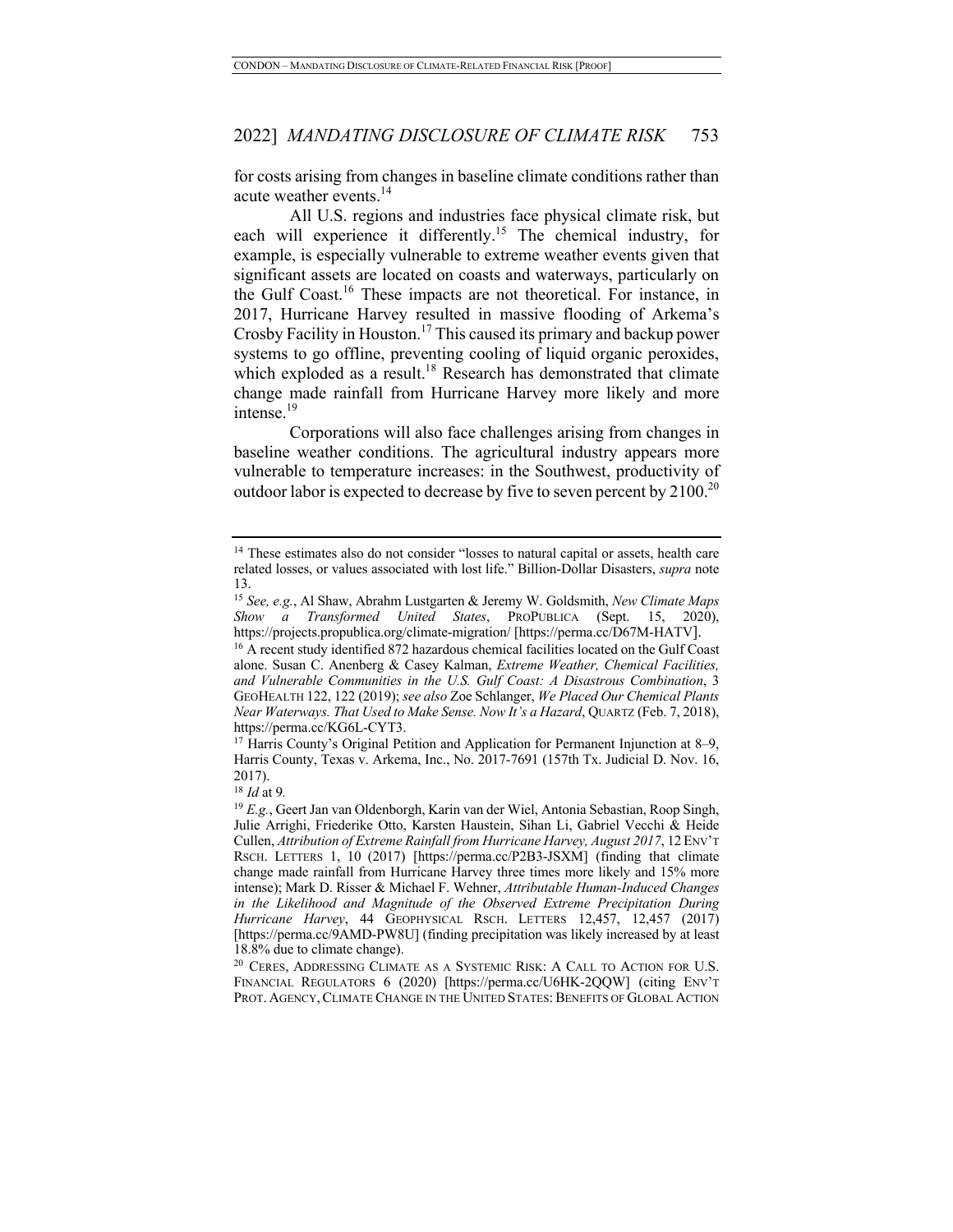Changing precipitation and evaporation patterns further threaten the industry. Agricultural supply chains may be disrupted, for example, when rivers have too much or too little water to safely support barge traffic carrying crops, seeds, and other materials. $21$ 

The real estate industry, too, faces a variety of physical risks with massive implications for property values. Rising seas and flooding could devalue exposed homes by \$30 to \$80 billion in Florida, $^{22}$  while climate-intensified wildfires could wipe out \$2 trillion in property values in California.<sup>23</sup>

Physical risk varies widely not only across sectors, but also across corporations within sectors. $^{24}$  Each corporation will experience different damages depending on the type and location of its physical

[https://perma.cc/YA3N-XTCF].

<sup>21</sup> CFTC REPORT, *supra* note 4, at 21.

<sup>28 (2015) [</sup>https://perma.cc/6PZ5-487N]).; *see also* CFTC REPORT, *supra* note 4, at 13 (finding "general agreement that climate change will reduce average yields and total production for most crops in most regions"); *Climate Change and Agriculture: A Perfect Storm in Farm Country*, UNION OF CONCERNED SCIENTISTS (Mar. 20, 2019), https://www.ucsusa.org/resources/climate-change-and-agriculture

<sup>22</sup> Jonathan Woetzel, Dickson Pinner, Hamid Samandari, Hauke Engel, Mekala Krishnan, Claudia Kampel & Marlies Vasmel, *Will Mortgages and Markets Stay Afloat in Florida*, MCKINSEY GLOBAL INST. (Apr. 27, 2020), https://www.mckinsey.com/business-functions/sustainability/our-insights/will-

mortgages-and-markets-stay-afloat-in-florida [https://perma.cc/KAY7-GZCQ]; *see also* UNION OF CONCERNED SCIENTISTS, UNDERWATER: RISING SEAS, CHRONIC FLOODS, AND THE IMPLICATIONS FOR US COASTAL REAL ESTATE 2 (2018) [https://perma.cc/2BVT-6VYJ] (concluding that more than 300,000 coastal homes with a market value of \$117.5 billion today are at risk of "chronic inundation in 2045" and that properties worth more than \$1 trillion could be at risk by 2100).

In 2019, the San Francisco Federal Reserve Bank published a series of articles on climate risk, some of which discussed the concept of "blue-lining," a practice where lenders refuse to authorize loans for the purchase of homes in locations with unacceptable flood risk. *See* Michael D. Berman, *Flood Risk and Structural Adaptation of Markets*, CMTY. DEV. INNOVATION REV.: STRATEGIES TO ADDRESS CLIMATE CHANGE RISK IN LOW- AND MODERATE-INCOME CMTYS, Oct. 2019 at 13, 16.

<sup>23</sup> CERES, *supra* note 20, at 8 (citing Yaling Jiang, *Wildfires Might Erase \$2 Trillion Worth of Housing Value in California*, BARRON'S (Nov. 4, 2019), https://www.barrons.com/articles/wildfires-might-erase-2-trillion-worth-of-housingvalue-in-california-01572882115 (discussing Redfin report analyzing total value of homes at risk of wildfires)).

<sup>24</sup> *E.g.*, Rick Lord, Steven Bullock & Murray Birt, *Understanding Climate Risk at the Asset Level: The Interplay of Transition and Physical Risk*, S&P GLOBAL, https://www.spglobal.com/\_division\_assets/images/special-editorial/understandingclimate-risk-at-the-asset-level/sp-trucost-interplay-of-transition-and-physical-risk-

report-05a.pdf [https://perma.cc/K8VN-87AC] (last visited Dec. 21, 2020) ("Company exposure and resilience to both transition and physical risk does not conform to clear sectoral patterns, highlighting the need for in-depth analysis to evaluate climate risk at the asset and company level."); *see also* BLACKROCK, *supra* note 9 (demonstrating how physical risk for sectors can vary across regions).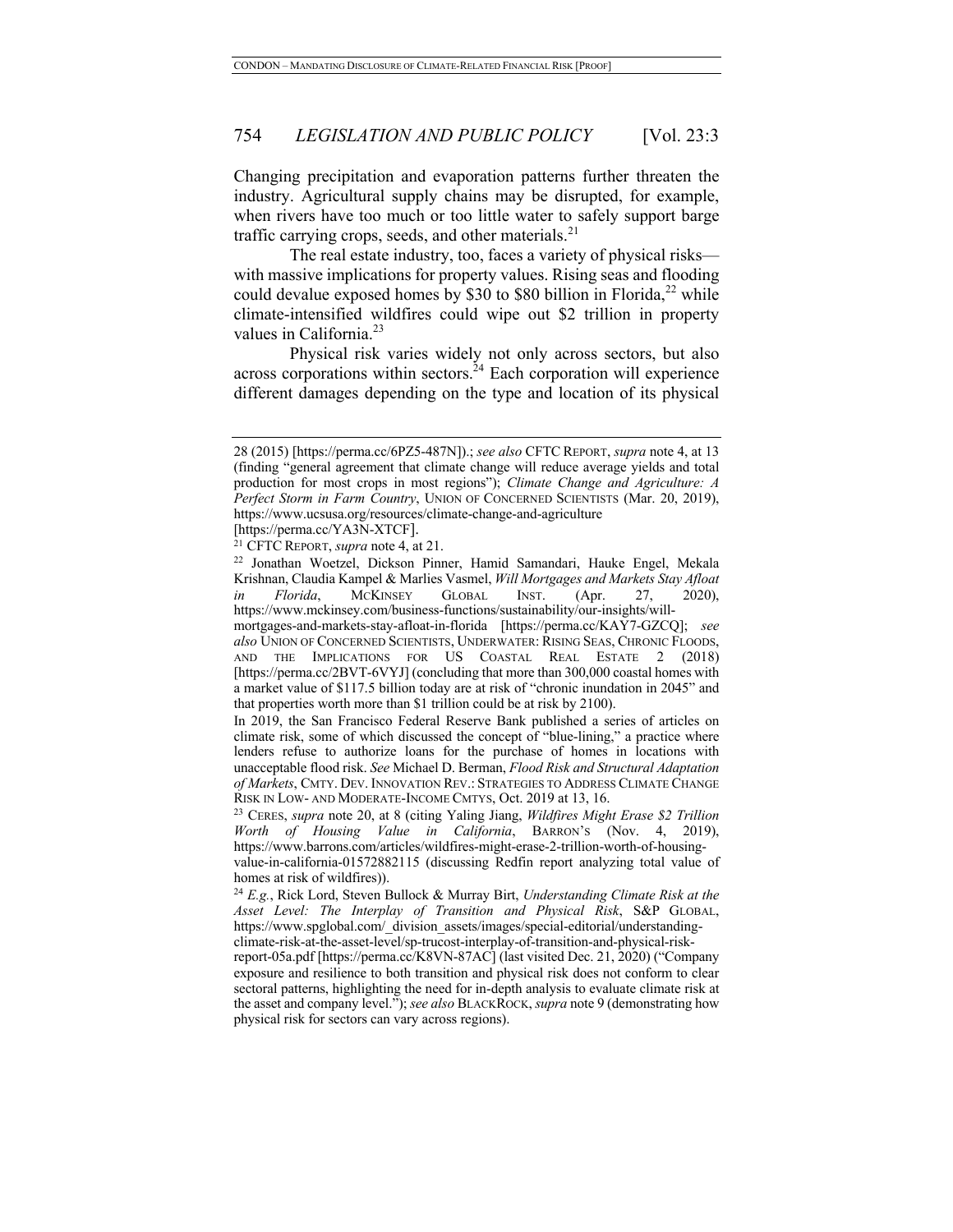assets, infrastructure, and workers, as well as those of its supply chain partners.<sup>25</sup> For example, the energy industry has already experienced significant physical effects across regions from a variety of climate change impacts. In the Gulf Coast, the sector has encountered significant damage from climate-amplified flooding and hurricanes. Houston-based Occidental Petroleum alone suffered \$70 million in pretax income reduction due to Hurricane Harvey.<sup>26</sup> Twelve years prior, Hurricanes Katrina and Rita cost the energy industry \$15 billion.<sup>27</sup> With hurricanes growing in severity and reach, $^{28}$  storm-related impacts in this region are only expected to increase.<sup>29</sup>

On the East Coast, the energy sector likewise faces a variety of emerging challenges. Rising sea levels put place-bound assets at risk, as New York City utility Consolidated Edison ("ConEd") highlighted in a 2019 vulnerability study finding that flood heights in ConEd's service territory are projected to increase from 8.3 feet to 13.3 feet by 2100 due to sea level rise, exposing more of its substations to frequent

 $25$  Physical risk may pose significant concern for corporations whose supply chains involve international actors. For example, the U.S. imports over 90% of its rare earth minerals from China, and these minerals are used to manufacture a wide array of goods, including memory cards, X-ray machines, magnets, catalytic converters, batteries, and cell phones. June Teufel Dreyer, *China's Monopoly on Rare Earth Elements—and Why We Should Care*, FOREIGN POL'Y RSCH. INST. (Oct. 7, 2020), https://www.fpri.org/article/2020/10/chinas-monopoly-on-rare-earth-elements-andwhy-we-should-care/ [https://perma.cc/6LEQ-PZGR]; *see also What Are 'Rare Earths' Used For?*, BBC NEWS (Mar. 13, 2012), https://www.bbc.com/news/world-17357863 [https://perma.cc/Q2HG-G4LY]. The regions that produce these minerals, however, have been subject to increasing rates of extreme rainfall, which in turn has increased the risk and severity of landslides, preventing extraction of the necessary materials. The probability of a severe disruption in rare earths production is estimated to double or triple by 2030, placing the supply chains for all of these goods at risk. Jonathan Woetzel, Dickon Pinner, Hamid Samandari, Hauke Engel, Mekela Krishnan, Claudia Kampel & Jakob Graabak, *Could Climate Become the Weak Link in Your Supply Chain*, MCKINSEY GLOB. INST. (Aug. 6, 2020), https://www.mckinsey.com/businessfunctions/sustainability/our-insights/could-climate-become-the-weak-link-in-yoursupply-chain, [https://perma.cc/HG44-8QTZ].

<sup>&</sup>lt;sup>26</sup> CFR REPORT, *supra* note 9, at 27. Indeed, Houston, home to significant energy sector infrastructure, has seen *three* 1-in-500-year flooding events since 2015. *Id.* at 35. <sup>27</sup> *Id.*

<sup>28</sup> *See* ROGER R. GRENIER, PETER SOUSOUNIS, JON SCHNEYER & DAN RAIZMAN, AIR, QUANTIFYING THE IMPACT FROM CLIMATE CHANGE ON U.S. HURRICANE RISK (2020), https://www.verisk.com/contentassets/307844382ae24e3c9aa9ed4d8d714f60/air\_clim atechange\_us\_hurricane\_whitepaper.pdf ;*see also* James P. Kossin, Kenneth R. Knapp, Timothy L. Olander & Christopher S. Velden, *Global Increase in Major Tropical Cyclone Exceedance Probability Over the Past Four Decades*, 117 PNAS 11975 (2020)

<sup>[</sup>https://perma.cc/3GP2-TS2Z]. 29 Lin Li & Panaki Chakraborty, *Slower Decay of Landfalling Hurricanes in a Warming World*, 587 NATURE 230, 230 (2020).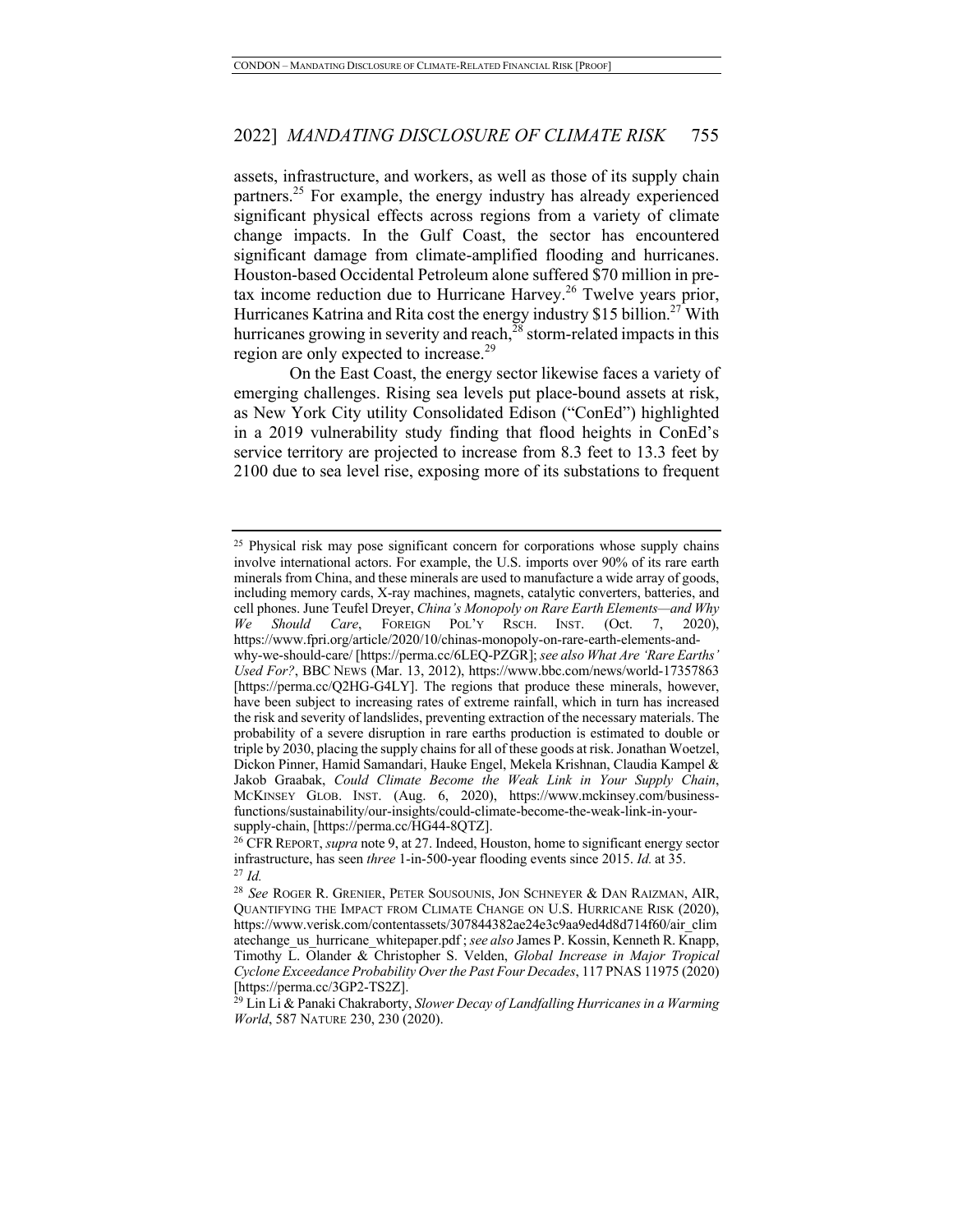flooding damage.<sup>30</sup> Sea level rise and storm surge have also been raised as concerns for nuclear facilities, like Florida Power & Light's ("FPL") existing and planned nuclear reactors at its Turkey Point Facility in southern Florida. $31$  During one licensing hearing for two new nuclear reactors, a Nuclear Regulatory Commission ("NRC") Commissioner raised concerns that FPL used a one foot sea level rise estimate in its design basis, while the National Climate Assessment and other projects suggest sea level rise in south Florida could reach six feet by  $2100$ <sup>32</sup>

Increased drought and longer and more severe heatwaves also pose risk to the energy sector. With respect to drought, CDP (formerly known as Carbon Disclosure Project) conducted a survey of twenty energy companies and found that they had already experienced waterrelated disruptions to their operations totaling \$1.8 billion in revenue loss due to water scarcity in 2017 alone.<sup>33</sup> Moody's Investor Service has also raised alarm over climate-related water scarcity for utilities, noting early closures of fossil fuel plants could become necessary in droughtprone areas like New Mexico.<sup>34</sup> As for heat events, in California, a onein-thirty five year heat storm caused grid operators to engage in rotating outages in summer 2020.<sup>35</sup> And in New York, ConEd's vulnerability

https://www.utilitydive.com/news/xcel-energy-plans-shutter-tolk-coal-plant-

<sup>30</sup> CONSOLIDATED EDISON, CLIMATE CHANGE VULNERABILITY STUDY 3, 47 (2019).

<sup>&</sup>lt;sup>31</sup> *See, e.g.*, Transcript at 121-33, Hearing on Combined Licenses for Turkey Point, Units 6 & 7, No. 52-040-COL (Dec. 12, 2017) [https://perma.cc/3VYU-PYKE] (NRC mandatory hearing on combined license application); Memorandum and Order (Ruling on Petitions to Intervene) at 72 n.78, Florida Power & Light Co*.* (Turkey Point Units 6 & 7), LBP-11-06, (Feb. 28, 2011) (Nos. 52-040-COL and 52-041- COL) [https://perma.cc/HHD8-WE4D] (discussing cumulative impacts of sea level rise contention and potential for claims of climate-related design basis flaws).<br><sup>32</sup> Transcript at 121–33, Hearing on Combined Licenses for Turkey Point, Units 6 & 7,

No. 52-040-COL (Dec. 12, 2017) [https://perma.cc/3VYU-PYKE] (questioning by NRC Commissioner Baran regarding decision to use a sea level rise estimate at the low end of the National Climate Assessment's predictions). For a broad assessment of the physical risk to electric utility generation assets on a risk-by-risk, plant-by-plant basis, see BLACKROCK, *supra* note 9, at 17.

<sup>33</sup> CFR REPORT, *supra* note 9, at 26 (citing CDP's survey).

<sup>34</sup> *See* Mike Hughlett, *Moody's Gives Xcel 'Red Flag' for Water Stress Because of Climate Change in Southwest States*, STAR TRIB. (Jan. 22, 2020), https://www.startribune.com/moody-s-gives-xcel-red-flag-for-water-stress-becauseof-climate-change-in-southwest-states/567212732; ROMANY WEBB, MICHAEL PANFIL & SARAH LADIN, CLIMATE RISK IN THE ELECTRICITY SECTOR: LEGAL OBLIGATIONS TO ADVANCE CLIMATE RESILIENCE PLANNING BY ELECTRIC UTILITIES 21 (2020) [https://perma.cc/2VU4-26QC] (citing Kavya Balaraman, *Water Scarcity Accelerates Plans to Close Xcel's Tolk Coal Plant by a Decade,* UTIL. DIVE (Jan. 15, 2020),

<sup>2032/570456/ [</sup>https://perma.cc/YQ7E-2K3R]). 35 CAL. INDEP. SYS. OPERATOR, CAL. PUB. UTILS. COMM'N & CAL. ENERGY COMM'N, PRELIMINARY ROOT CAUSE ANALYSIS: MID-AUGUST 2020 HEAT STORM 5 (2020) [https://perma.cc/2KV2-K76D].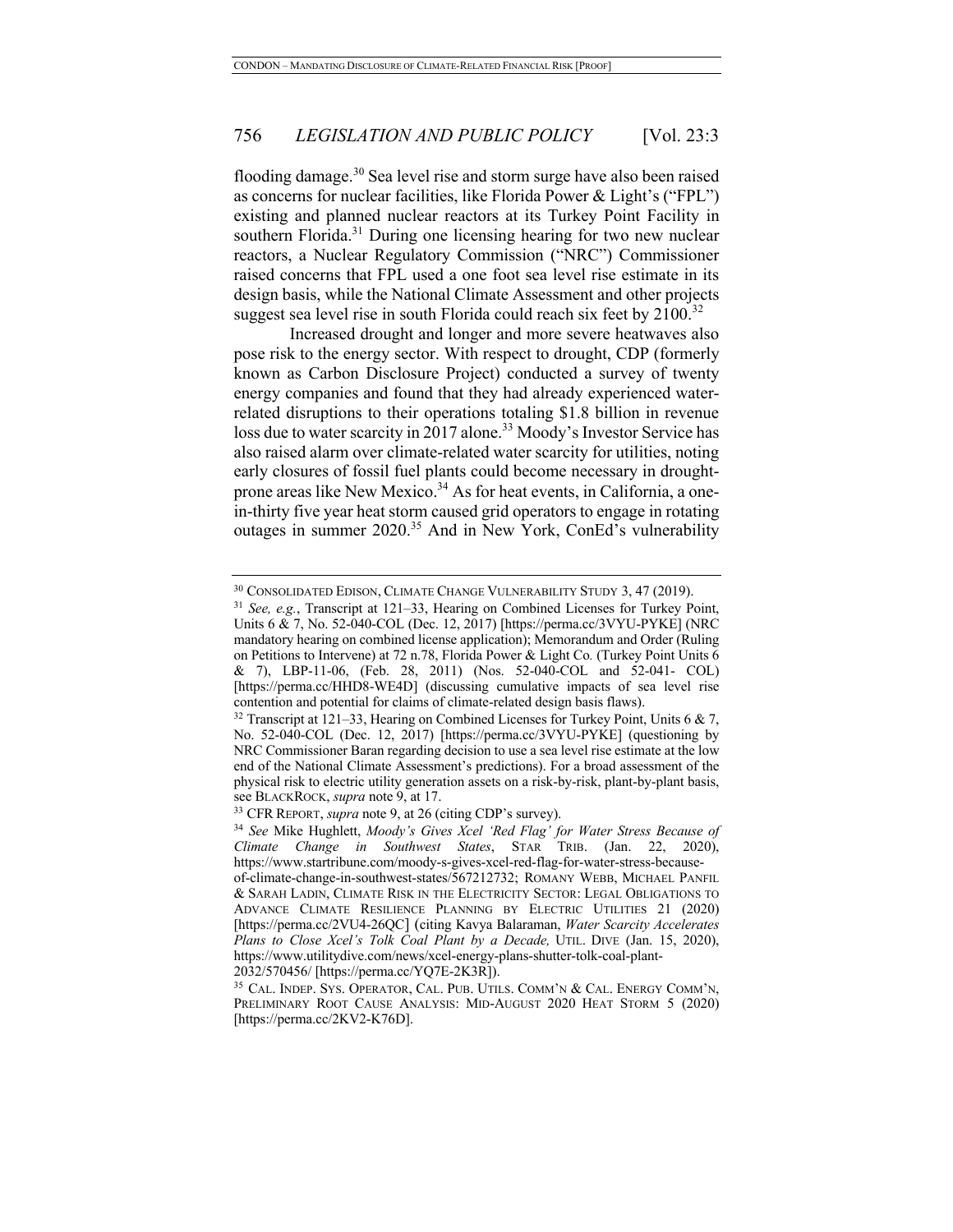study found that by 2050 its assets could experience up to twenty-three days per year where temperatures exceed 95°F and twenty-six days where the heat index equals or exceeds 103°F.<sup>36</sup> These increased temperatures will result in decreased capacity of ConEd's assets, which were designed to operate in lower temperatures.<sup>37</sup> ConEd also reported worker safety concerns due to high heat and the need to increase its HVAC capacity by eleven percent by  $2080.^{38}$ 

#### *B. Transition Risk*

Corporations are likely to incur substantial costs not only from climate change's physical effects, but also from the actions that society takes in response to those physical effects, such as the adoption of new limits on greenhouse gas emissions or the increase in demand for sustainable products.<sup>39</sup> This category of risk, commonly known as *transition risk*, is often divided into several, sometimes overlapping and compounding subcategories, including: policy and legal risk; technology risk; market risk; and reputational risk.<sup>40</sup> These subcategories are discussed below.

#### *i. Policy and Legal Risk*

Corporations will face policy risk as governments take action on climate. This aspect of transition risk "stems from the uncertainty surrounding agreements, rules, and regulations that address transitioning to a low- or net-zero-carbon economy."<sup>41</sup> In the U.S., both state and federal policy changes are likely to significantly affect corporate assets and operations. At the state level, twenty-nine states and the District of Columbia have already established target dates by which electric utilities must provide a set proportion of electricity from renewable or clean energy sources. $42$  The prevalence and aggressiveness of these targets has increased in recent years, and fifteen states now aim to achieve one hundred percent clean or renewable

<sup>36</sup> CONSOLIDATED EDISON, *supra* note 30, at 3.

<sup>37</sup> *Id.* at 4.

<sup>38</sup> *Id.*

<sup>39</sup> TCFD REPORT, *supra* note 9, at 5.

 $40$  *Id.* at 5–6.

<sup>41</sup> CFR REPORT, *supra* note 9, at 46.

<sup>42</sup> *U.S. State Electricity Portfolio Standards*, CTR. FOR CLIMATE & ENERGY SOLUTIONS, https://www.c2es.org/document/renewable-and-alternate-energy-portfolio-standards/ [https://perma.cc/7ZP9-RYP6] (last updated Nov. 2019).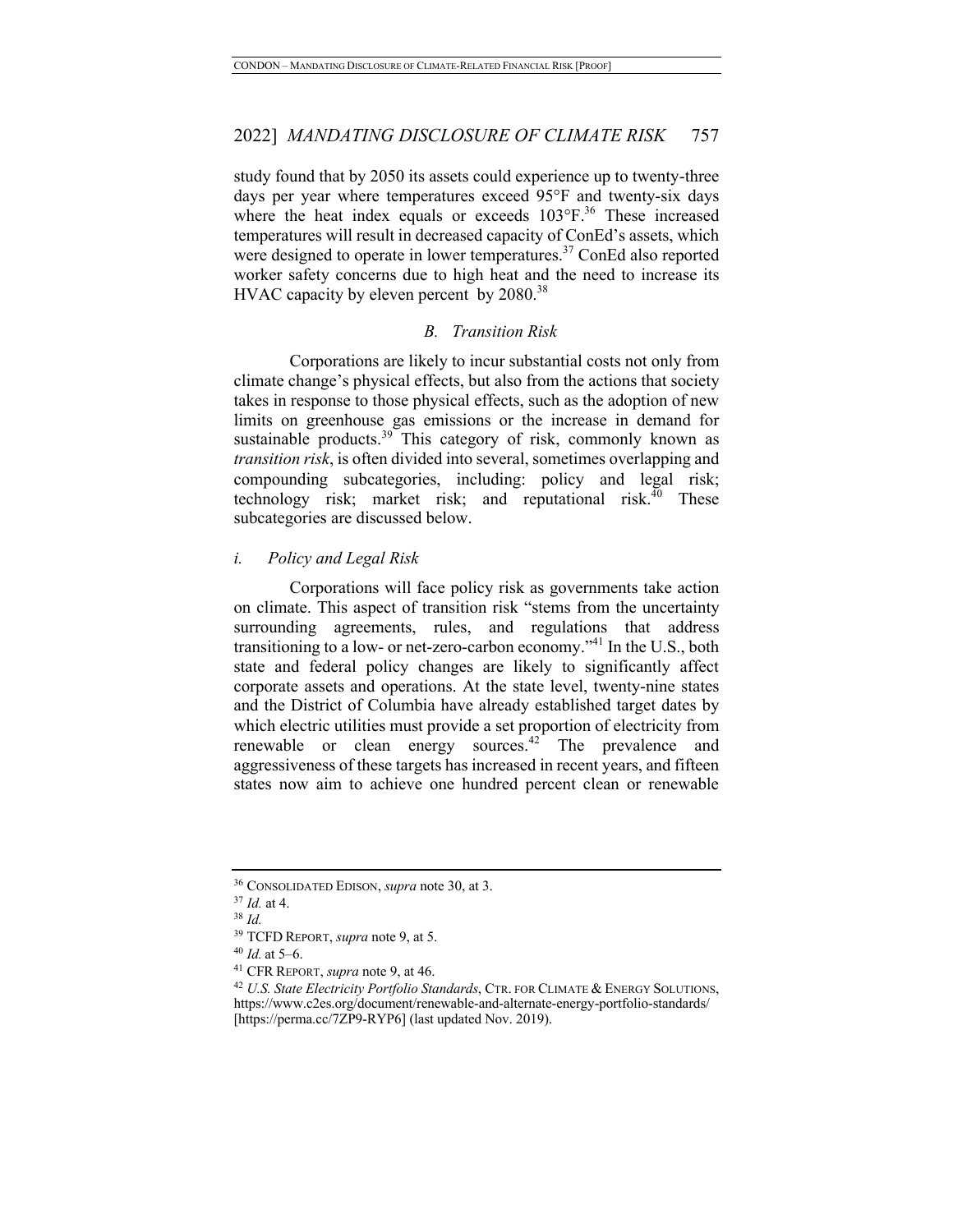energy by 2050 or earlier.<sup>43</sup> At the federal level, President Biden has pledged to implement policies to transition the nation to carbon-free electricity generation by 2035, establish greenhouse gas and new fuel economy standards for motor vehicles, and support tax incentives and new finance mechanisms for clean energy. $^{44}$  While the economic impacts of these state and federal policies fall most directly on the energy and automotive sectors, their effects are also felt throughout the broader economy.<sup>45</sup>

Corporations will also face new litigation risk resulting from lawsuits related to corporations' failures to mitigate their climate impacts, adapt to climate change, or sufficiently disclose material financial risks.<sup>46</sup> The fossil fuel industry and adjacent corporations have faced a substantial increase in lawsuits over the past decade—a more than five-fold increase from the number of cases brought against companies in the 2000s.<sup>47</sup> Litigation could present a significant financial liability for any company that fails to address new hazards caused by climate change. For example, in 2019, Pacific Gas & Electric ("PG&E") estimated that it faced \$30 billion in liabilities for its role in climate change-amplified wildfires.<sup>48</sup> The California Public Utilities

<sup>43</sup> Spencer Fields, *100 Percent Renewable Targets*, ENERGY SAGE (May 2, 2019), https://news.energysage.com/states-with-100-renewable-targets/

<sup>[</sup>https://perma.cc/9X9W-TUBJ]; Sophia Ptacek, *Race to 100% Clean*, NAT. RES. DEF. COUNCIL (Dec. 2, 2020), https://www.nrdc.org/resources/race-100-clean<br>[https://perma.cc/255V-A7BV].

<sup>&</sup>lt;sup>44</sup> The Biden Plan to Build a Modern, Sustainable Infrastructure and an Equitable *Clean Energy Future,* BIDEN HARRIS, https://joebiden.com/clean-energy/ [https://perma.cc/2T8G-SKDH] (last visited Nov. 24, 2020). While the Biden Administration may face hurdles to enacting portions of his climate plan without new legislation, President Biden can use the existing authority of federal agencies to take action on climate. *See, e.g.*, Umair Irfan, *How Joe Biden Plans to Use Executive Powers to Fight Climate Change*, VOX (Jan. 6, 2021), https://www.vox.com/21549521/climatechange-senate-election-joe-biden; Anna M. Phillips, *Five Things Joe Biden Can Do to Fight Climate Change—Without Congress' Help*, L.A. TIMES (Nov. 8, 2020, 3:00 AM), https://www.latimes.com/politics/story/2020-11-08/five-things-joe-biden-can-do-tofight-climate-change-without-congress-help.

These types of policies can have implications throughout supply chains by changing the costs of and supply and demand of goods and services. *See, e.g.*, Commission Guidance Regarding Disclosure Related to Climate Change, 75 Fed. Reg. 6290, 6291 (Feb. 8, 2010) [hereinafter "2010 Climate Disclosure Guidance"] (noting corporations may seek to reflect carbon price in goods).

<sup>46</sup> TCFD REPORT, *supra* note 9, at 5.

<sup>47</sup> *See generally U.S. Climate Change Litigation Database*, SABIN CTR. FOR CLIMATE CHANGE L. AT COLUM. L. SCH., http://climatecasechart.com/ (last visited Dec. 2, 2020). <sup>48</sup> Steven Mufson, *Inside a California Utility: Mandatory Blackouts Amid Wildfire Threats and Bankruptcy*, WASH. POST (Dec. 21, 2019, 8:19 PM), https://www.washingtonpost.com/climate-environment/inside-pgandes-choices-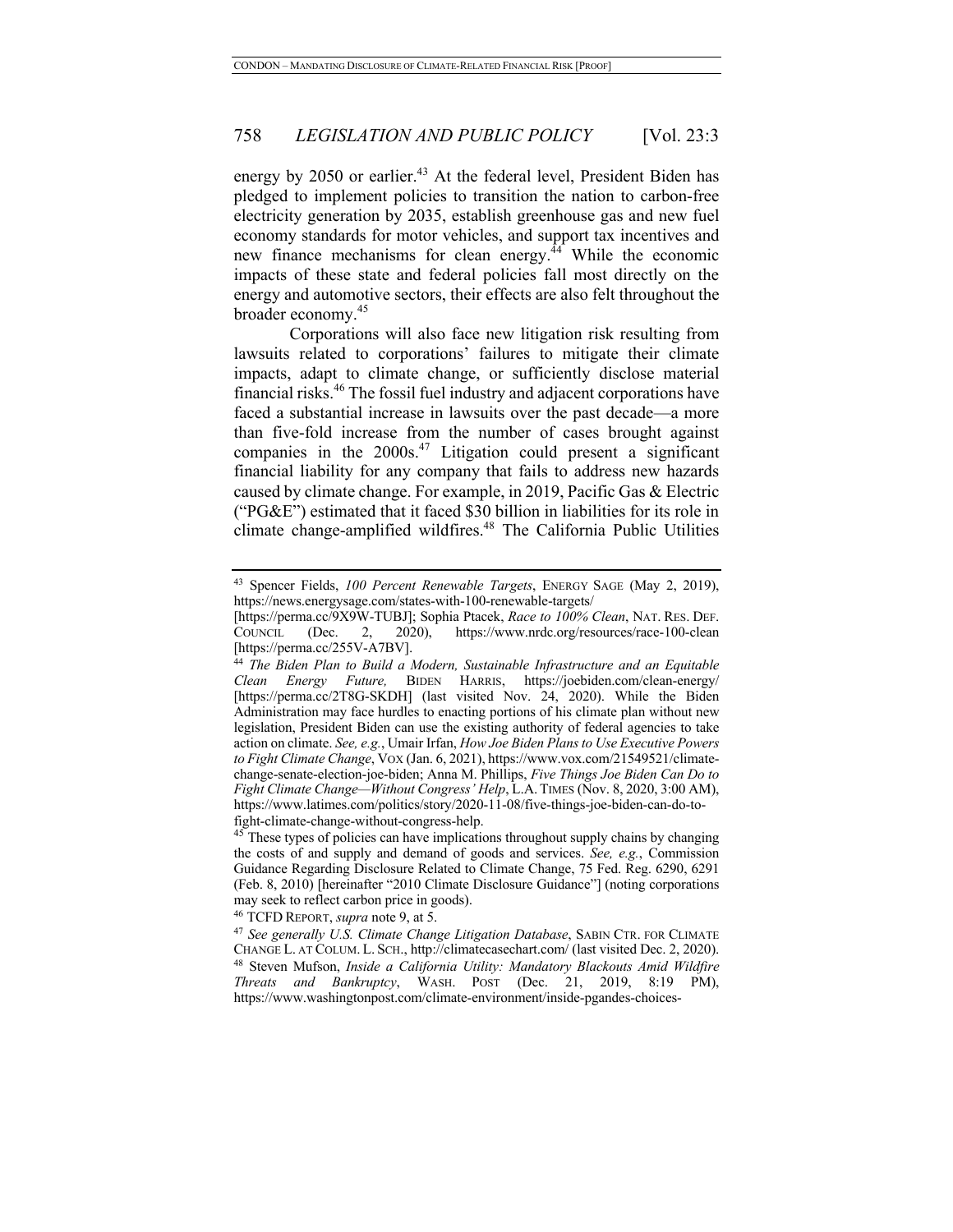Commission ultimately imposed a civil penalty of over \$2 billion,  $49$  and, in PG&E's bankruptcy proceedings following the fires, the court approved a \$13.5 billion settlement with wildfire victims.<sup>50</sup> PG&E is not unique—one analysis of seventeen energy companies estimated that they could face liabilities of \$58 to \$107 billion annually, amounting to between five and twenty percent of the companies' pretax earnings.<sup>51</sup> While the energy sector is already encountering an array of climaterelated suits, $52$  corporations in other sectors could also face liability if they fail to disclose and manage the risks of climate change to their business.<sup>53</sup>

#### *ii. Technology Risk*

Technological changes also create transition risk. Technological innovation affects corporations' competitiveness, their production and distribution costs, and their revenue streams as demand for their products and services changes.<sup>54</sup> These changes are particularly salient in the context of climate change, as technological innovation is increasingly resulting in novel zero-carbon products and services. The American coal industry, for example, has seen a sharp decline in production as cleaner energy alternatives like wind and solar—now coupled with advanced technology like energy storage—have become

blackouts-and-the-threat-of-wildfires/2019/12/21/868d58e8-107c-11ea-9cd7-

a1becbc82f5e\_story.html; Ivan Penn, Lauren Hepler & Peter Eavis, *PG&E Reaches \$13.5 Billion Deal with Wildfire Victims*, N.Y. TIMES (Dec. 6, 2019), https://www.nytimes.com/2019/12/06/business/energy-environment/pge-wildfire-

victims-deal.html.<br><sup>49</sup> Cal. Pub. Utils. Comm'n, Investigation 19-06-015: Decision Approving Proposed Settlement Agreement with Modifications, at 2 (May 7, 2020) [https://perma.cc/FF3M-98JH].

<sup>50</sup> Peg Brickley, *PG&E Wins Court Approval of \$13.5 Billion Deal with Wildfire Victims*, WALL ST. J. (Dec. 18, 2019, 8:51 AM), https://www.wsj.com/articles/pg-ewins-court-approval-of-13-5-billion-deal-with-wildfire-victims-11576633923 [https://perma.cc/24SN-QJ2T].

<sup>51</sup> Cristina Spano, *Guilty by Emission: Courtrooms Are the New Battleground for Climate Activism*, ECONOMIST (Sept. 17, 2020), https://www.economist.com/specialreport/2020/09/17/guilty-by-emission [https://perma.cc/VF8U-GMCF].

<sup>&</sup>lt;sup>52</sup> For a thorough discussion of claims against the energy industry, see WEBB ET AL., *supra* note 34, at 27–30.

<sup>&</sup>lt;sup>53</sup> For a discussion of corporate director fiduciary duties and their intersection with climate risk, see Lisa Benjamin, *The Road to Paris Runs Through Delaware: Climate Change Litigation and Directors' Duties*, 2 UTAH L. REV. 313 (2020) [https://perma.cc/AMW6-QMLJ]. 54 TCFD REPORT, *supra* note 9, at 6.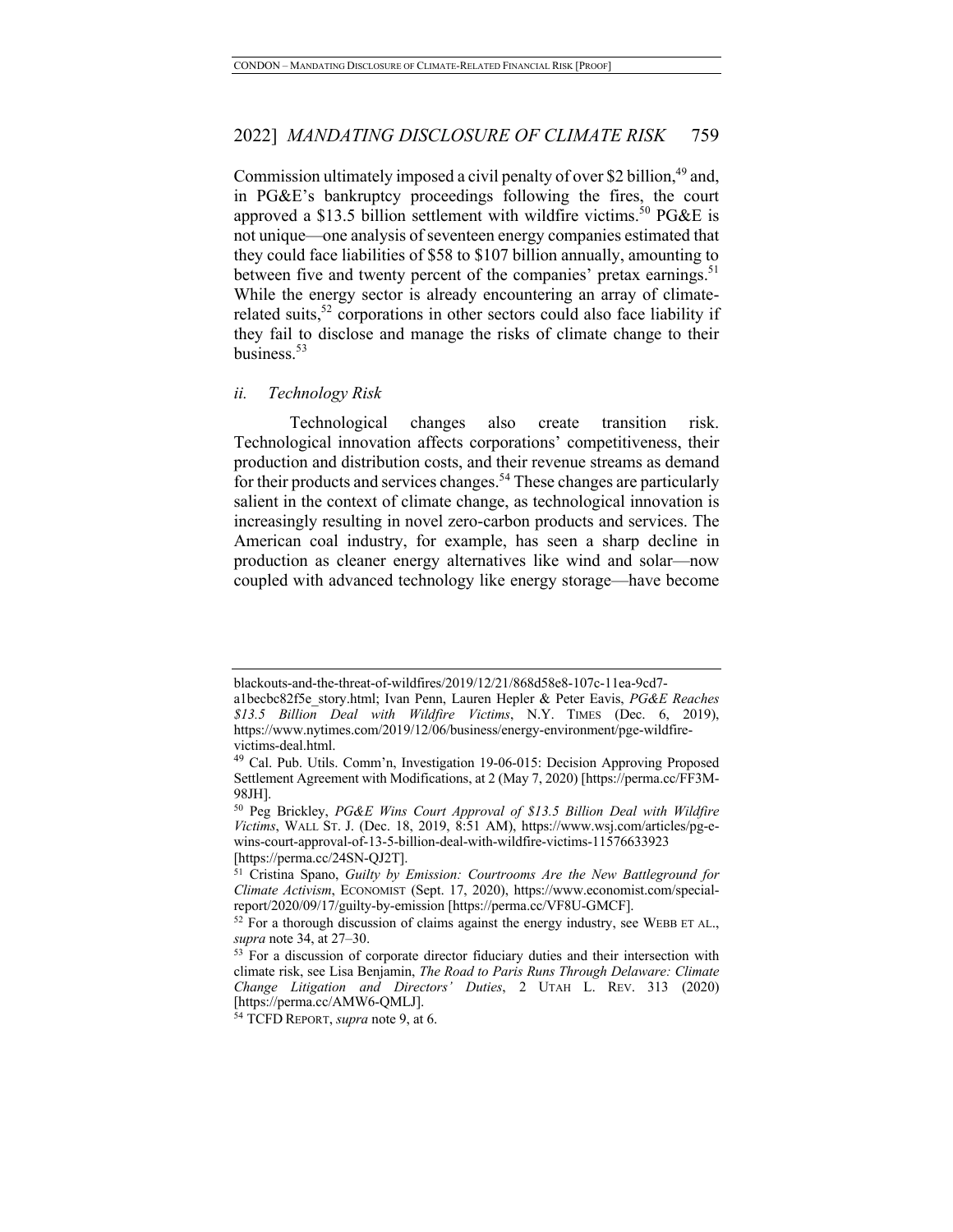more affordable alternatives.<sup>55</sup> Outside of the energy sector, substitution of products or services with lower emissions options is increasing as well. For example, the development of new plant-based or other meatalternative products, and lab-cultured meat as a substitute for factoryfarmed meats, could pose risk to the industry as consumers look to limit their consumption of highly carbon-intensive meats.<sup>56</sup>

#### *iii. Market and Reputational Risk*

Finally, transition risk includes market risk that results from changes in the supply of and demand for products and services.<sup>57</sup> On the supply side, climate change can increase the cost of raw materials (or make them unavailable), as well as other production costs.<sup>58</sup> For example, changes in weather patterns could make crops used in clothing production unavailable, affecting the supply of products available.<sup>59</sup> On the demand side, newly developed "customer preferences for carbonfriendly goods and services" could lead to "rapid losses in the asset values of carbon-focused industries."<sup>60</sup> Consumers may also prioritize sustainability, altering demand for products and even moving retailers

<sup>55</sup> Fred Pearce, *As Investors Back Away, the Economics of Coal Turn Toxic*, YALEENVIRONMENT360 (Mar. 10, 2020), https://e360.yale.edu/features/as-investorsand-insurers-back-away-the-economics-of-coal-turn-toxic [https://perma.cc/6M25- 3MES].

<sup>56</sup> *See, e.g.*, Julia B. Olayanju, *Plant-Based Meat Alternatives: Perspectives on Consumer Demands and Future Directions*, FORBES (July 30, 2019, 12:07 PM), https://www.forbes.com/sites/juliabolayanju/2019/07/30/plant-based-meatalternatives-perspectives-on-consumer-demands-and-future-

directions/?sh=535cd73d6daa [https://perma.cc/52RV-YWFN]; *Our Meatless Future: How the \$2.7T Global Meat Market Gets Disrupted*, CBINSIGHTS (July 15, 2020), https://www.cbinsights.com/research/future-of-meat-industrial-farming/

<sup>[</sup>https://perma.cc/V7EZ-9U6Y]; Agnieszka de Sousa, *Lab-Grown Meat Is Getting Closer to Supermarket Shelves*, BLOOMBERG (Dec. 9, 2020, 7:01 PM), https://www.bloomberg.com/news/articles/2020-12-10/lab-meat-is-getting-closer-tosupermarket-shelves [https://perma.cc/7S3F-8W3R]. 57 TCFD REPORT, *supra* note 9, at 6.

<sup>58</sup> *Id.* at 10.

<sup>59</sup> *See, e.g.*, BSR & KERING, CLIMATE CHANGE: IMPLICATIONS AND STRATEGIES FOR THE LUXURY FASHION SECTOR 3 (2015), https://perma.cc/Z2H6-5HMV ("Fashion companies rely on agricultural production for their raw materials. This is where climate change will have significant consequences through temperature changes, water scarcity, and impact from catastrophic climatic events, such as cyclones and droughts. Luxury fashion has additional vulnerabilities because raw material quality is critical to create outstanding products and because some of these materials derive from nature-based systems and ecological processes that can be easily disrupted by climate change.").

<sup>60</sup> DISCLOSURE LAB REPORT, *supra* note 11, at 17.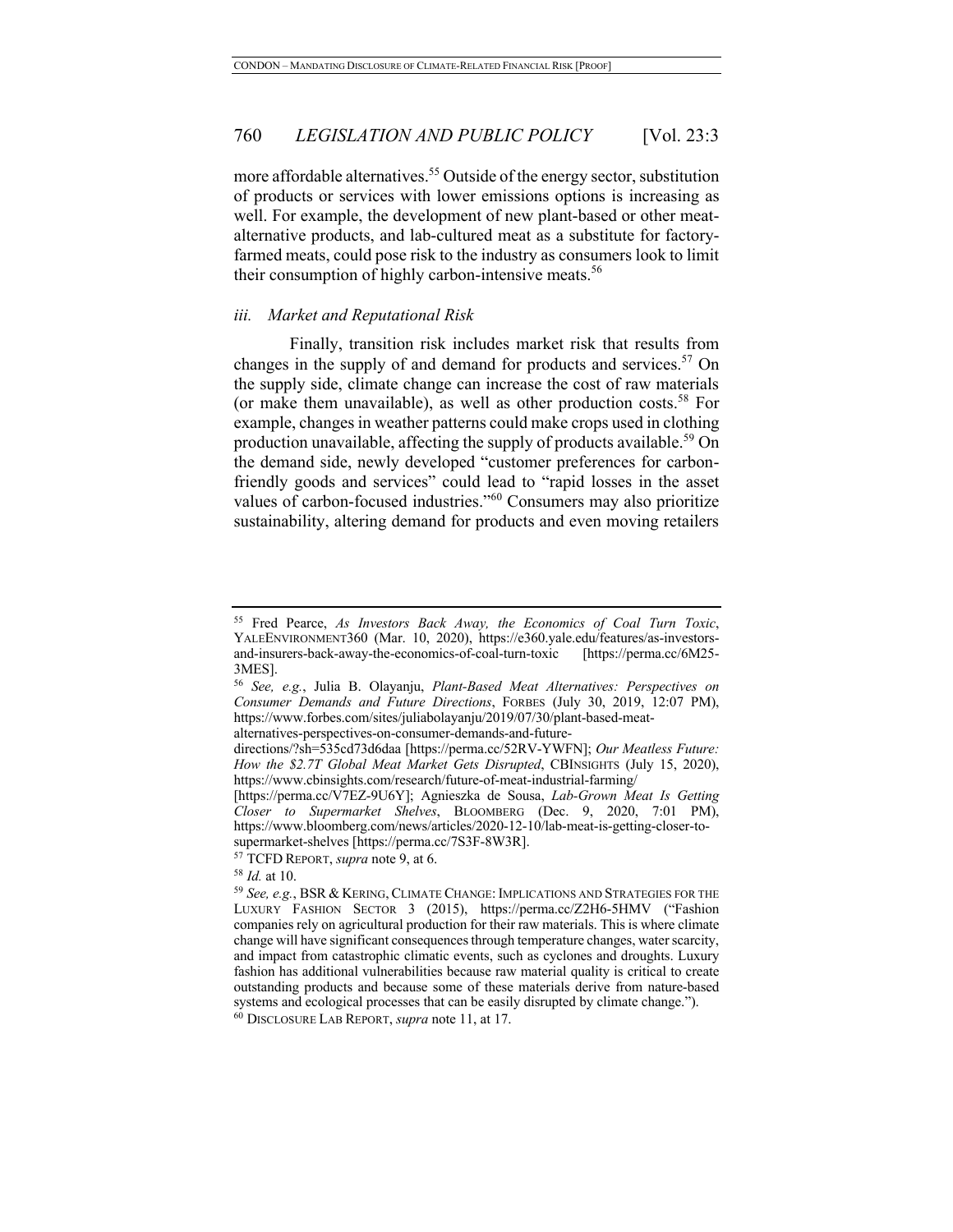to shift their product lines.<sup>61</sup> Closely related, reputational risk could also affect the demand for products from carbon-intensive industries.<sup>62</sup> That is, in response to stigmatization of carbon-intensive sectors, consumers may seek out corporations that they perceive as embracing or furthering the energy transition and avoid those seen as laggards. $63$ 

#### \* \* \* \* \* \*

The physical and transition risks detailed above implicate the financial and operational well-being of a wide range of U.S. corporations. Thus, these risks should be clearly disclosed in corporate financial reports. However, as the following section makes clear, neither the SEC's existing disclosure rules nor the array of voluntary frameworks and standards created to supplement those regulatory requirements currently elicit sufficient disclosures.

#### II.

### EXISTING SEC REGULATORY REQUIREMENTS AND VOLUNTARY FRAMEWORKS

The SEC requires every public corporation in the U.S. to file annual and quarterly reports that disclose a variety of information regarding the corporation's financial health and its exposure to risk.<sup>64</sup> As the evidence explored in Section II makes clear, climate risk has significant implications for U.S. corporations, and foreseeable physical and transition risks associated with climate change impacts—and related risk management strategies and actions—should thus be disclosed in annual and quarterly filings. Indeed, in 2010 the SEC released guidance specifically on disclosure of climate risk ("2010

<sup>61</sup> *See, e.g.*, Randi Kronthal-Sacco & Tensie Whelan, *Sustainable Share Index: Research on IRI Purchasing Data (2013-2018)*, NYU STERN CTR. FOR SUSTAINABLE BUS. (Mar. 11, 2010), https://perma.cc/2MSF-MS5M (finding that "[p]roducts marketed as sustainable . . . [g]rew 5.6x faster than products not marketed as sustainable"); Karl Haller et al., *Meet the 2020 Consumers Driving Change*, IBM INST. FOR BUS. VALUE (June 24, 2020), https://perma.cc/FT45-73NL. 62 TCFD REPORT, *supra* note 9, at 6.

<sup>63</sup> EDF recently unveiled its Climate Authenticity Meter, which "rates how companies and industry groups' lobbying activities support or obstruct progress on climate policy." Press Release, Env't Def. Fund, EDF Launches New Tool to Highlight Corporate Action on Climate Policy (Oct. 1, 2020), https://perma.cc/9HZC-9H7J. This tool could be used by consumers to understand whether corporations are going beyond committing to individual mitigation strategies to also support necessary climate-related public policies, and make purchasing decisions on this basis.

<sup>64</sup> *See generally* 17 C.F.R. Part 229 (2021); *see also* Ruth Jebe, *The Convergence of Financial and ESG Materiality: Taking Sustainability Mainstream*, 56 AM. BUS. L.J. 645, 654–61 (2019).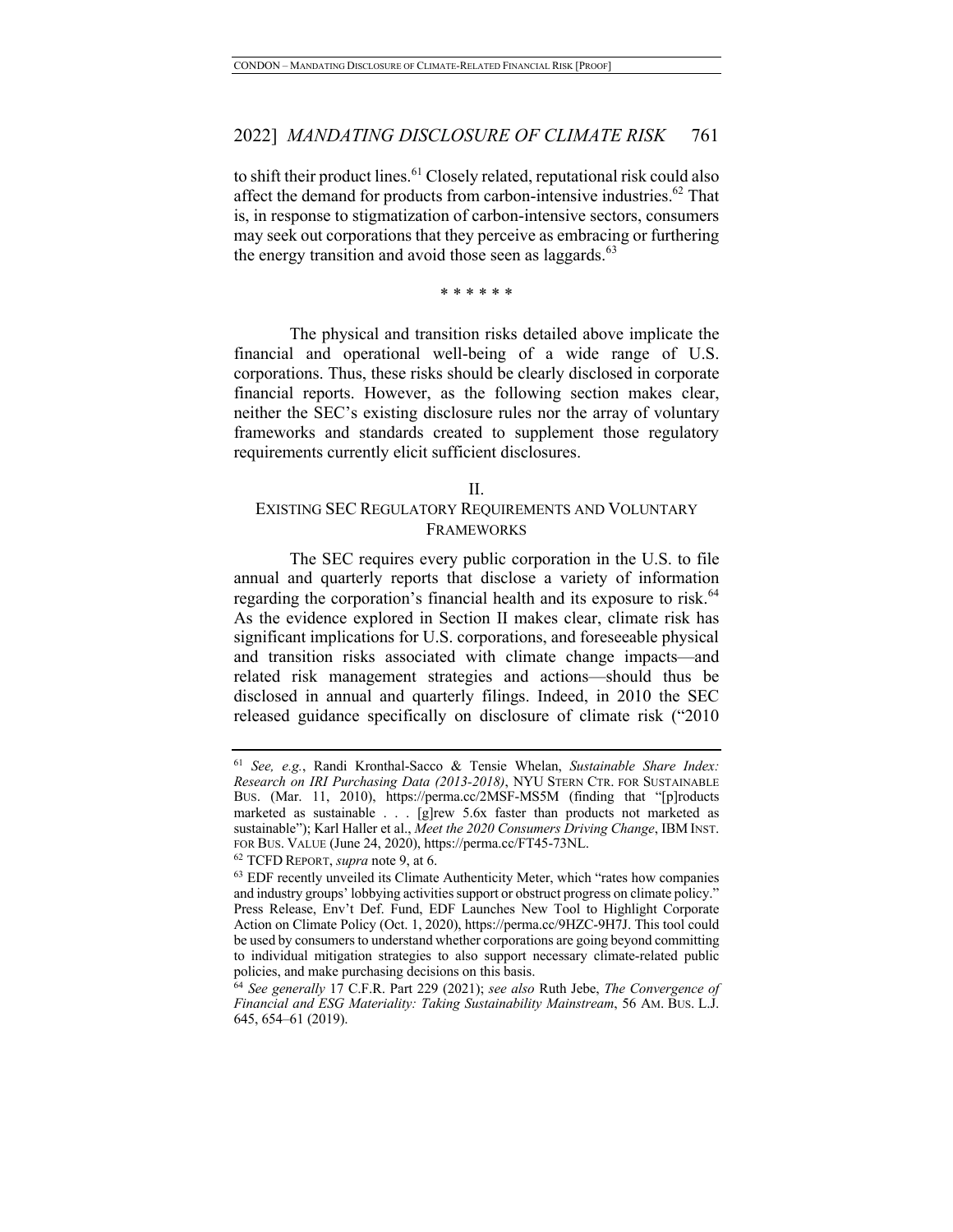Climate Disclosure Guidance" or "2010 Guidance").65 Yet, as described more fully below in the last part of this Section, publicly traded companies currently do not make *comparable*, *specific*, and *decisionuseful* climate risk disclosure.

While the following decade saw a spike in costly climateinduced disasters and more widespread acknowledgement of the financial nature of climate risk, the SEC has not taken action since 2010 to improve upon the issued guidance. In the absence of SEC activity, a variety of voluntary frameworks and standards have emerged. Two of the most adopted examples are discussed in the second part of this Section: The Task Force on Climate-Related Financial Disclosures ("TCFD") framework and the sector specific standards for environmental, social, and corporate governance ("ESG") disclosures, including climate risk disclosures established by the Sustainability Accounting Standards Board ("SASB"). The SEC's 2010 Guidance was significant in acknowledging climate risk and the emergence of voluntary frameworks and standards have been instrumental in forward progress. However, as detailed in the third part of this Section, the current patchwork approach to climate risk disclosure has not led to a sufficient quantity or quality of information for investors, regulators, and other interested stakeholders. This Article considers sufficient disclosure to mean disclosure that is *comparable, specific, and decision-useful*. These elements necessarily overlap, but each has particular meaning and is designed to incorporate and reflect the core disclosure principles set out by various governmental entities and voluntary regimes.<sup>66</sup>

*Comparable*, *specific*, and *decision-useful* disclosures allow investors to make more informed decisions and allow regulators to more effectively carry out their responsibilities. *Comparable* disclosures are provided in a manner that allows users, like investors and regulators, to understand how corporations compare with one another in risk and performance.<sup>67</sup> This is also useful for the corporation

<sup>65</sup> 2010 Climate Disclosure Guidance, *supra* note 45, at 6291. 66 *See, e.g.*, TCFD REPORT, *supra* note 9, at 51–54 (providing seven principles of effective disclosure); Guidelines on Non-Financial Reporting (Methodology for Reporting Non-Financial Information), 2017 O.J. (C 215) 5–9 [hereinafter 2017 EU Guidance] (laying out key principles of disclosure); SUSTAINABILITY ACCOUNTING STANDARDS BD., SASB CONCEPTUAL FRAMEWORK 9 (2017) [https://perma.cc/C6AH-F9N4] [hereinafter "SASB CONCEPTUAL FRAMEWORK"] (noting information disclosed under the standards should be material, decision-useful, and cost-effective).

<sup>67</sup> TCFD REPORT, *supra* note 9, at 18, 53 (providing principles of disclosure including, "disclosures should be comparable among companies within a sector, industry, or portfolio," meaning "disclosures should allow for meaningful comparisons of strategy,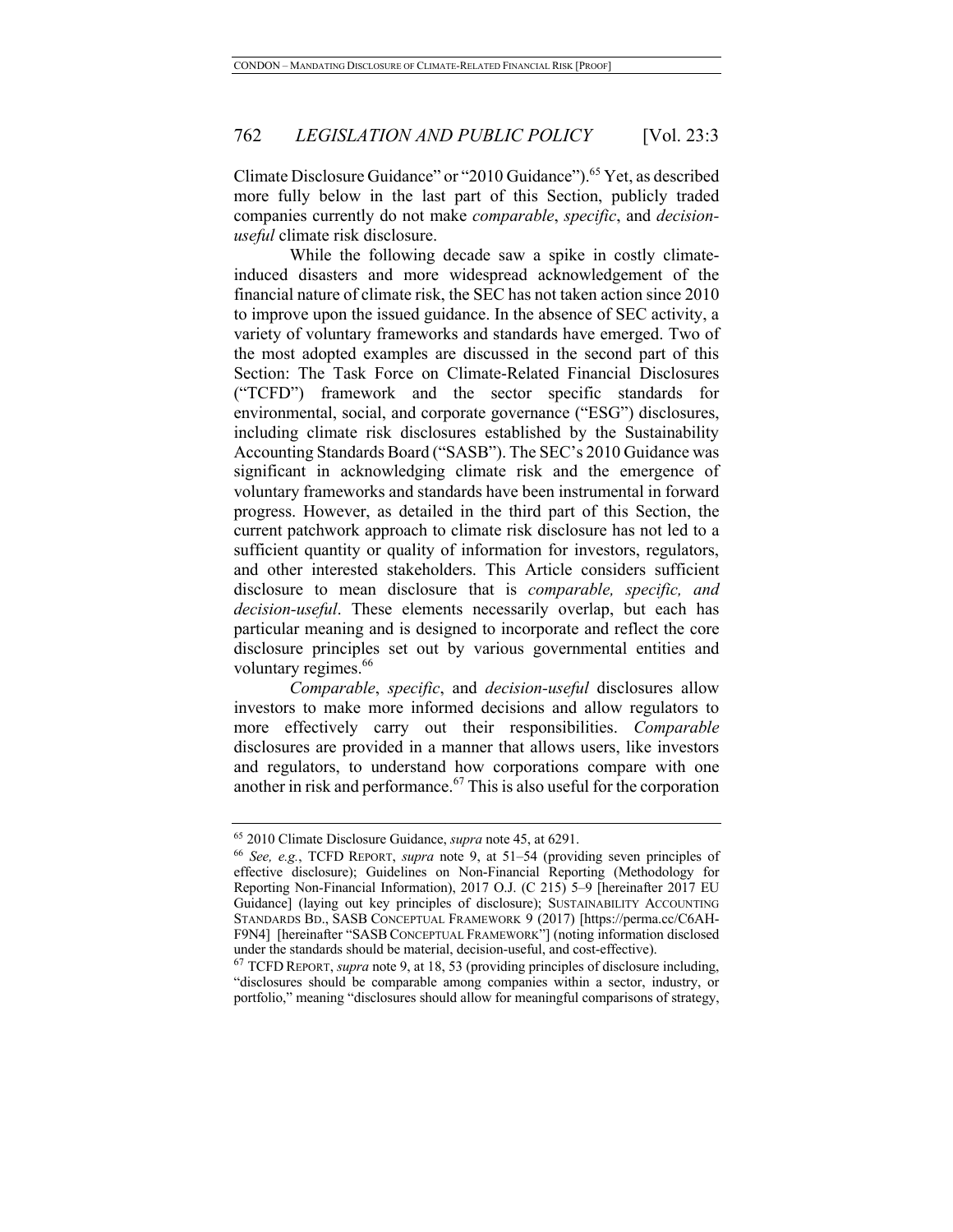itself as a benchmarking tool against competitors.<sup>68</sup> Comparability demands consistency and standardization in what, where, and how information is provided. Balancing comparability with the other necessary characteristics of sufficient disclosure—specificity and decision-usefulness—will require industry-based standardization of disclosure rules.69 *Specific* disclosures provide information that is particular to the corporation, rather than what can be generally applicable to any corporation. Disclosure should also balance the need for comparable industry-level information with granular information about possible impacts on the individual corporation and its assets.<sup>70</sup> Specificity must also be balanced with efficiency and cost concerns for preparers. Lastly, *decision-useful* disclosures are of a kind and quality that allows users to "integrate climate risk into their decisionmaking."<sup>71</sup> Relevant decisions include not just those regarding whether and how much to invest, but also ownership, engagement, and proxy voting-related decisions.<sup>72</sup>

<sup>71</sup> CFTC REPORT,*supra* note 4, at 88.

business activities, risks, and performance across organizations and within sectors and jurisdictions"); CFTC REPORT, *supra* note 4, at 91 ("Large companies are increasingly disclosing some climate-related information, but vary significantly in the specific information they disclose, presenting a challenge for investors and others seeking to understand exposure to and management of climate risks.").

<sup>68</sup> CFTC REPORT, *supra* note 4, at 91 ("For all industries in which climate risk is material, the lack of comprehensive and comparable disclosure not only poses a challenge to investors seeking to assess, manage, and mitigate climate risk, but it also impedes the ability of disclosing organizations to inform their strategic responses to climate risk by benchmarking their performance against peer organizations.").

<sup>69</sup> SASB CONCEPTUAL FRAMEWORK, *supra* note 66, at 5, 7 (explaining its focus on industry-specific standards to allow useful comparison); TCFD REPORT, *supra* note 9, at 18 (calling for comparable disclosure among sectors or industries); *see also* SUMMARY REPORT OF THE PUBLIC CONSULTATION ON THE REVIEW OF THE NON-FINANCIAL REPORTING DIRECTIVE: 20 FEBRUARY 2020 – 11 JUNE 2020, at 18–19 (2020) [https://perma.cc/M2PB-6BDD] [hereinafter "NFRD CONSULTATION SUMMARY"] ("80% of all respondents favour the inclusion of sector-specific elements in a reporting standard.").

 $70$  SASB describes this as a balance between corporation and industry-level information, in discussing "company-tailored disclosures." This is disclosure where the "company provides disclosure using specific language that can only be understood in the context of the issuer" and is "tailored to reflect the company's specific and unique circumstances" but does not "provide information allowing for quantitative comparisons between companies." SUSTAINABILITY ACCOUNTING STANDARDS BD., THE STATE OF DISCLOSURE 2017: AN ANALYSIS OF THE EFFECTIVENESS OF SUSTAINABILITY DISCLOSURE IN SEC FILINGS 7 (2017), [https://perma.cc/USC8-2HN2] [hereinafter "SASB STATE OF DISCLOSURE"]. Disclosure using metrics that provide information specific to the corporation but relevant to the sector allows comparison.

<sup>72</sup> *See, e.g.*, SASB CONCEPTUAL FRAMEWORK, *supra* note 66, at 10–11.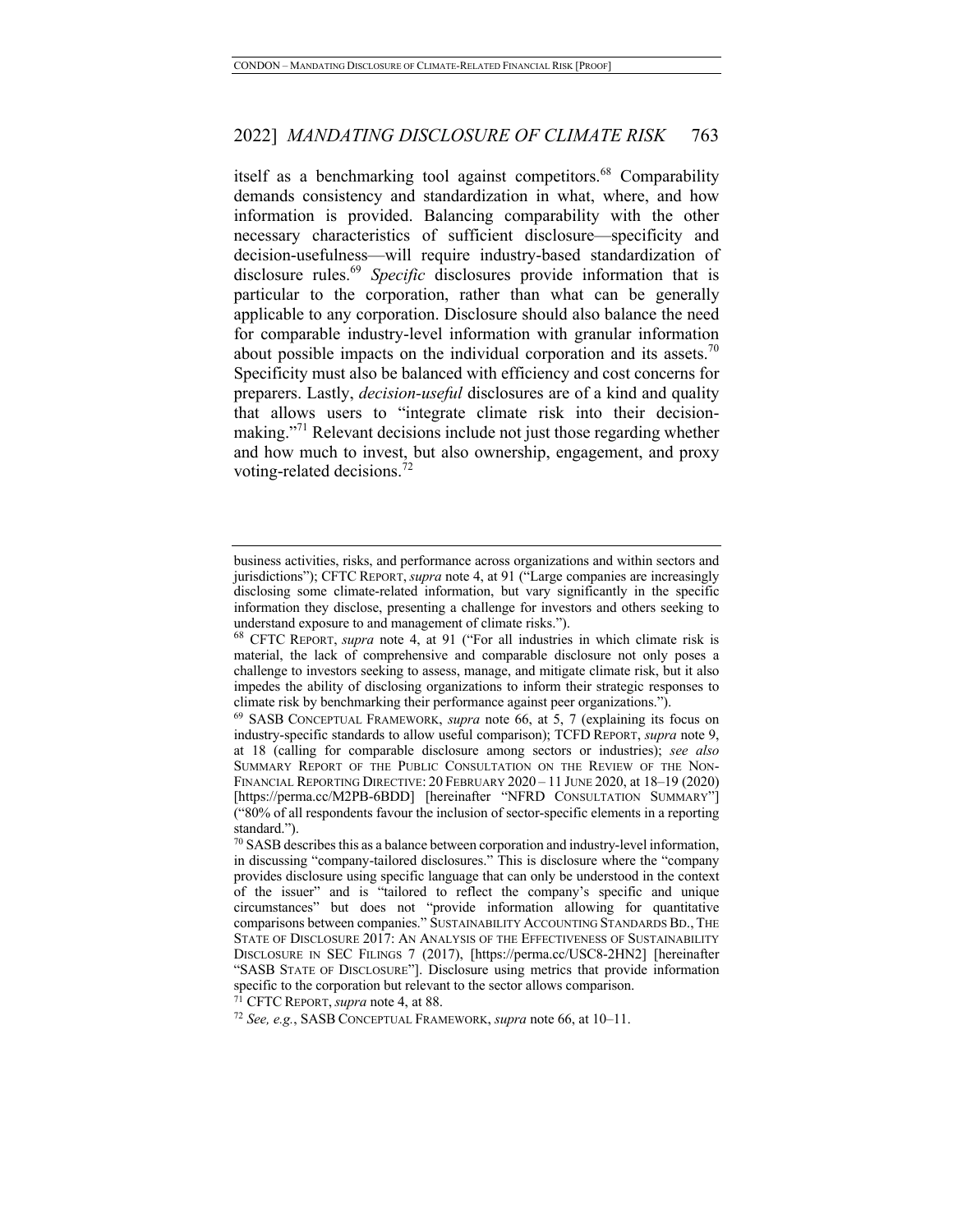#### *A. SEC Regulation S-K, Form 10-K, and the 2010 Climate Disclosure Guidance*

Corporate financial disclosure requirements are governed by Regulation S-K and Regulation S-X, both promulgated under the U.S. Securities Act of 1933.<sup>73</sup> Broadly speaking, these regulations require public corporations to disclose a wide range of financial and nonfinancial information about their operations when that information is material. S-K largely deals with qualitative, textual disclosure while S-X focuses on financial statements.<sup>74</sup> These mandatory disclosures are made through standard "forms," including Form 10-K, a detailed annual reporting requirement that is intended to elicit a comprehensive summary of a company's history, structure, executive compensation, and financial performance.<sup>75</sup>

Two aspects of the SEC's current disclosure regime are significant in the context of climate risk. First is the concept of *materiality*—the standard that governs disclosure for most categories of information included in an annual report. Whether climate risk is material to a corporation is the primary question that drives whether and to what extent climate risk is disclosed under current rules. Second is the SEC's 2010 Climate Disclosure Guidance, which identified specific categories of climate risk that could be material and specific Form 10- K line items to which the categories could be relevant.

#### *i. The Materiality Standard*

The concept of materiality plays an important role in determining what information must be disclosed under Regulation S-K and Regulation S-X.<sup>76</sup> Materiality is also a key element of securities

<sup>73</sup> ALEXANDER F. COHEN ET AL., FINANCIAL STATEMENT REQUIREMENTS IN US SECURITIES OFFERINGS: WHAT YOU NEED TO KNOW 1 (2020) [https://perma.cc/YG7H-36CX].

<sup>74</sup> *Id.*

<sup>75</sup> *How to Read a 10-K/10-Q*, SEC. & EXCHANGE COMM'N (JAN. 26, 2021), https://www.sec.gov/fast-answers/answersreada10khtm.html.

See 17 C.F.R. § 229.101(a)(1) ("In describing developments, only information material to an understanding of the general development of the business is required."); *id.* § 229.103(a) ("Describe briefly any material pending legal proceedings, other than ordinary routine litigation incidental to the business, to which the registrant or any of its subsidiaries is a party or of which any of their property is the subject."); *id.* § 229.105(a) ("Where appropriate, provide under the caption "Risk Factors" a discussion of the material factors that make an investment in the registrant or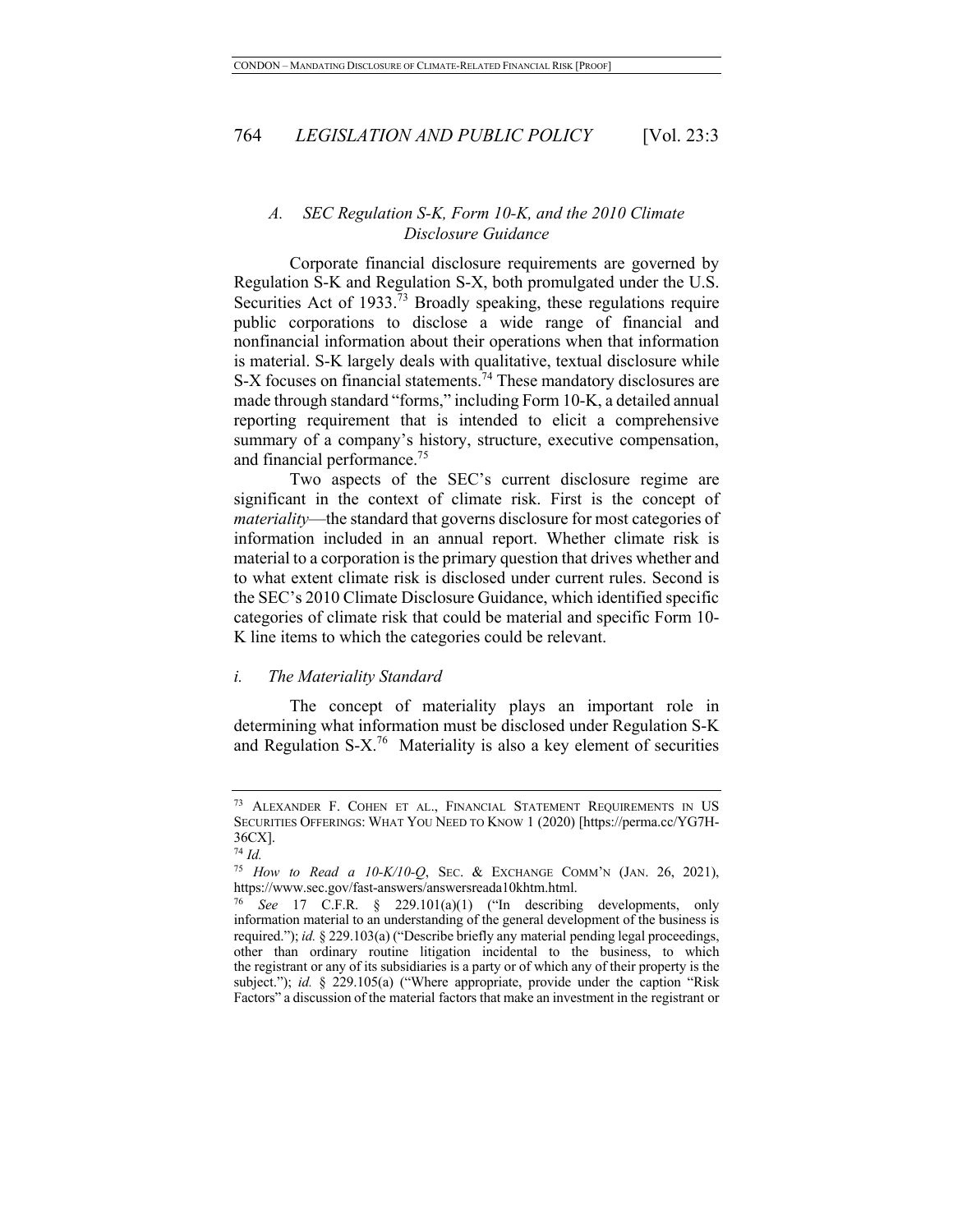fraud, which is governed by a separate regulation—Rule 10b-5. Under Rule 10b-5, if a court finds that a corporation has failed to disclose a material fact, the corporation can be held civilly or criminally liable.<sup>77</sup> In a landmark 1976 decision clarifying the 10b-5 materiality standard, the Supreme Court explained that a fact is material if there is a

> substantial likelihood that, under all the circumstances, [it] would have assumed actual significance in the deliberations of the reasonable shareholder. Put another way, there must be a substantial likelihood that the disclosure of the omitted fact would have been viewed by the reasonable investor as having significantly altered the "total mix" of information made available.<sup>78</sup>

The Court has subsequently characterized the test as intended to "filter out essentially useless information that a reasonable investor would not consider significant, even as part of a larger 'mix' of factors to consider in making his investment decision."<sup>79</sup> In the context of a potential merger, the Court further held that for "contingent or speculative information or events," the materiality standard is applied by balancing "the indicated probability that the event will occur and the anticipated magnitude of the event in light of the totality of the company activity.<sup>580</sup>

These Court decisions did not discuss limits on the SEC's authority to require disclosure of non-material information under Regulation S-K or S-X, but the SEC incorporated the Court's holdings on materiality in a 1999 Staff Accounting Bulletin, which stated that "the omission or misstatement of an item in a financial report is material if, in the light of surrounding circumstances, the magnitude of the item is such that it is probable that the judgment of a reasonable person

offering speculative or risky."); *id.* § 210.4-01(a) ("The information required with respect to any statement shall be furnished as a minimum requirement to which shall be added any further material information as is necessary to make the required statements, in light of the circumstances under which they are made, not misleading.").

<sup>77</sup> 17 C.F.R. § 240.10b-5. The Supreme Court has long recognized that a private cause of action exists for violations of Section 10(b) and Rule 10b-5. Basic Inc. v. Levinson,

<sup>485</sup> U.S. 224, 230–31 (1985). *78* TSC Industries, Inc. v. Northway, Inc., 426 U.S. 438, 449 (1976). Although the Supreme Court in *TSC* was interpreting the term "materiality" as used in Rule 14a-9 (implementing Section 14(a) of the Securities Exchange Act on proxy solicitation), the Supreme Court concluded in *Levinson*, that this standard was appropriate in the context of Rule 10b-5 (implementing Section 10(b) of the Act), as well. 79 *Levinson*, 485 U.S. at 234.

<sup>80</sup> *Id.* at 238 (accepting test from SEC v. Texas Gulf Sulphur Co*.*, 401 F.2d 833, 849 (2d Cir. 1968)).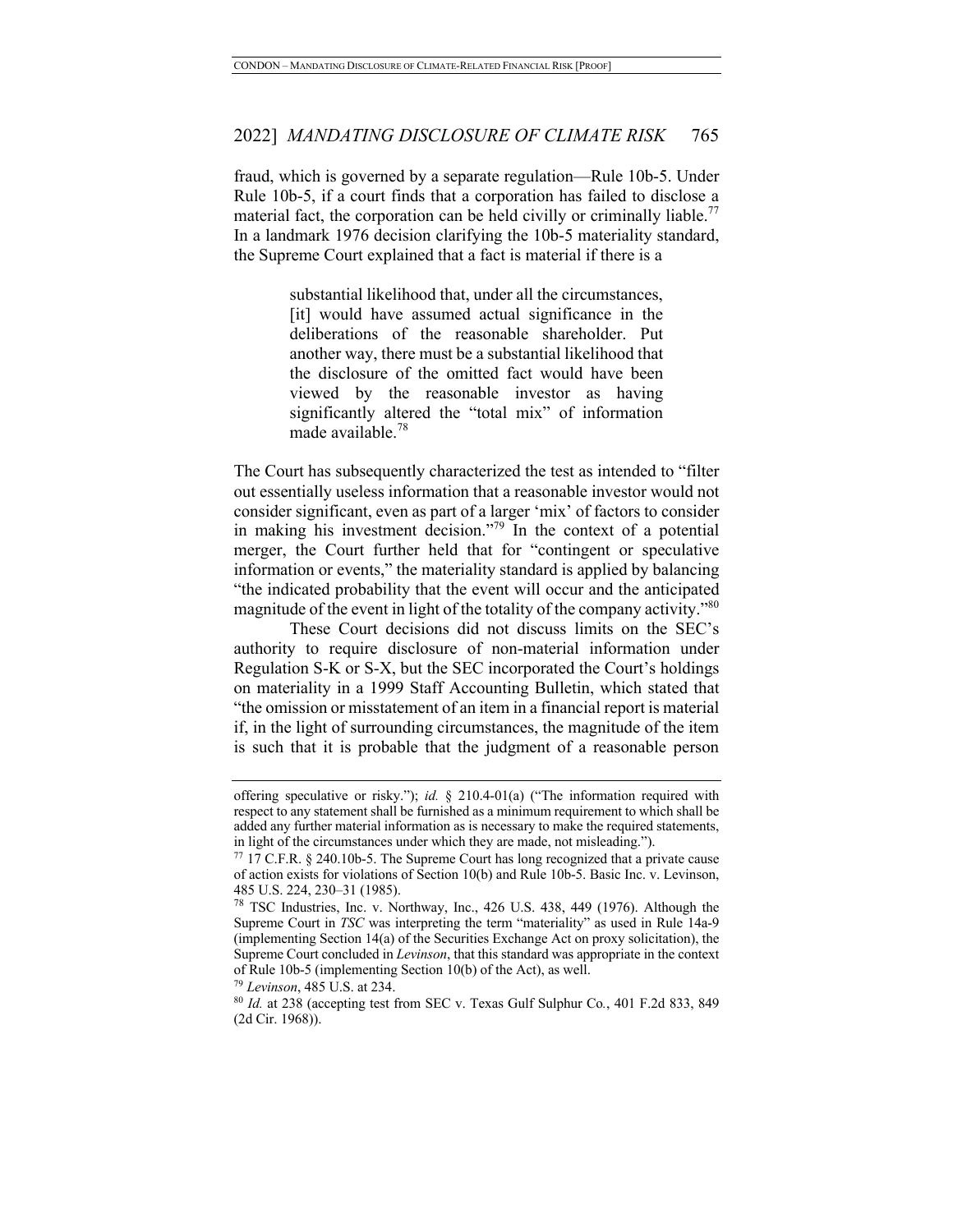relying upon the report would have been changed or influenced by the inclusion or correction of the item."<sup>81</sup>

Materiality can be an elusive concept in any context because of the discretion it affords to corporations in determining what information is material. $82$  When a rule gives a company the flexibility to withhold information if it is "not material,"<sup>83</sup> there are no bright-line rules for determining what *is* material, and there are no degrees of materiality information is either material or it is not.<sup>84</sup> Along with a lack of insight into corporations' materiality assessment processes,<sup>85</sup> these aspects make it difficult to assess or second-guess materiality determinations. In the climate context, deference to a corporation's materiality determination may be magnified by the inability to rigorously assess those determinations, as the SEC has not historically staffed internal climate expertise.<sup>86</sup>

<sup>81</sup> DISCLOSURE LAB REPORT, *supra* note 11, at 28 (citing SEC Staff Accounting Bulletin No. 99, 64 Fed. Reg. 45,150 (Aug. 19, 1999)). Accounting Bulletins "reflect the Commission staff's views regarding accounting-related disclosure practices. They represent interpretations and policies followed by the Division of Corporation Finance and the Office of the Chief Accountant in administering the disclosure requirements of the federal securities laws." *Selected Staff Accounting Bulletins*, SEC. & EXCHANGE COMM'N (Jan. 8, 2021), https://www.sec.gov/regulation/staffinterpretations/accounting-bulletins [https://perma.cc/HMW6-MNBL].

<sup>82</sup> Rick E. Hansen, *Climate Change Disclosure by SEC Registrants: REvisiting the SEC's 2010 Interpretive Release*, 6 BROOK. J. CORP. FIN. & COM. L. 487, 502 (2012) [https://perma.cc/U4TJ-5P37]; Virginia Harper Ho, *"Comply or Explain" and the Future of Nonfinancial Reporting*, 21 LEWIS & CLARK L. REV. 317, 328 (2017) [https://perma.cc/5QS2-BPD8] ("For purposes of financial reporting, the materiality of ESG information is a determination over which corporate management has discretion, so ESG issues may be under-reported, particularly if firms are not adequately identifying and monitoring ESG risk."). 83 *See supra* note 76.

<sup>84</sup> Hana V. Vizcarra, *The Reasonable Investors and Climate-Related Information: Changing Expectations for Financial Disclosures*, 50 ENVTL. L. REP. 10106, 10112 (2020) [https://perma.cc/AJU6-QDKH].

<sup>&</sup>lt;sup>85</sup> The materiality concept is a difficult standard to assess because the SEC often lacks information about how these materiality determinations are made and is therefore unable to push back on the materiality determinations made by individual corporations. Corporations are not required to disclose their materiality assessment process, limiting investor and regulator access to the processes underlying disclosure and providing companies significant discretion in making disclosure decisions. Hana V. Vizcarra, *Climate Related Disclosure and Litigation Risk in the Oil & Gas Industry: Will State Attorneys General Investigations Impede the Drive for More Expansive Disclosures?*, 43 VT. L. REV. 733, 758 (2019) [https://perma.cc/93ZS-283K] ("SEC's enforcement role with regard to disclosures is limited by the information it can review. The division of the agency that reviews disclosures for compliance with SEC rules does not have subpoena power*, does not have access to the underlying information that companies consider in making their materiality determinations,* and has little training in climaterelated disclosure." (emphasis added)).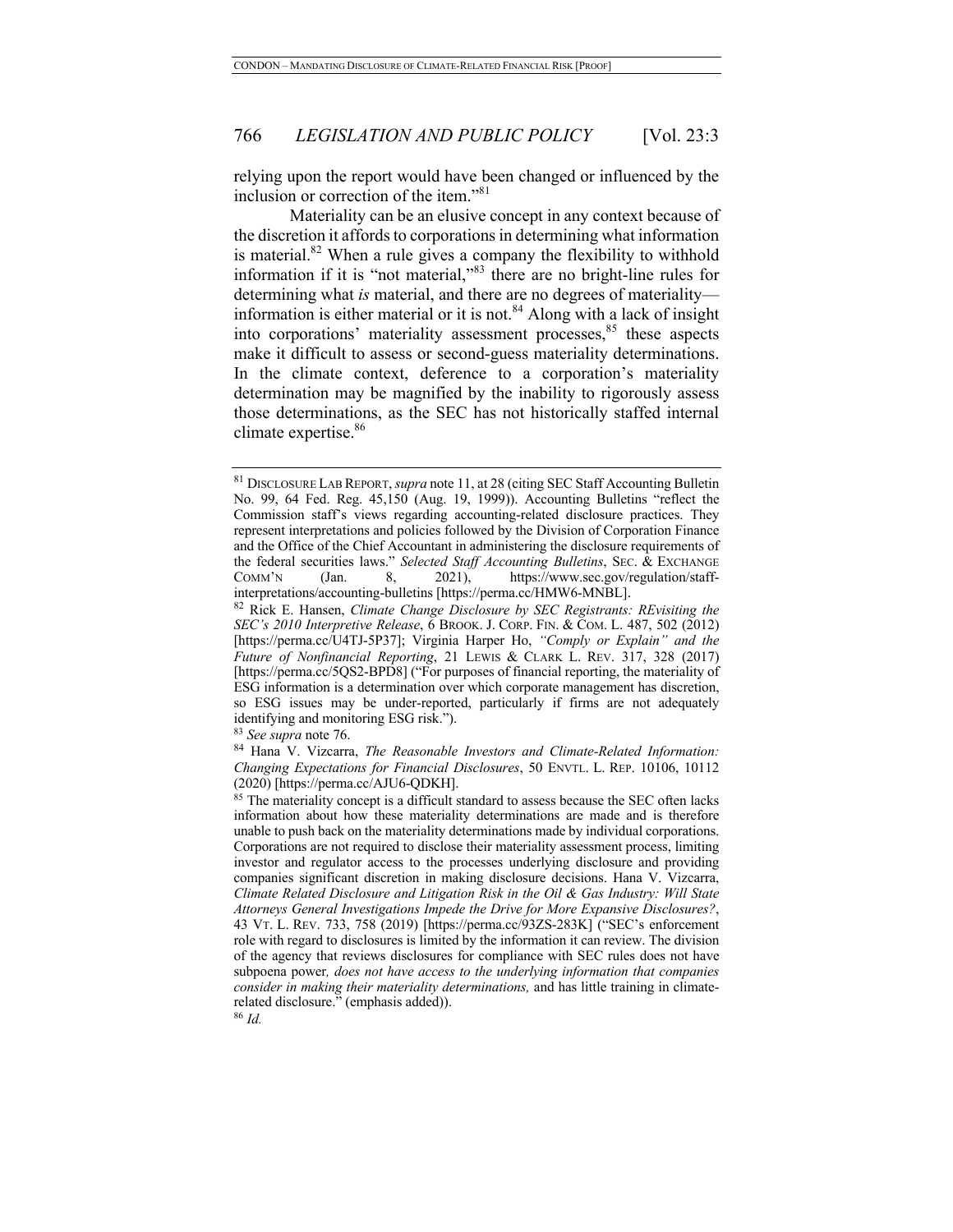While this Article primarily considers SEC authority to require disclosure of material information to improve climate risk disclosures, it does not foreclose the other avenues available for the SEC to take action. The materiality standard is a self-imposed limitation on the typical scope of the SEC's disclosure requirements and the Commission has occasionally required disclosures untethered from a materiality assessment.87 Consideration of SEC pathways not premised upon materiality are, however, beyond the scope of this Article.

#### *ii. The 2010 Climate Disclosure Guidance*

In 2010, the SEC made clear that climate risk may be material to corporations in some circumstances and thus subject to disclosure under Regulation S-K.<sup>88</sup> The 2010 Climate Disclosure Guidance identified four specific portions of Form 10-K where climate risk could be relevant. While the SEC finalized amendments to these sections in 2020,89 the 2010 Guidance remains the most relevant statement from

<sup>&</sup>lt;sup>87</sup> Academic authors have argued that the SEC is not bound exclusively to the materiality standard. *See, e.g.*, Hillary A. Sale, *Disclosure's Purpose*, 107 GEO. L.J. 1045 (2019) [https://perma.cc/978E-A8U8] (arguing the SEC has authority to require disclosure in the public interest). The CFTC report also recommended that financial regulators like the SEC "consider additional, appropriate avenues for firms to disclose other substantive climate risks that do not pass the materiality threshold over various time horizons." CFTCREPORT,*supra* note 4, at 132. However, as argued below, without going beyond the bounds of materiality, the SEC should acknowledge that the changing structure of capital markets means that what the "reasonable investor" considers material includes information related to systematic, non-diversifiable, risks, including climate-related risks. John C. Coffee, *The Future of Disclosures: ESG, Common Ownership, and Systematic Risk* (European Corp. Governance Inst. Law, Working Paper No. 541/2020, 2021) [https://perma.cc/R7GS-KZCH] (arguing that SEC has authority to require disclosure of systemic risks); *see also* INST. FOR POL'Y INTEGRITY, CORPORATE CLIMATE RISK: ASSESSMENT, DISCLOSURE, AND ACTION CONFERENCE BRIEF 12–13 (2021) [https://perma.cc/N5BB-CLBT] [hereinafter "POL'Y INTEGRITY CONFERENCE BRIEF"] (summarizing remarks by Robert Jackson, former SEC commissioner); Inst. for Pol'y Integrity, *Keynote Remarks by Rob Jackson (with Richard Revesz)*, at 19:34, YOUTUBE (Oct. 6, 2020), https://www.youtube.com/watch?v=yXVaz-x7Ans (arguing that the SEC's authority under the Securities Exchange Act of 1934 is sufficiently expansive to encompass disclosures related to systemic rather than corporation-specific risk and noting that the Commission, in fact, required disclosures of some systemic risks in a 2010 rulemaking). <sup>88</sup> 2010 Climate Disclosure Guidance, *supra* note 45, at 6290.

<sup>&</sup>lt;sup>89</sup> Critics of the 2020 amendments to Regulation S-K observed that it did not "make any attempt to address investors' need for standardized disclosure on climate change risk." *See* Modernization of Regulations S–K Items 101, 103, and 105, 85 Fed. Reg. 63,726, 63,742 (Oct. 8, 2020); Public Statement, Allison Herren Lee, Comm'r, Securities & Exchange Comm'n, "Modernizing" Regulation S-K: Ignoring the Elephant in the Room (Jan. 30, 2020), https://www.sec.gov/news/public-statement/lee-mda-2020-01-30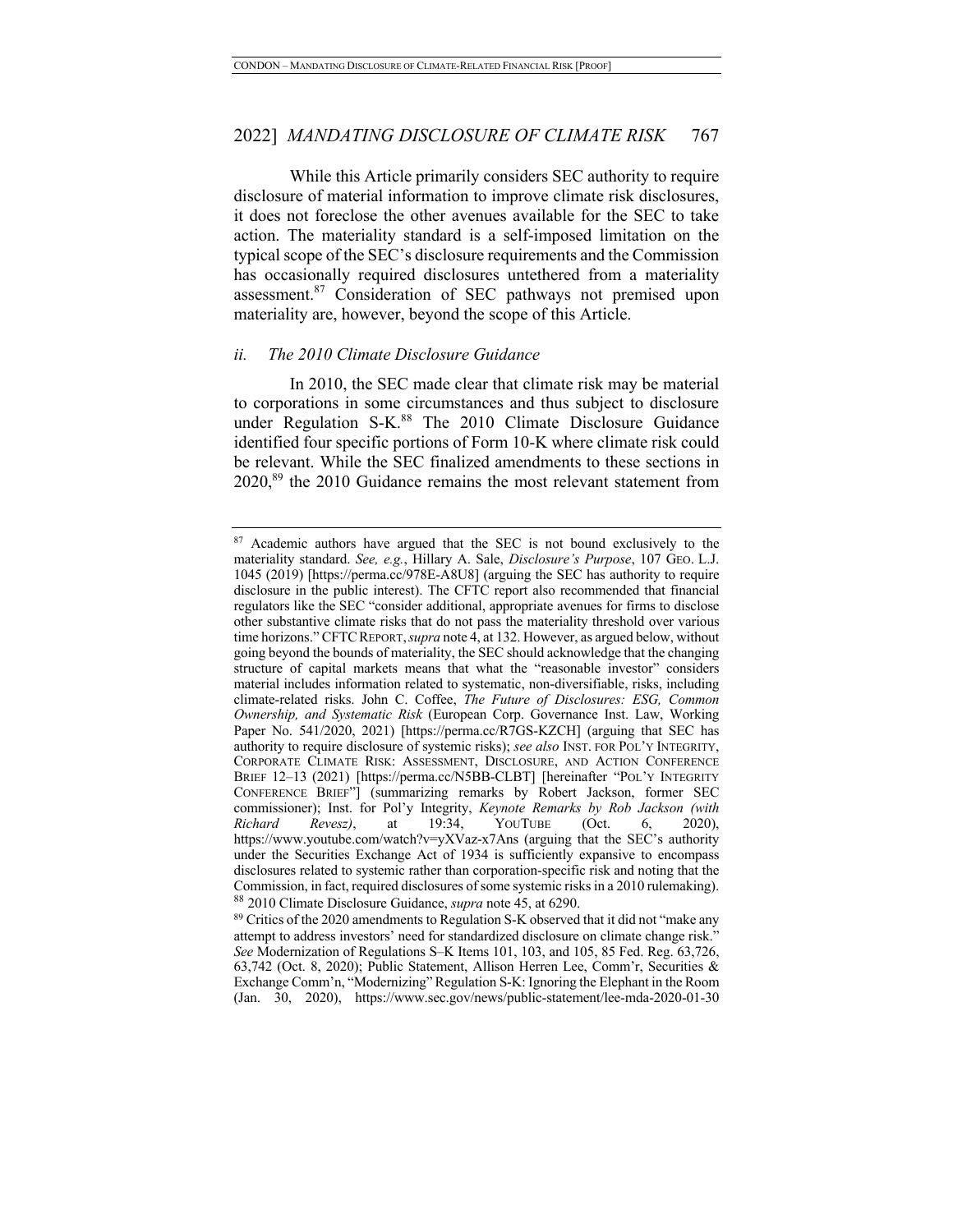the SEC on climate risk disclosure and the general principles it established remain in place. In relevant part, the 2010 Guidance included the following requirements:

- Item 101: Description of Business. Item 101 requires a corporation to describe its general development, as well as its "form of organization, principal products and services, major customers, and competitive conditions."90 Potentially relevant provisions include "the material effects that compliance with Federal, State and local provisions . . . may have upon the capital expenditures, earnings and competitive position of the registrant and its subsidiaries."<sup>91</sup>
- Item 103: Legal Proceedings. Item 103 requires corporations to "describe briefly any material

[https://perma.cc/4ETY-A8LE].

<sup>[</sup>https://perma.cc/PCY5-DVP6]. The SEC finalized amendments to various portions of Regulation S-K that effectively shifted disclosure to more heavily rely upon a "principles-based" approach, which can be contrasted with line-item disclosure. *Lineitem disclosure* is a fairly prescriptive approach that utilizes "bright-line, quantitative or other thresholds to identify when disclosure is required or require registrants to disclose the same types of information." *Principles-based disclosure*, by contrast, provides greater flexibility to corporations to determine "(1) whether certain information is material, and (2) how to disclose such information." Principles-based disclosure "articulates a disclosure 'concept' rather than a hard rule." *See, e.g.*, Jay Knight, *Recent SEC Comment Letter Reveals the Difference Between Prescriptive-Based and Principles-Based Rules*, BASS BERRY SIMMS (Nov. 5, 2020), https://www.bassberrysecuritieslawexchange.com/prescriptive-based-principlesbased-rules-securites-exchange-commission-sec-comment-letter/

The 2020 amendments were criticized by Commissioners Lee and Jackson, who shared two primary concerns: principles-based disclosure (1) "gives company executives discretion over what they tell investors" and (2) "can produce inconsistent information that investors cannot easily compare." Public Statement, Robert J. Jackson & Allison Herren Lee, Comm'rs, Securities & Exchange Comm'n, Joint Statement of Commissioners Robert J. Jackson, Jr. and Allison Herren Lee on Proposed Changes to Regulation S-K (Aug. 27, 2019), https://www.sec.gov/news/publicstatement/statement-jackson-lee-082719 [https://perma.cc/5RK7-RV24]. To ensure that future regulations yield comparable, specific, and decision-useful disclosures of climate risk, the SEC should thus carefully consider how to balance line-item and principles-based disclosure requirements.

<sup>90</sup> 2010 Climate Disclosure Guidance, *supra* note 45, at 6293; 17 C.F.R. Part 229 § 101. <sup>91</sup> 17 C.F.R. Part 229 § 101(c)(1)(xii) (2008). Additionally, while not noted in the guidance, this item also required disclosure of the "[s]ources and availability of raw materials[.]" *Id.* § 101(c)(1)(iii) (2008). This requirement was retained in the 2020 amendments but explicitly limited to encompass only those resources "material to a registrant's business." *Id.* § 229.101(c)(1)(iii)(A) (2020).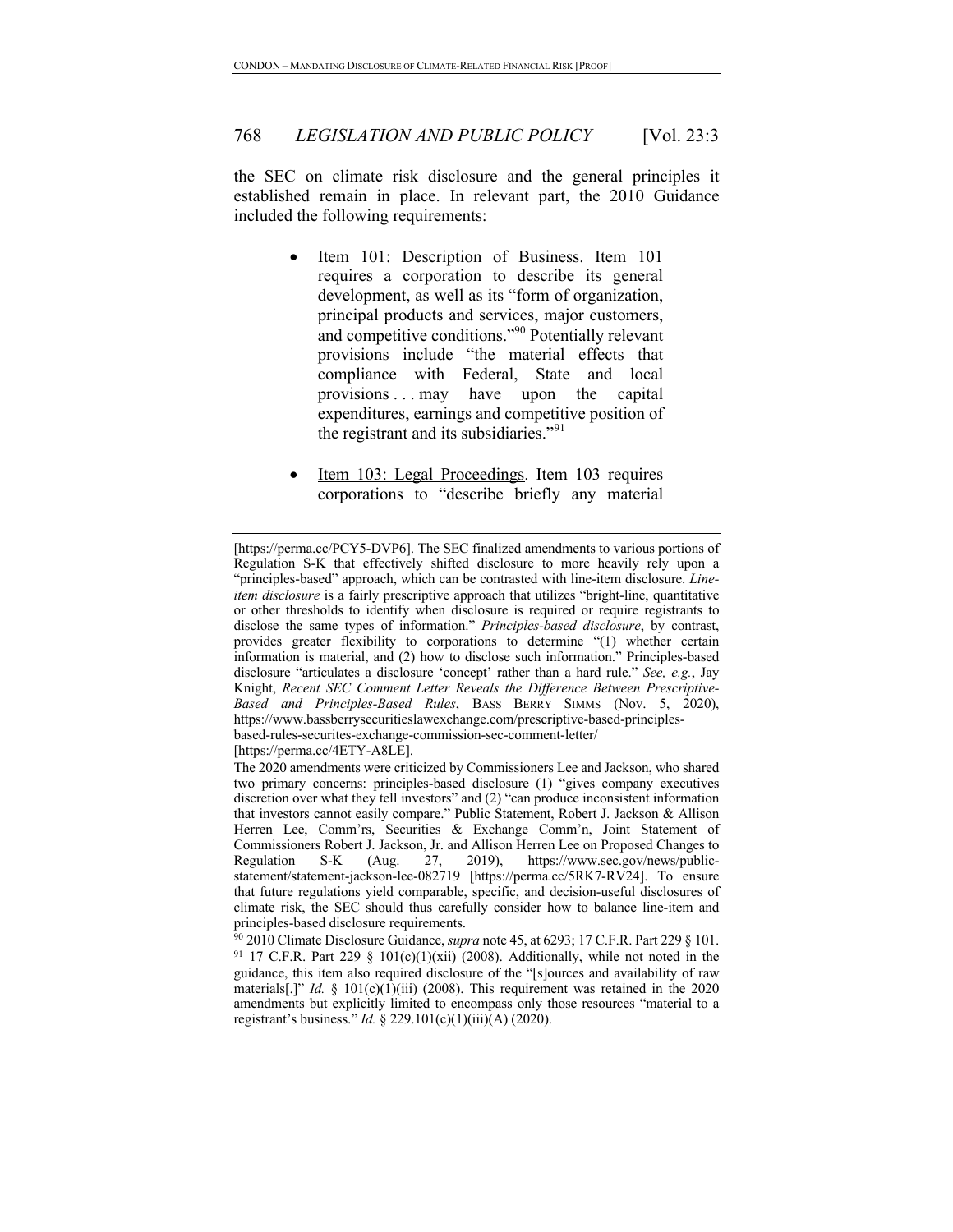pending legal proceedings, other than ordinary routine litigation . . . to which the registrant or any of its subsidiaries is a party or of which any of their property is the subject."<sup>92</sup>

Item 303: Management's Discussion and Analysis of Financial Condition and Results of Operations (MD&A). Item 303 provides an opportunity for the corporation to "communicate to shareholders management's view of the company's financial condition and prospects."93 This item requires disclosure of "material events and uncertainties known to management that would cause reported financial information not to be necessarily indicative of future operating results or of future financial condition.<sup> $594$ </sup> A "trend, demand, commitment, event or uncertainty" must be disclosed if the corporation cannot affirmatively determine that it is not reasonably likely to occur and not reasonably likely to have a material effect.<sup>95</sup>

<sup>92</sup> *Id.* § 229.103(a). Later regulatory amendments have added that disclosure of environmental legal proceedings is required (and not subject to the "ordinary litigation" exception) if it "involves potential monetary sanctions of \$300,000 or more, or at the election of the registrant, *such other amount* that that the registrant determines is reasonably designed to result in disclosure of any such proceeding that is material to its business or financial condition." Modernization of Regulations S-K Items 101, 103, and 105, 85 Fed. Reg. 63,726, 63,742 (Oct. 8, 2020); DISCLOSURE LAB REPORT, *supra* note 11, at 30.

<sup>93 2010</sup> Climate Disclosure Guidance, 75 Fed. Reg. at 6294. This item is intended to accomplish three principal objectives: (1) "enabl[ing] investors to see the company through the eyes of management," (2) "provid[ing] the context within which financial information should be analyzed," and (3) providing information about earnings and cash flow that allows investors to "*ascertain the likelihood that past performance is indicative of future performance*." *Id.* (emphasis added).

<sup>94</sup> DISCLOSURE LAB REPORT, *supra* note 11, at 31. Notably, this item is intended to be forward looking and the Commission has not provided any specific time horizon that should be assessed, but has instead left that decision to the company under the circumstances. 2010 Climate Disclosure Guidance, 75 Fed. Reg. at 6294.

<sup>&</sup>lt;sup>95</sup> 2010 Climate Disclosure Guidance, 75 Fed. Reg. at 6295. The SEC uses a two prong test, in which management must make two determinations. The first determination is the likelihood of occurrence, the second is the likelihood of material effect if it occurs. Management must determine how likely it is to occur: "[i]f management determines that it is not reasonably likely to occur, no disclosure is required. [But] if management cannot make that determination, it must evaluate objectively the consequences of the known trend, demand, commitment, event or uncertainty, on the assumption that it will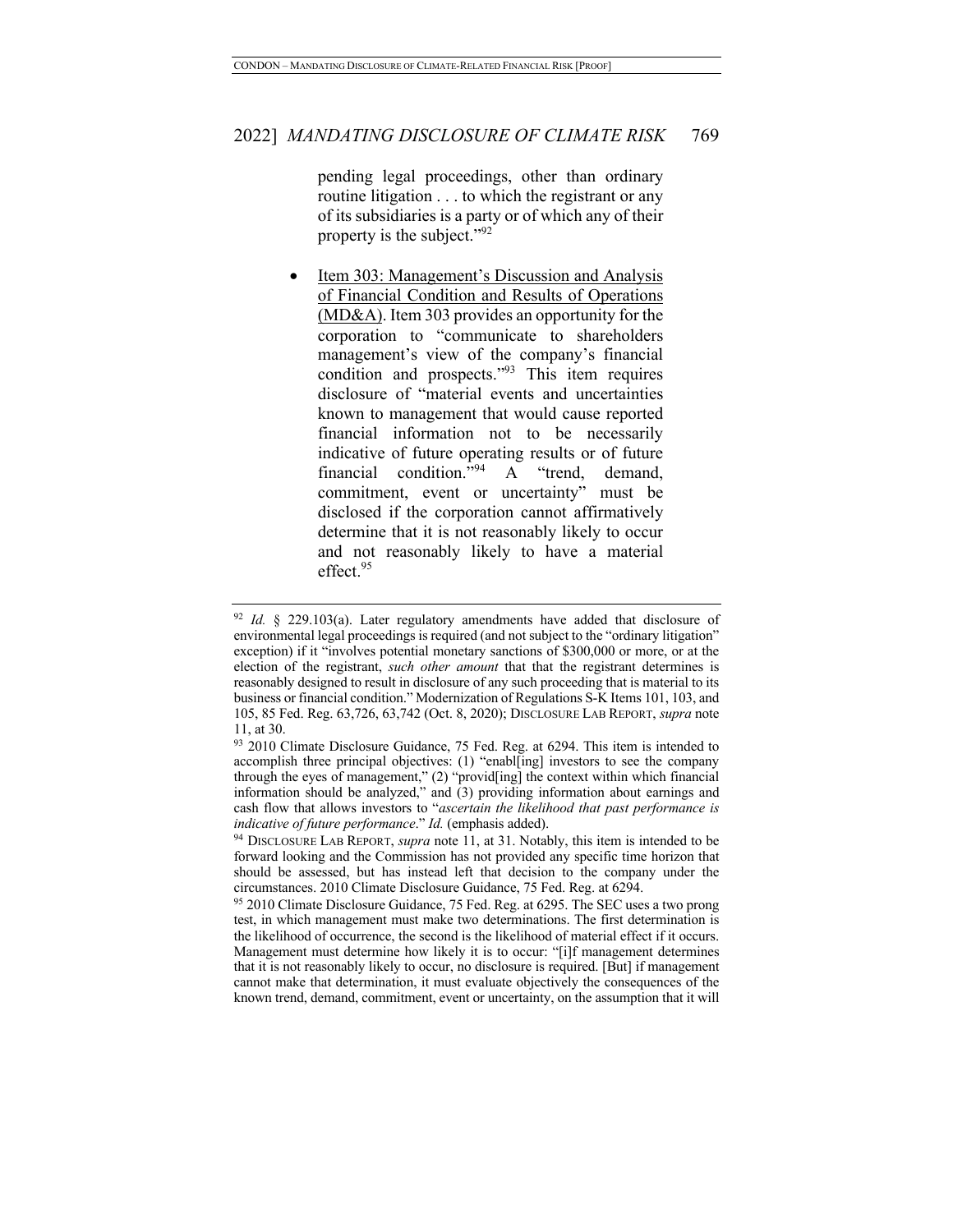• Item  $503(c)$ : Risk Factors.<sup>96</sup> Item  $503(c)$  requires registrants to provide "a discussion of the most significant factors that make the offering speculative or risky."<sup>97</sup> Registrants are encouraged to focus on risks that are unique or specific to their businesses, rather than general risks that are associated with the market as a whole.<sup>98</sup>

The 2010 Guidance also identified four categories of climate risk for reporting corporations to consider: (1) compliance and litigation issues with *legislation and regulation*; (2) compliance and litigation issues with *international accords*; (3) the *indirect consequences of regulation or business trends*, such as decreased demand for products or the public perception associated with emissions; and (4) *physical impacts*, like property damage or the disruptions in supply chains and operations of customers.<sup>99</sup> For each of these categories, the SEC provided specific examples and explained how they might trigger disclosure under the four line items. $100$ 

come to fruition. Disclosure is then required unless management determines that a material effect on the registrant's financial condition or results of operations is not reasonably likely to occur." *Id.*

<sup>96</sup> This item has been moved to new item 105 with some changes. *See* Modernization of Regulations S-K Items 101, 103, and 105, 85 Fed. Reg. 63,726, 63,742–46 (Oct. 8, 2020). Because this Section of the report is intended to discuss the 2010 Guidance, it continues to use item 503 throughout when discussing the Risk Factors disclosure requirement. However, there are important changes to note. First, item 105 replaces "most significant" with "material" in identifying which factors must be discussed. *Id.* Second, item 105 eliminates the requirement to disclose "unique or specific" information, in favor of more general risk. *Id.*

 $97$  17 C.F.R. § 229.503(c) (2008).

<sup>98</sup> 2010 Climate Disclosure Guidance, 75 Fed. Reg. at 6294.

<sup>99</sup> *Id.* at 6295–97. The first two align well with the legal and policy transition risks, the third with the technological, market, and reputational transition risks, and the fourth with physical risk, each discussed in Section II.

<sup>&</sup>lt;sup>100</sup> For example, potential domestic and international law may trigger disclosure under all items. Potential climate change legislation and regulation may need to be disclosed under both Items 303 and 503(c). *Id.* at 6295–96. As to the indirect consequences of regulation or business trends, 503(c) may require disclosure of reputational risks where public perception of a corporation's contribution to climate change could expose it to adverse consequences on operations or financial conditions, that should be disclosed. *Id.* Both Item 101 and the MD&A may require disclosure of climate-related changes in demand for goods and services or increases in competition. *Id.* The 2010 Guidance is also clear that physical effects of climate change can affect a corporation's operations and results, which could potentially trigger disclosure as a risk under 503(c) or the MD&A. *Id.* at 6296–97. Because "severe weather can have a devastating effect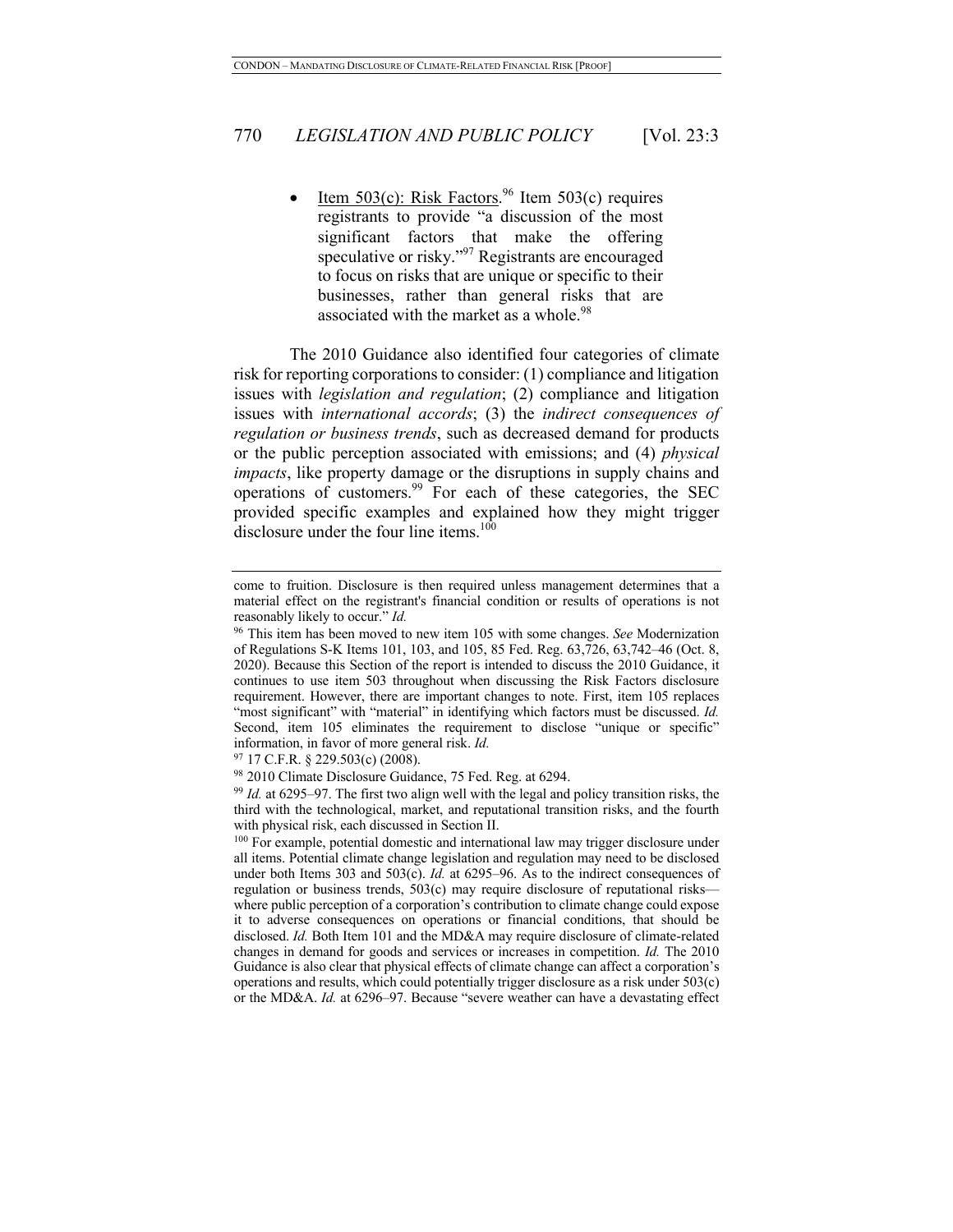#### *B. Voluntary Frameworks and Standards: TCFD and SASB*

A variety of voluntary disclosure standards and frameworks have been developed as supplements to the SEC regulations and guidance described above. This Section discusses two of the most adopted voluntary efforts: the TCFD framework and the SASB standards. Although developed by separate entities, the two tools are best understood as complementary. The TCFD framework is just that: a framework. It sets forth core elements and broad disclosure recommendations. It explicitly does not, however, "develop any detailed, industry-specific standards or metrics for disclosing [climaterelated] risks."<sup>101</sup> Granular voluntary standards, including but not limited to the SASB standards, are being used to fill in this detail.<sup>102</sup> And while the SASB standards were not developed for the express purpose of supplementing the TCFD framework, SASB has published guidance explaining how they can be used in conjunction.<sup>103</sup>

on the financial condition of affected businesses," vulnerable companies should disclose relevant climate risk. *Id.* at 6297.

<sup>&</sup>lt;sup>101</sup> DISCLOSURE LAB REPORT, *supra* note 11, at 40. The TCFD has provided a few sectors with some guidance, however. *See TASK FORCE ON CLIMATE-RELATED FIN.* DISCLOSURES, IMPLEMENTING THE RECOMMENDATIONS OF THE TASK FORCE ON CLIMATE-RELATED FINANCIAL DISCLOSURES 52–55 (2017) [https://perma.cc/KA7E-6WYL].

<sup>102</sup> Some of the other prominent standard setters include CDP, the Climate Disclosure Standards Board ("CDSB"), the Global Reporting Initiative, and the International Integrated Reporting Council. We do not take a position on the relative value of each of these, which have different standards and purposes. For more information on each of these standards and how they align, see CDP ET AL., STATEMENT OF INTENT TO WORK TOGETHER TOWARDS COMPREHENSIVE CORPORATE REPORTING 7 (2020) [https://perma.cc/L9Y2-8U3S] [hereinafter "STANDARD SETTER STATEMENT OF INTENT"].

<sup>&</sup>lt;sup>103</sup> Press Release, Sustainability Accounting Standards Bd., SASB and CDSB Release Handbook, Highlighting Real-World Reporting on Climate-Related Financial Risks and Opportunities (Sept. 23, 2019) [https://perma.cc/P77L-XFH6] (explaining the handbook is intended "carry the TCFD's work forward" and to align their own tools with the TCFD's recommendations). SASB and the CDSB describe the relationship of the TCFD framework, CDSB framework and SASB standards as follows:

The TCFD recommendations serve as a global foundation for effective climate related disclosures. The CDSB Framework helps organizations integrate and disclose financially material climate and natural capital-related information into their annual reports. The SASB standards help organizations to collect, structure, and effectively disclose related performance data for the material, climate-related risks and opportunities they have identified.

CLIMATE DISCLOSURE STANDARDS BD. & SUSTAINABILITY ACCOUNTING STANDARDS BD., TCFD IMPLEMENTATION GUIDE 4 (2019) [https://perma.cc/9JT3-URSV].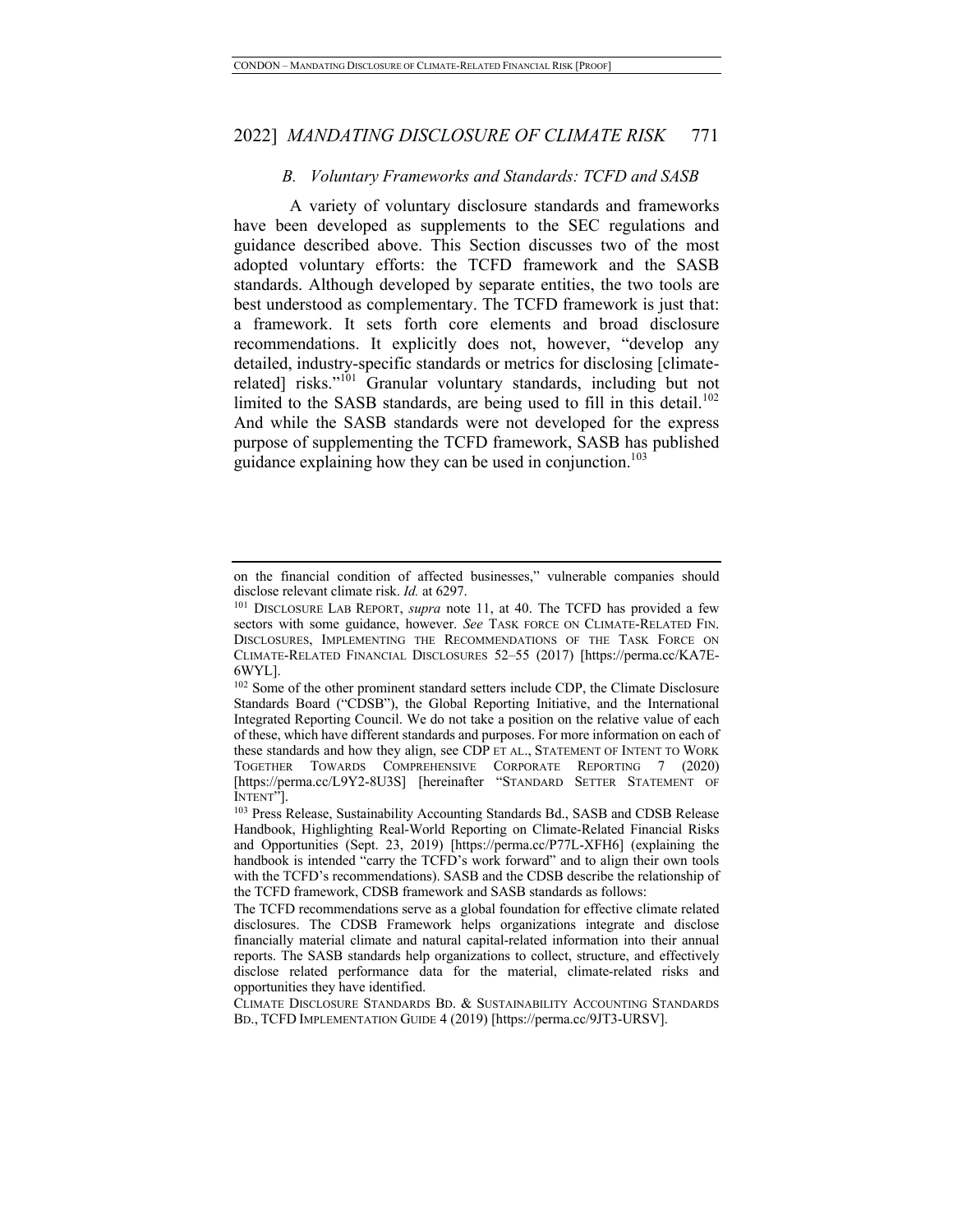#### *i. The TCFD Framework*

The TCFD was established in 2015 by the Financial Stability Board, an international organization with members from twenty-four of the world's major economies, and representatives from oversight organizations such as the European Central Bank and the International Monetary Fund.<sup>104</sup> The TCFD's stated purpose is "to develop recommendations for more effective climate-related disclosures that could promote more informed investment, credit, and insurance underwriting decisions" and that "would enable stakeholders to understand better the concentrations of carbon-related assets in the financial sector and the financial system's exposures to climate-related risks."<sup>105</sup>

In 2017, the TCFD published its final report establishing a voluntary framework for disclosure of potential financial impacts of climate risk.106 It provides detailed examples of climate risk and the financial impacts that may result.<sup>107</sup> It also clarifies that disclosure should be made in annual financial filings, not in supplemental sustainability reports.<sup>108</sup> A key feature of the report's recommendations is their generality: the disclosure recommendations are intended to be "widely adoptable" and "applicable to organizations across all sectors and jurisdictions."<sup>109</sup> The framework is structured around four core elements: (1) "the organization's governance around climate-related risks and opportunities" (governance); (2) "the actual and potential impacts of climate-related risks and opportunities on the organization's businesses, strategy, and financial planning" (strategy); (3) "the processes used by the organization to identify, assess, and manage climate-related risks" (risk management); and (4) "the metrics and targets used to assess and manage relevant climate-related risks and opportunities" (metrics and targets). $110$ 

Within these core elements, the TCFD recommends eleven specific disclosures. Under governance, the TCFD asks all corporations to "[d]escribe the board's oversight of climate-related risks and opportunities," and "management's role in assessing and managing"

<sup>&</sup>lt;sup>104</sup> Members of the FSB, FIN. STABILITY BD. (Dec. 9, 2020) [https://perma.cc/YH9U-QQ7A].

<sup>105</sup> TASK FORCE ON CLIMATE-RELATED FIN. DISCLOSURES, TASK FORCE ON CLIMATE-RELATED FINANCIAL DISCLOSURES: OVERVIEW 7 (2020) [https://perma.cc/Q4V6- DK56].

<sup>106</sup> TCFD REPORT, *supra* note 9.

<sup>107</sup> *E.g.*, *id.* at 10–11.

<sup>108</sup> *Id.* at 17.

<sup>109</sup> *Id.* at iii.

<sup>110</sup> *Id.* at 14.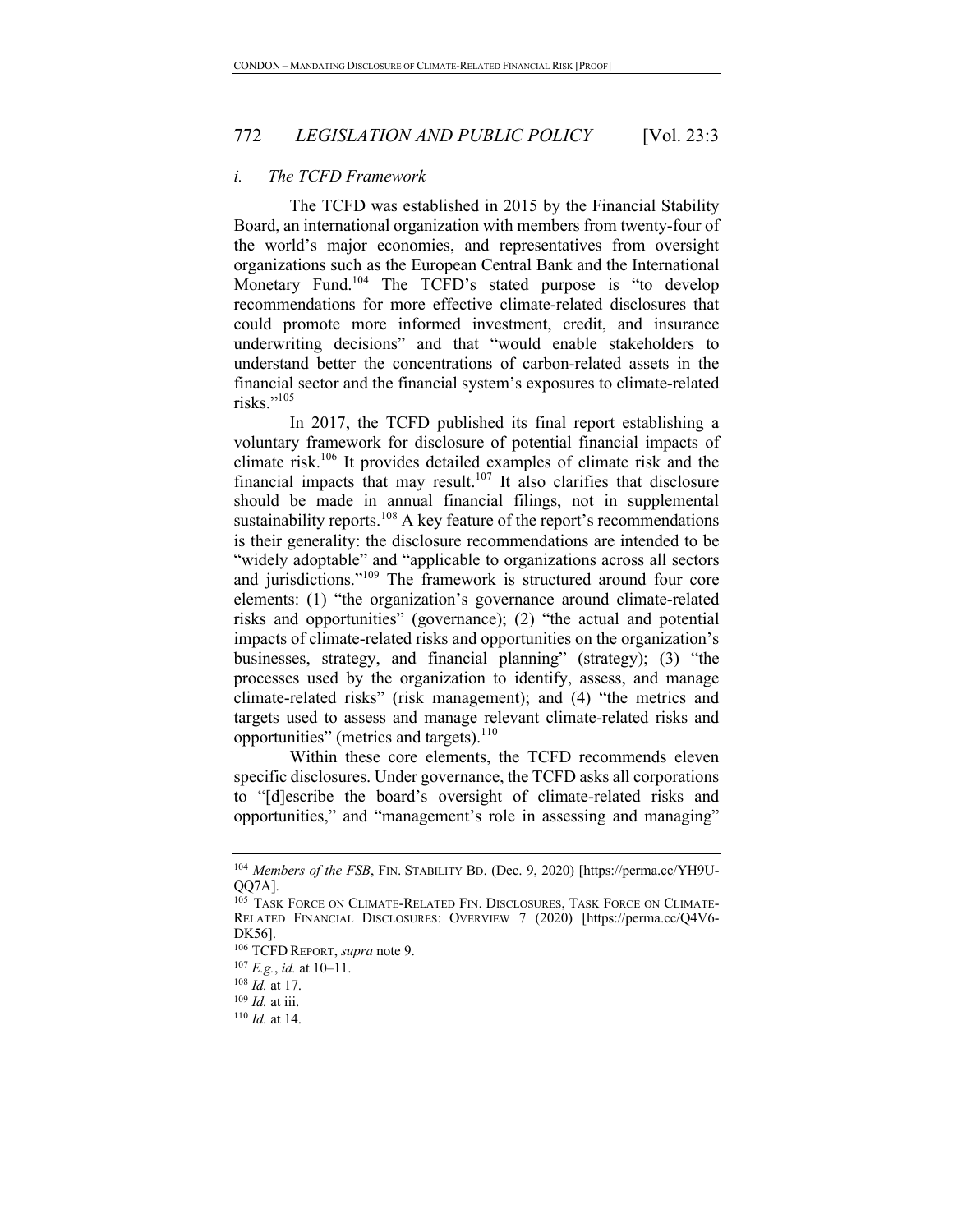these risks and opportunities.<sup>111</sup> For strategy, corporations should "[d]escribe the climate-related risks and opportunities the organization has identified over the short, medium, and long term," their impact "on the organization's businesses, strategy, and financial planning," and "the resilience of the organization's strategy, taking into consideration different climate-related scenarios, including a 2°C or lower scenario."<sup>112</sup> As to risk management, disclosure includes describing "the organization's processes for identifying and assessing climaterelated risks" and "for managing climate-related risks," and how those processes "are integrated into the organization's overall risk management."<sup>113</sup> Finally, under metrics and targets, corporations should disclose "the metrics used by the organization to assess climaterelated risks and opportunities in line with its strategy and risk management process," and the "Scope 1, Scope 2, and, if appropriate, Scope 3 greenhouse gas (GHG) emissions, and the related risks."<sup>114</sup> Corporations should also describe "the targets used by the organization to manage climate-related risks and opportunities and performance against targets."<sup>115</sup>

As a final layer, the TCFD framework provides guidance on how to go about making these recommended disclosures—that is, what kinds of information to provide in a disclosure. For example, under the first recommended disclosure for governance, "board oversight," one suggested item includes the "processes and frequency by which the board and/or board committees . . . are informed about climate-related issues."116 The TCFD report identifies seven principles that should guide corporate disclosures. Climate-related disclosures should be (1) relevant; (2) specific and complete; (3) clear, balanced, and understandable; (4) consistent over time; (5) comparable among companies within a sector, industry or portfolio; (6) reliable, verifiable, and objective; and  $(7)$  timely.<sup>117</sup>

<sup>111</sup> *Id.*

<sup>112</sup> *Id.*

<sup>113</sup> *Id.*

<sup>114</sup> *Id.* Scope 1 emissions are direct emissions from sources owned or controlled by the corporation (e.g., emissions from on-site fossil fuel combustion). Scope 2 emissions are indirect emissions from sources controlled by the corporation (e.g., emissions resulting from the purchase of electricity). Scope 3 emissions are from sources not owned or directly controlled by the corporation, but related to the corporation's activities (e.g., emissions resulting from employee commuting). *Cf.* EPA, *Greenhouse Gases at EPA* [https://perma.cc/B4B4-JJ3W]. 115 *Id.*

<sup>116</sup> *Id.* at 19.

<sup>117</sup> *Id.* at 18.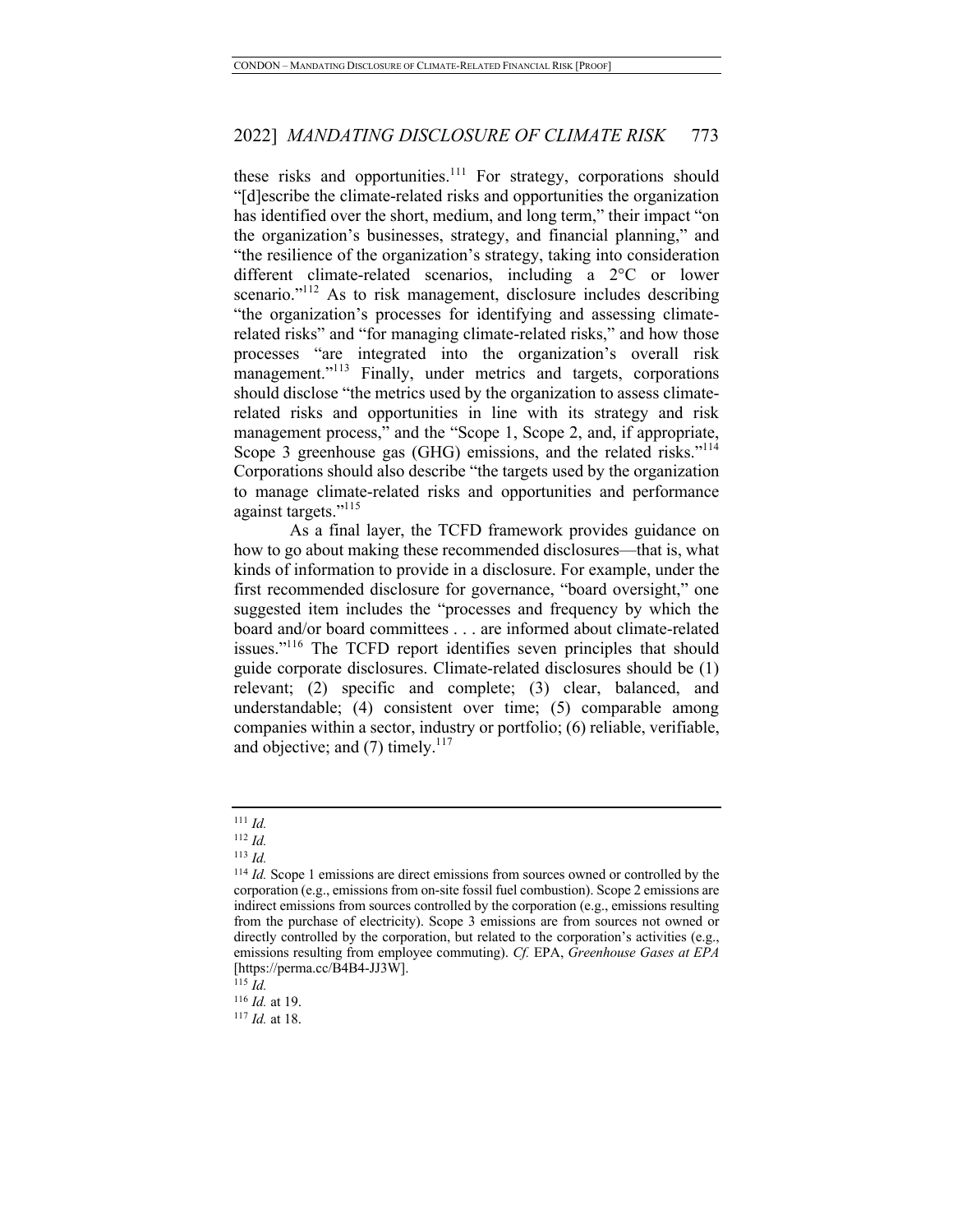The TCFD framework has garnered broad support from the investment community, regulators, and corporations.<sup>118</sup> The TCFD's 2020 Status Report found that 1,340 corporations globally have expressed support for its recommendations, including 219 U.S. companies.<sup>119</sup> Financial institutions managing \$150 trillion have stated support for the  $TCFD<sub>120</sub>$  including major investors like BlackRock, which alone manages over \$7 trillion in assets.<sup>121</sup> Countries have increasingly announced their support for the framework, with some announcing intent to mandate disclosures that align with its recommendations, most recently New Zealand and the United Kingdom ("UK").<sup>122</sup> And in the European Union ("EU"), a recent public consultation survey on amending the Non-Financial Reporting Directive ("NFRD") found that seventy-one percent of respondents agreed that any changes should incorporate the TCFD framework.<sup>123</sup>

<sup>118</sup> EDF and Policy Integrity, along with the Sabin Center for Climate Change Law at Columbia Law School, submitted joint comments to the New York Public Service Commission, which responds to the Commission's query as to whether it should adopt the TCFD framework, including discussion of support for the TCFD and various other regimes. *See* Env't Def. Fund, Inst. for Pol'y Integrity & The Sabin Ctr. for Climate Change L. at Colum. L. Sch., Joint Comments to the N.Y. Pub. Serv. Comm'n, Case No. 20-M-0499 – In the Matter Regarding the Need for Reporting Risks Related to Climate Change (Dec. 9, 2020) [hereinafter "Joint Comments to NYPSC"].

<sup>119</sup> TASK FORCE ON CLIMATE-RELATED FIN. DISCLOSURES, 2020 STATUS REPORT 2, 68 (2020) [https://perma.cc/55QE-4RFL] [hereinafter "TCFD <sup>2020</sup> STATUS REPORT"]. 120 *Id.* at 2.

<sup>121</sup> Larry Fink, *A Fundamental Reshaping of Finance*, BLACKROCK (Jan. 14, 2020) [https://perma.cc/RCG7-EC73].

<sup>122</sup> Mark Segal, *UK Becomes First Country in the World to Make TCFD-Aligned Disclosures Mandatory*, ESG TODAY (Nov. 9, 2020) [https://perma.cc/2DU9-HT78]; *Mandatory Climate-Related Financial Disclosure Proposed*, RADIO NEW ZEALAND (Sept. 15, 2020) [https://perma.cc/W8Y8-G4WL]; TCFD 2020 STATUS REPORT, *supra* note 119, at 3; CFTC REPORT, *supra* note 4, at 96 (also noting Canadian officials have recommended the adoption of the TCFD).

<sup>123</sup> NFRD CONSULTATION SUMMARY, *supra* note 69, at 21 (588 responses were submitted by stakeholders across Europe and elsewhere, representing users and prepares, financial and non-financial corporations, academia and non-governmental organizations).

Although the TCFD framework has been rightfully heralded, critics have pointed to several weaknesses of the framework. Aside from the fact that the framework has not elicited sufficient disclosure, as discussed below, other criticism include that it provides too much flexibility to corporations over which scenarios to choose when conducting scenario analysis and insufficiently focuses on short-term risk disclosure. *See* POLICY INTEGRITY CONFERENCE BRIEF, *supra* note 87, at 8–9 (summarizing remarks of Margaret Peloso of Vinson & Elkins LLP).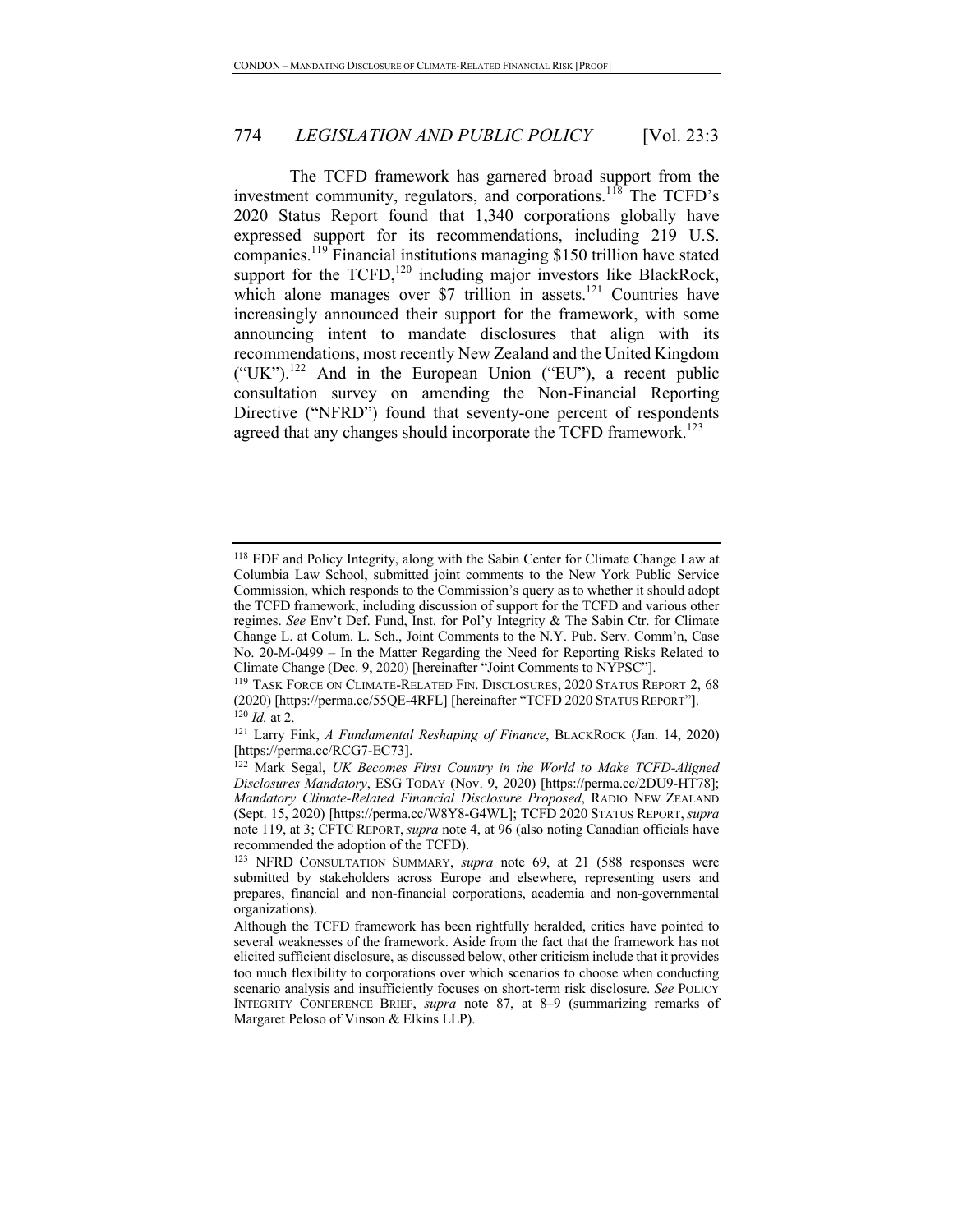#### *ii. The SASB Standards*

As noted above, granular voluntary standards that encourage corporations to provide details compatible with the TCFD framework have also emerged.<sup>124</sup> While many of these organizations share similarities in their missions and principles, SASB's work serves as a leading example of a set of standards that supplements the TCFD framework by providing detail and specificity. Over 450 companies have adopted SASB's industry-specific standards, including 234 in the S&P Global 1200.<sup>125</sup> Major investors, including BlackRock and State Street Global Advisors, also rely on the standards.<sup>126</sup>

The SASB standards provide accounting standards for climaterelated disclosure. SASB itself is modeled upon the Financial Accounting Standards Board ("FASB"), a private organization that serves as the SEC's designated accounting standard setter.<sup>127</sup> SASB

<sup>124</sup> Helle Bank Jorgensen, *Demystifying the "Alphabet Soup" of Reporting Frameworks*, REUTERS EVENTS (June 27, 2018), https://www.reutersevents.com/sustainability/demystifying-alphabet-soup-reportingframeworks [https://perma.cc/TE4K-FDYT].

<sup>125</sup> *Global Use of SASB Standards*, SUSTAINABILITY ACCT. STANDARDS BD., https://www.sasb.org/about/global-use [https://perma.cc/SH4W-F64G].

<sup>&</sup>lt;sup>126</sup> Fink, *supra* note 121; Letter from Cyrus Taraporevala, Pres. & Chief Exec. Officer, State Street Global Advisors, to Board Members (Jan. 28, 2020), https://www.ssga.com/library-content/pdfs/insights/CEOs-letter-on-SSGA-2020 proxy-voting-agenda.pdf [https://perma.cc/7K7W-SWFZ].

<sup>127</sup> *See* Jebe, *supra* note 64, at 667–68. An accounting standard is a "standardized guiding principle that determines the policies and practices of financial accounting" and is intended to improve transparency and facilitate reporting. *What Is an Accounting Standard?*, CORP. FIN. FIN. INST., https://corporatefinanceinstitute.com/resources/knowledge/accounting/accounting-

standard/ [https://perma.cc/SHG3-2JAU]. FASB only sets standards; it does not enforce compliance with them or the content of disclosures.

Some have argued that FASB could be the appropriate authority for setting nonfinancial standards to complement its financial accounting standards. The organization has the infrastructure, institutional knowledge, and credibility with the investment and corporate community to successfully create nonfinancial information accounting standards. While FASB has no plans to set sustainability standards, the governing organization for its international counterpart recently took steps toward doing so. The International Financial Reporting Standards Foundation, home to the International Accounting Standards Board ("IASB"), the organization that sets the financial reporting standards for most of the world, recently published a consultation paper setting out potential options for involvement in sustainability reporting. One of its options is to create a counterpart to the IASB in the form of a Sustainability Standards Board to develop global sustainability standards. RICHARD BARKER & ROBERT G. ECCLES, SHOULD FASB AND IASB BE RESPONSIBLE FOR SETTING STANDARDS FOR NONFINANCIAL INFORMATION? (2018), https://www.sbs.ox.ac.uk/sites/default/files/2018-10/Green%20Paper\_0.pdf

<sup>[</sup>https://perma.cc/63WC-48G5]; INT'L FIN. REPORTING STANDARDS FOUND.,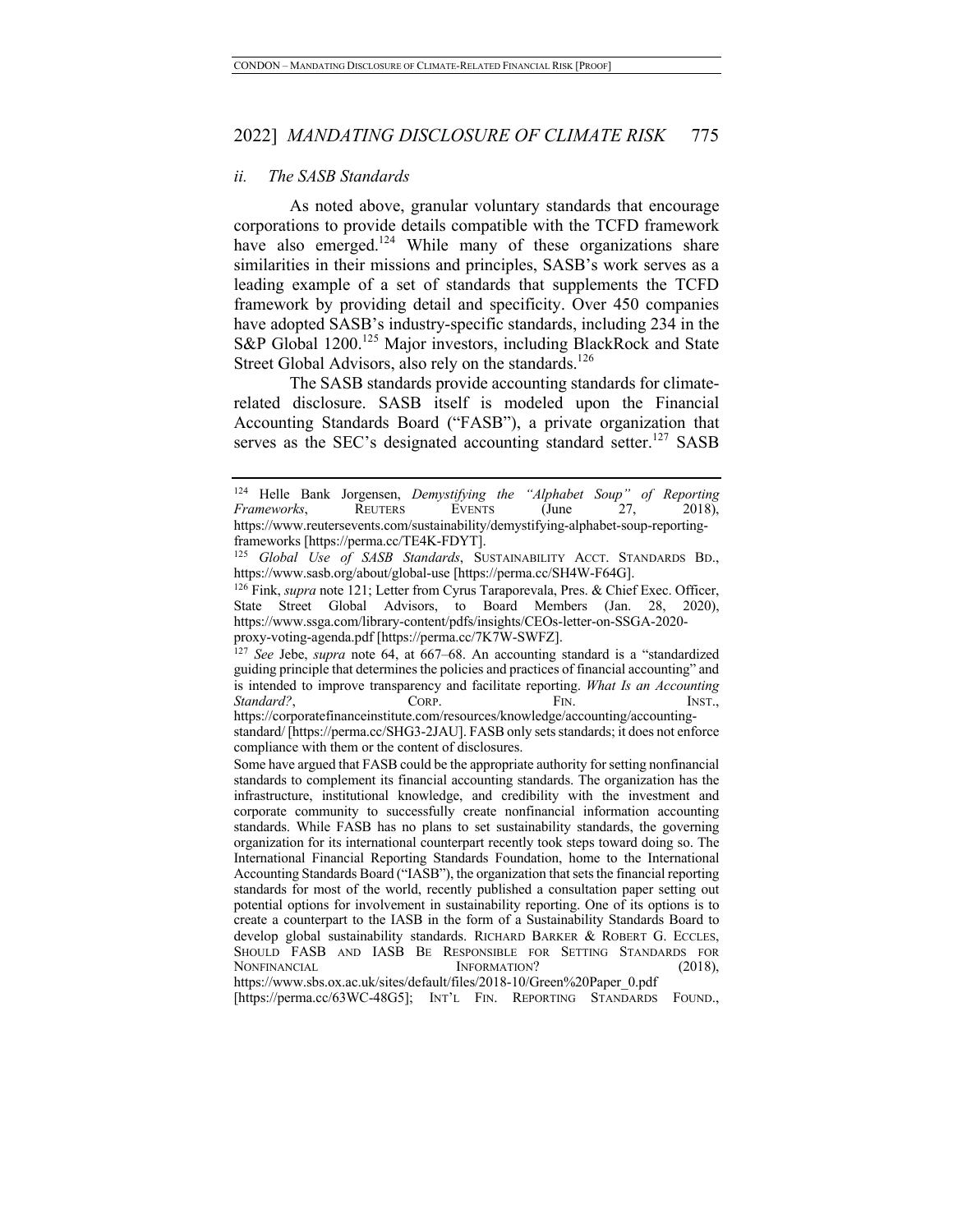aims to create FASB-like standards focused on sustainability for use in SEC filings like the 10-K annual report.<sup>128</sup> SASB standards hew closely to U.S. securities law by focusing on factors that are most likely to be deemed material under existing case law and SEC regulations.<sup>129</sup> SASB characterizes sustainability accounting as a complement to financial reporting that "provide[s] a more complete view of a corporation's performance on material factors likely to affect its ability to create longterm value."<sup>130</sup> SASB's approach, therefore, "consists of defining operational metrics on material, industry-specific sustainability topics likely to affect current or future financial value."<sup>131</sup> A core objective is to provide decision-useful information for both the corporation and its investors.<sup>132</sup>

The SASB standards are industry-specific, with quantitative metrics for seventy-seven different sectors.<sup>133</sup> SASB selects sustainability topics it deems material to the industry and provides accounting metrics—that is, the information that actually must be reported—for each topic.<sup>134</sup> Topics selected must  $(1)$  have the potential to affect corporate value; (2) be of interest to investors; (3) be relevant

CONSULTATION PAPER ON SUSTAINABILITY REPORTING (2020), https://cdn.ifrs.org/content/dam/ifrs/project/sustainability-reporting/consultationpaper-on-sustainability-reporting.pdf [https://perma.cc/XR2S-VTKL].

<sup>128</sup> BARKER & ECCLES,*supra* note 127, at 21.

<sup>129</sup> *Id.* SASB's focus on the impact of climate risk for *investors* can be contrasted with the GRI's focus on the *broader society*. The GRI's disclosure standards are more tailored to address how the corporation will affect the environment; SASB, vice versa. *See* Dunstan Allison-Hope, *Can the GRI and SASB Reporting Frameworks Be Collaborative?* GREENBIZ (Jan. 2, 2018), https://www.greenbiz.com/article/can-griand-sasb-reporting-frameworks-be-collaborative [https://perma.cc/PW7S-CPHC]. Notably, the *TSC* materiality standard is different than that in other countries, including those in the European Union, which has a double materiality standard for nonfinancial information—disclosure is required for information on how climate change impacts the company and how the company impacts climate change. 2017 EU Guidance, *supra* note 66, at 5; *Guidelines on Non-Financial Reporting: Supplement to Reporting Climate-Related Information*, 2019 O.J. (C 209), at 4–5 (June 6, 2019) [https://perma.cc/7CC5- UKV8]. The TCFD report acknowledges that some recommended disclosures may not be "clearly tied to an assessment of materiality" but that "[b]ecause climate-related risk is a non-diversifiable risk that affects nearly all sectors, many investors believe it requires special attention." TCFD REPORT, *supra* note 9, at 34.

<sup>130</sup> SASB CONCEPTUAL FRAMEWORK, *supra* note 66, at 4–5. "Sustainability accounting refers to the measurement, management, and reporting" of "corporate activities that maintain or enhance the ability of the company to create value over the long term." *Id.* at 2, 4.

<sup>131</sup> *Id.* at 5.

<sup>132</sup> *Id.* at 9.

<sup>133</sup> *Standards Overview*, SUSTAINABILITY ACCT. STANDARDS BD., https://www.sasb.org/standards/ [https://perma.cc/4UD5-U8UX].

<sup>134</sup> *See* SASB CONCEPTUAL FRAMEWORK, *supra* note 66, at 10.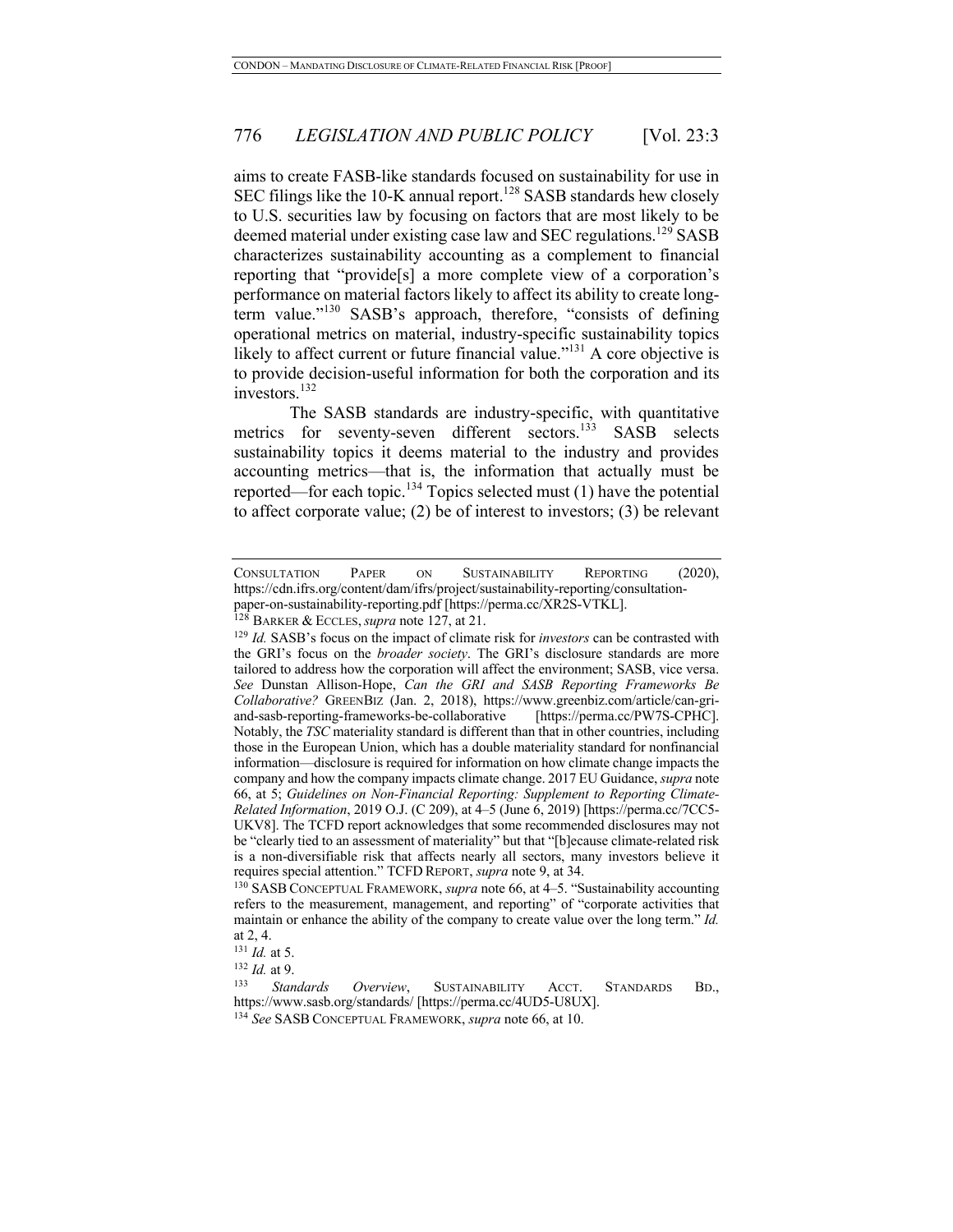across an industry; (4) be actionable by (within the control of) companies; and  $(5)$  be reflective of stakeholder consensus.<sup>135</sup> The metrics chosen must meet explicit criteria, namely: fair representation, useful, applicable, comparable, complete, verifiable, aligned, neutral, and distributive.<sup>136</sup>

SASB's standards are also detailed. For example, its standards for the semiconductor industry include metrics such as "processor energy efficiency," which is required to be disclosed in watts for servers, desktops, and laptops, and "total emissions from perfluorinated compounds."137 Notably, not all of SASB's standards focus on climaterelated information; it provides standards on five dimensions of sustainability: environment, social capital, human capital, business model and innovation, and leadership and governance.<sup>138</sup> SASB's standards require many, if not all, industries to report on emissions and energy consumption, both of which are highly relevant to transition risks. Some metrics are also relevant to physical risk, such as the water management metrics, which include information on withdrawal and consumption generally and in areas designated high stress, $^{139}$  and the grid resilience metrics for electric utilities, which demand information on the number and causes of disruptions and on efforts to address future disruptions.<sup>140</sup>

#### *C. The Existing Regime Is Not Producing Sufficient Disclosure*

While the SEC's 2010 Guidance and the rise of voluntary frameworks and standards have been important steps toward improved disclosure, neither has yielded comparable, specific, and decisionuseful information on climate risk for investors. The SEC's 2010

<sup>135</sup> *Id.* at 18–19.

<sup>136</sup> *Id.* at 19. SASB has recently proposed to amend its criteria by adding the characteristic "understandable" to this list, removing "useful" (as redundant because the core objective of the standards is to elicit useful information), and consolidating "applicable" and "distributive" under "aligned" and "comparable," respectively. SUSTAINABILITY ACCT. STANDARDS BD., PROPOSED CHANGES TO THE SASB CONCEPTUAL FRAMEWORK & RULES OF PROCEDURE: BASES FOR CONCLUSIONS & INVITATION TO COMMENT ON EXPOSURE DRAFTS 8–9 (2020), https://www.sasb.org/wpcontent/uploads/2020/08/Invitation-to-Comment-SASB-CF-RoP.pdf [https://perma.cc/3THG-AA55].

<sup>&</sup>lt;sup>137</sup> SUSTAINABILITY ACCT. STANDARDS BD., SEMICONDUCTORS: SUSTAINABILITY ACCOUNTING STANDARD 6 (2018). https://www.sasb.org/wp-STANDARD 6 (2018), https://www.sasb.org/wpcontent/uploads/2018/11/Semiconductors Standard 2018.pdf [https://perma.cc/7J7S-DXJE] [hereinafter SASB SEMICONDUCTORS STANDARD]. 138 SASB CONCEPTUAL FRAMEWORK, *supra* note 66, at 2–3.

<sup>139</sup> *See, e.g.*, SASB SEMICONDUCTORS STANDARD, *supra* note 137, at 11–14.

<sup>&</sup>lt;sup>140</sup> SUSTAINABILITY ACCOUNTING STANDARDS BD., ELECTRIC UTILITIES & POWER GENERATORS: SUSTAINABILITY ACCOUNTING STANDARD 43–45 (2018).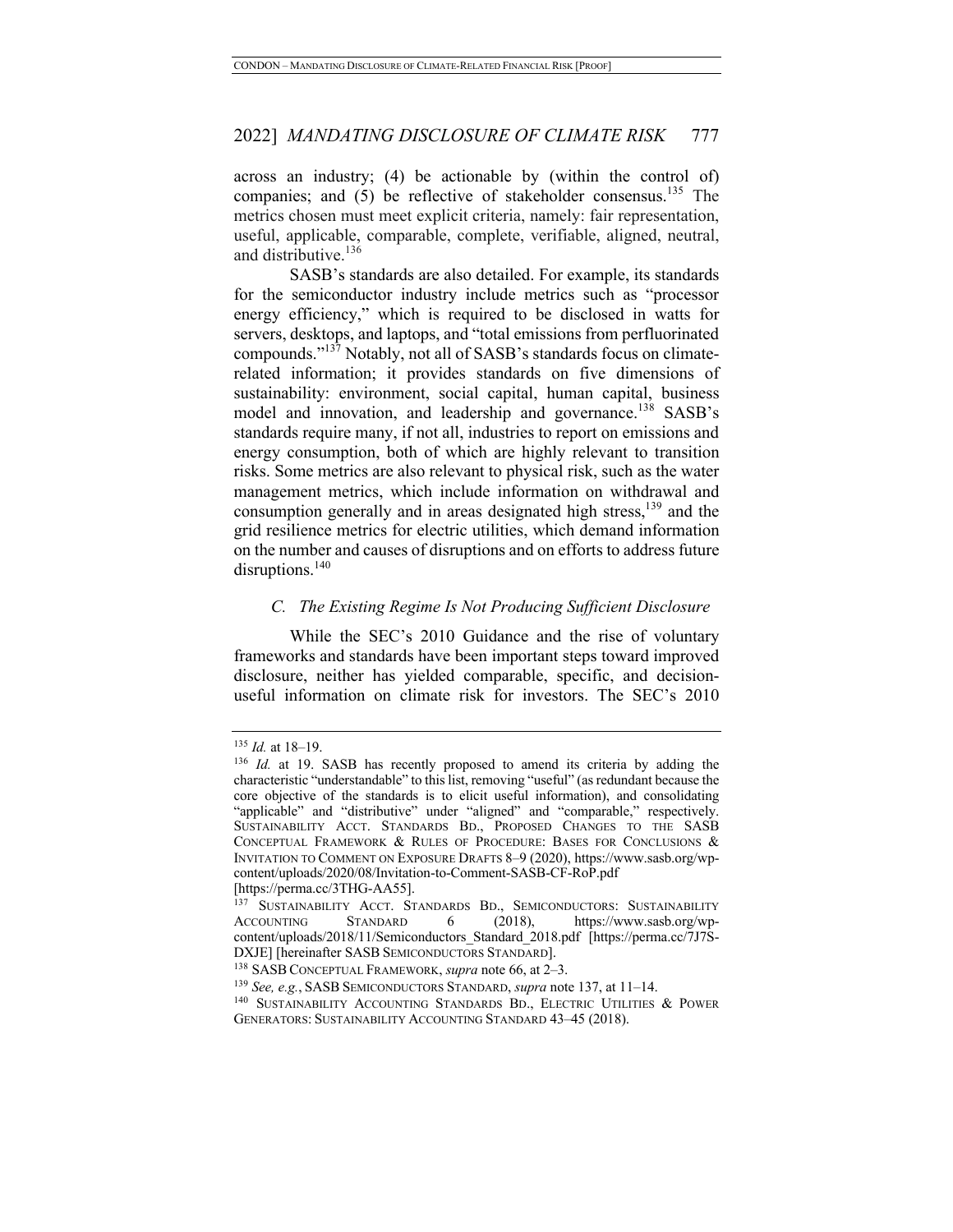Guidance represented a significant step: for the first time, a U.S. federal agency recognized that climate change creates financial risks that should be disclosed by corporations. In practice, however, the SEC's 2010 Guidance did not result in the disclosure many expected. In a report to Congress two years after its publication, the SEC concluded that it had not seen a noticeable change in disclosure from the year before the guidance came out to the year after.<sup>141</sup> Outside studies conducted in the first few years after publication of the guidance reached similar conclusions.<sup>142</sup> One examination of disclosures made for fiscal years 2010 to 2013, for example, found that disclosures "are very brief, provide little discussion of material issues, and do not quantify impacts or risk," and that forty-one percent of corporations did not include *any* climate-related disclosure in their annual report.<sup>143</sup> Even now, some corporations continue to avoid climate risk disclosures altogether.<sup>144</sup> Others provide only boilerplate disclosures that are neither corporation-specific (or even industry-specific) nor decisionuseful—that is, they do not help investors understand and assess the risk the corporation faces or how that risk compares to those faced by other corporations.<sup>145</sup>

The outgrowth of voluntary frameworks and standards, although a critical development, has not resolved these core challenges. SASB conducted a State of Disclosure report in 2017 and found that "the most common form of disclosure across the majority of industries and topics was generic boilerplate language, which is inadequate for investment decision-making."146 Boilerplate disclosure is not tailored to "reflect the company's specific and unique circumstances," and thus fails to provide its audience with "sufficient and significant information to differentiate between the company and most, if not all, of its

<sup>145</sup> *Id.*

<sup>&</sup>lt;sup>141</sup> U.S. GOV'T ACCOUNTABILITY OFF., GAO-18-188, CLIMATE RELATED RISKS: SEC HAS TAKEN STEPS TO CLARIFY DISCLOSURE REQUIREMENTS 15 (2018), https://www.gao.gov/assets/gao-18-188.pdf [https://perma.cc/7TSW-T22B].

<sup>&</sup>lt;sup>142</sup> JIM COBURN & JACKIE COOK, CERES, COOL RESPONSE: THE SEC & CORPORATE CLIMATE CHANGE REPORTING, SEC CLIMATE GUIDANCE & S&P 500 REPORTING-2010 TO 2013 5 (2014), https://www.ceres.org/sites/default/files/reports/2017- 03/Ceres\_SECguidance-append\_020414\_web.pdf [https://perma.cc/4JE8-2DJP]. <sup>143</sup> *Id.*

<sup>144</sup> *See generally* PARKER BOLSTAD, SADIE FRANK, ERIC GESICK, & DAVID VICTOR, BROOKINGS INST., FLYING BLIND: WHAT DO INVESTORS REALLY KNOW ABOUT CLIMATE CHANGE RISKS IN THE U.S. EQUITY AND MUNICIPAL DEBT MARKETS? 3–4 (2020), https://www.brookings.edu/wp-content/uploads/2020/09/WP67\_Victor-et-al.pdf [https://perma.cc/8LNV-BEGK].

<sup>146</sup> SASB STATE OF DISCLOSURE,*supra* note 7069, at 2.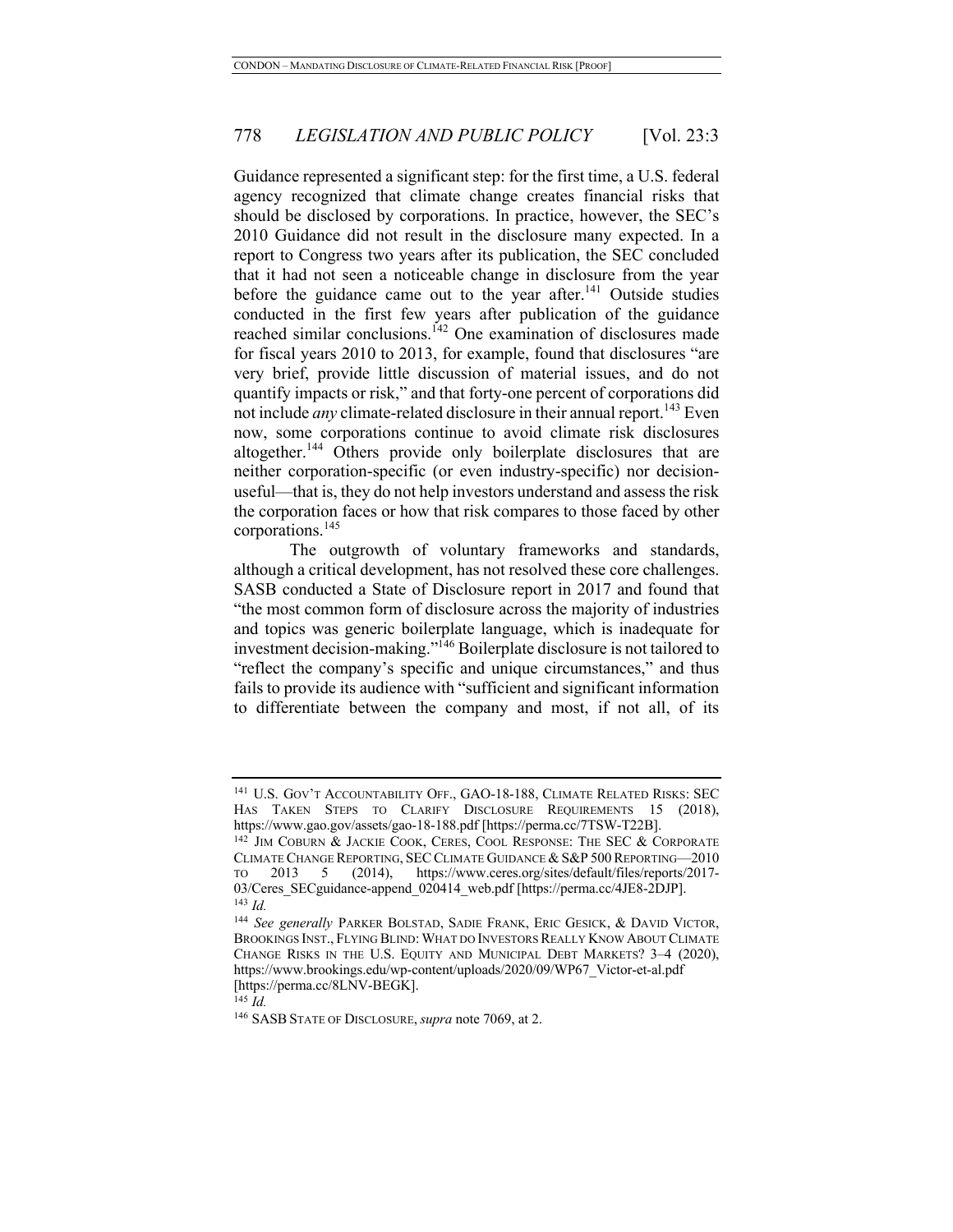peers."<sup>147</sup> For example, the insurance company Prudential acknowledged the reality of climate risk in its Form 10-K, but merely stated that "climate change may increase the frequency and severity of weather related disasters and pandemics," and that their operations may be threatened by the "occurrence of natural disasters, including hurricanes, floods, earthquakes, tsunamis, [and] tornadoes."<sup>148</sup> The SASB report found that overall, "companies continue to take a minimally compliant approach to sustainability disclosure, providing the market with information that is inadequate for efficient pricing and effective decision making."149

More recent reports have reached similar conclusions. One 2020 study, for example, found that while disclosure may have increased in quantity, "[m]ore firms are disclosing more general information that is essentially of no utility to the marketplace."<sup>150</sup> Although the data show that more corporations are saying more,<sup>151</sup> much of the disclosure involves only transition risk, most of it does not quantify risk, and much of the information disclosed is unsurprising.<sup>152</sup> Exxon Mobil's 2019 annual report is a touchstone example, explaining that "a number of countries have adopted, or are considering the adoption of, regulatory frameworks to reduce greenhouse gas emissions" and that such policies could "make our products more expensive, less competitive, lengthen project implementation times, and reduce demand for hydrocarbons, as well as shift hydrocarbon demand toward relatively lower carbon sources such as natural gas."<sup>153</sup> The report further notes that "current and pending greenhouse gas regulations or policies may also increase our compliance costs, such as for monitoring or sequestering emissions."<sup>154</sup> These general statements could apply to any energy company and are thus useless for investors seeking to make cross-company comparisons of climate risk. The disclosure contains, for example, no analysis of which of Exxon's planned capital expenditures are for projects that would be unprofitable

<sup>&</sup>lt;sup>147</sup> *Id.* at 7. More generally, boilerplate disclosure involves "standardized, recyclable language," and results in corporations providing "essentially identical disclosures." Jeremy McClane, *Boilerplate and the Impact of Disclosure in Securities Dealmaking*,

<sup>72</sup> VAND. L. REV. 192, 194–95 (2019). 148 SASB STATE OF DISCLOSURE, *supra* note 70, at 39.

<sup>149</sup> *Id.* at 3.

<sup>150</sup> BOLSTAD ET AL., *supra* note 144, at 3.

<sup>151</sup> *Id.* at 6-7; TCFD 2020 STATUS REPORT, *supra* note 119, at 12.

<sup>152</sup> BOLSTAD ET AL., *supra* note 144, at 10–11.

<sup>153</sup> Exxon Mobil Corp., Annual Report (Form 10-K) 3 (Feb. 26, 2020). <sup>154</sup> *Id.*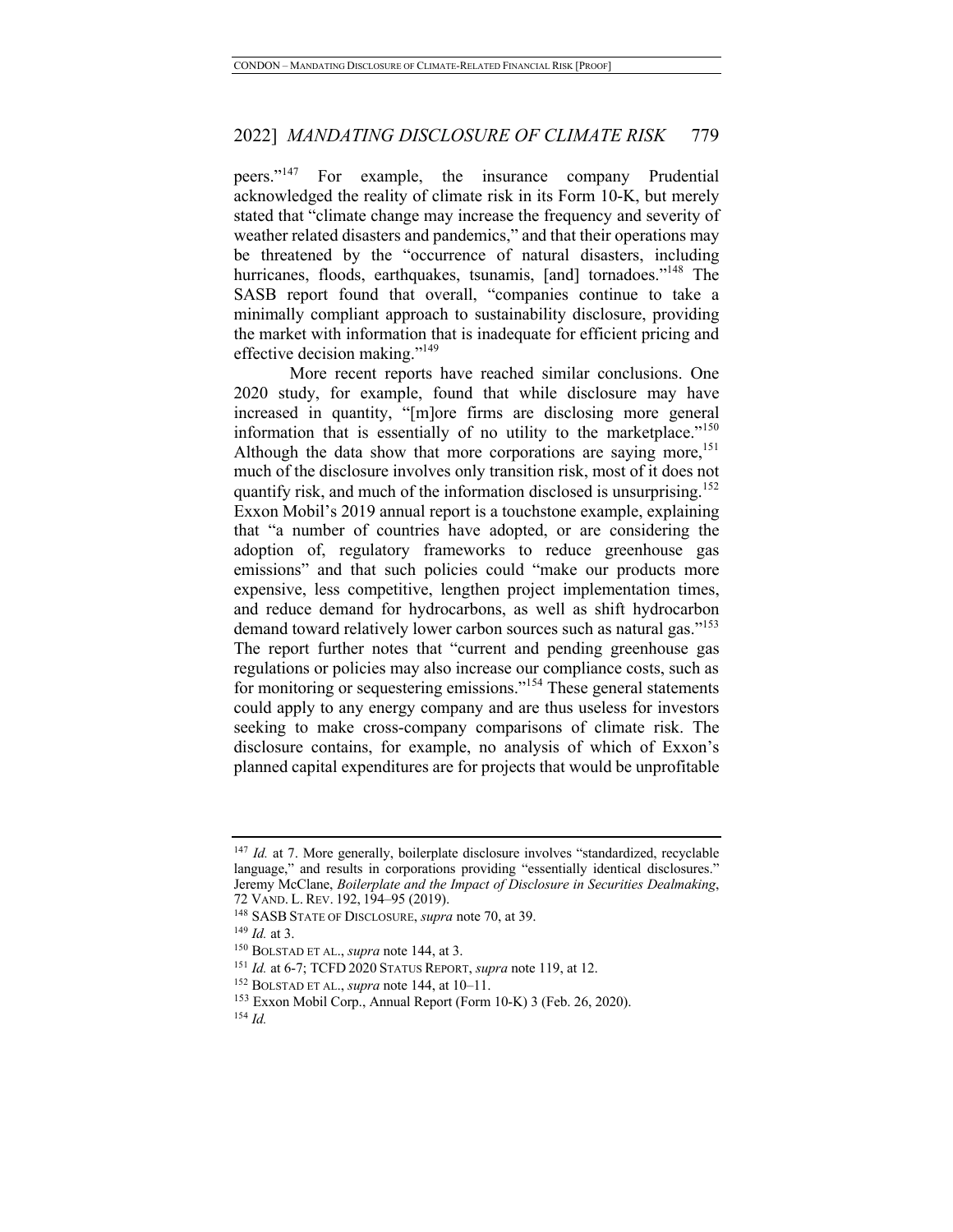in a future that meets the goals of the Paris Agreement ( $\leq 2^{\circ}$ C warming), or under other policy scenarios.<sup>155</sup>

Disclosure can be lacking even where corporations have committed to, and are ostensibly seeking to align reporting with, the TCFD framework and/or SASB standards. In its 2020 Status Report, the TCFD found that only seventeen percent of companies discussed their process for integrating climate change into risk management, and only seven percent discussed resilience of strategy, two key recommended disclosures.<sup>156</sup> The recommendation most reported was disclosure of risks and opportunities identified, yet only forty-one percent of companies made that disclosure.<sup>157</sup> And, while hundreds of corporations have signed on to the TCFD framework, less than eight percent comply with the recommendation to provide climate risk information in their annual report.<sup>158</sup>

#### III.

#### CURRENT IMPEDIMENTS TO IMPROVED DISCLOSURE

Dissatisfied with the nonexistent or perfunctory disclosures described above, investors have become increasingly aggressive in demanding more information on climate risk from corporations in which they hold shares. At the time of this writing, 545 investors, collectively managing more than \$52 trillion in assets, have signed the Climate Action 100+ Statement, committing to advocate for improved climate risk disclosures in line with the TCFD recommendations by investee companies.<sup>159</sup> Signatories include two of the largest fund

<sup>&</sup>lt;sup>155</sup> Cf. CARBON TRACKER INITIATIVE, EXXONMOBIL COMPANY ENGAGEMENT PROFILE 5 (2019), https://carbontracker.org/wpcontent/uploads/2020/07/CTI\_CA100\_OG\_2019\_Exxon.pdf (calculating that at least

<sup>55%</sup> of Exxon's planned capital expenditures are inconsistent with a policy pathway that limits warming to  $1.7-1.8$ °C).

<sup>156</sup> TCFD 2020 STATUS REPORT, *supra* note 119, at 11.

<sup>157</sup> *Id.*

<sup>158</sup> *Id.* at 11-12. SASB also found that less than 8% of reporting companies provided the information in an annual report. *Global Use of SASB Standards*, SUSTAINABILITY ACCT. STANDARDS BD., https://www.sasb.org/about/global-use [https://perma.cc/SH4W-F64G].

<sup>&</sup>lt;sup>159</sup> *Investors*, CLIMATE ACTION 100+, https://www.climateaction100.org/investors/ [https://perma.cc/3ZXK-AQVJ].

Additionally, a growing number of shareholder proposals are calling for increased climate consideration, assessment, disclosure, and management. During the 2020 proxy season, at least 140 climate-related shareholder proposals were filed at U.S. companies. Rob Berridge, *How Climate Proposals Fared During the 2020 Proxy Season*, CERES (Sept. 14, 2020), https://www.ceres.org/news-center/blog/how-climate-proposalsfared-during-2020-proxy-season [https://perma.cc/MT3N-M7E3]. While many of these proposals failed to garner a majority vote, the proposals averaged over 30% approval,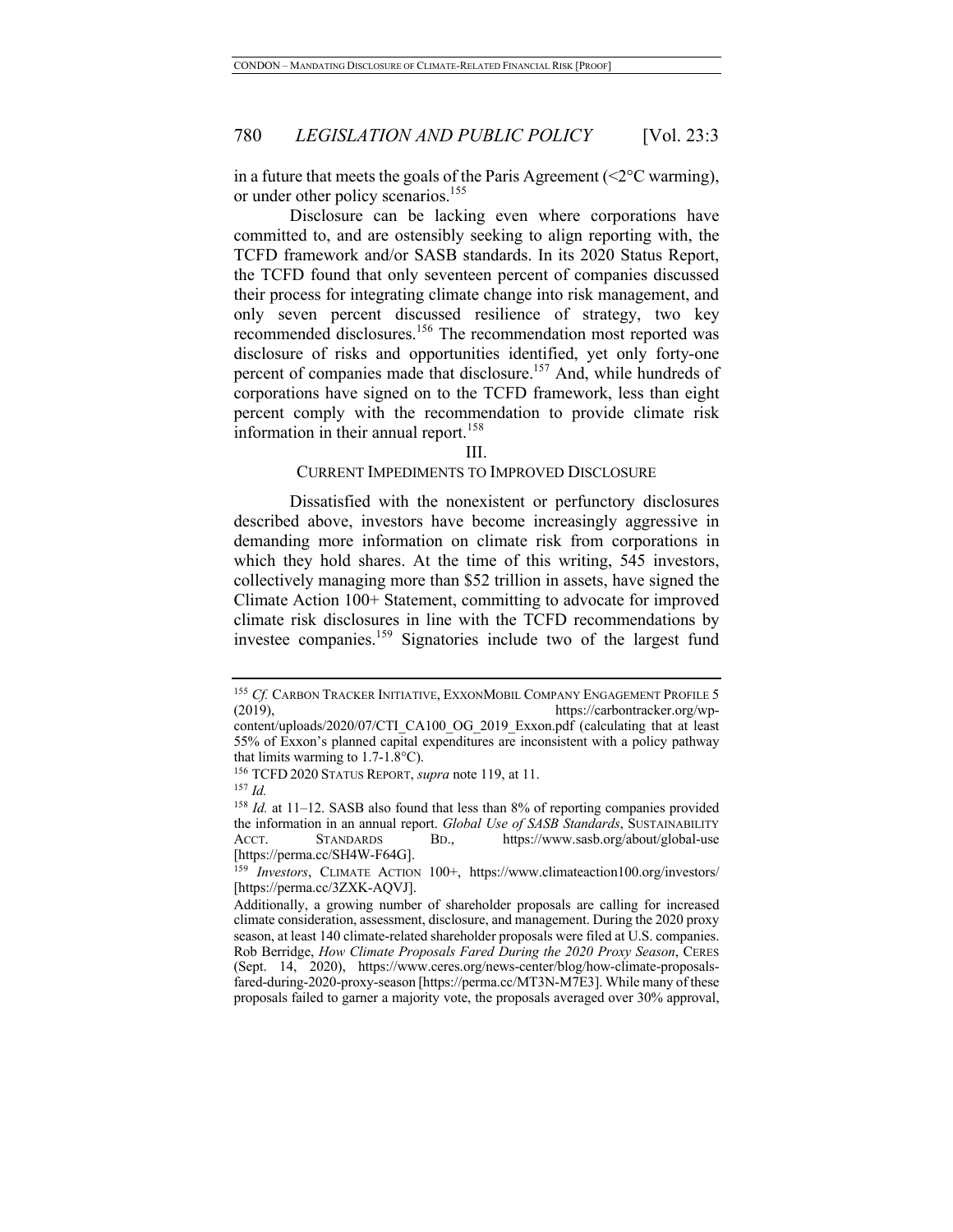managers in the world, BlackRock and State Street Global Advisors. Major investors are also using the climate risk information they do have to make prudent investment decisions.<sup>160</sup>

One might think that these investor calls alone would be sufficient to prompt improved disclosure, but for a number of reasons, managers might be unresponsive to shareholder demands in the absence of a legal mandate to satisfy them. These include market-related explanations surrounding information and incentive mismatches among corporations and managers, and the SEC's past disinterest in and nonenforcement of climate risk disclosure.

#### *A. Markets' Failure to Drive Disclosure*

In an "ideal" market—where a corporation and its managers' incentives are fully aligned, and managers make informed, rational decisions with the goal of maximizing the corporation's long-term value—corporations would already be addressing climate risk and disclosing this information to their investors. However, in reality, persistent information failures, conflicting managerial incentives, and biased decision-making heuristics have led to the widespread problem of insufficient climate risk disclosure.

Information asymmetry between climate scientists and corporate managers represents a primary hurdle to effective disclosure of climate risk.<sup>161</sup> While managers may have the asset-level data that is necessary for a proper valuation of climate risk, they usually do not

an increase over previous years, and 40% were withdrawn in return for commitments by the corporation. *Id.* Notable winning proposals included a Phillips 66 shareholder proposals on petrochemical climate risk and a Chevron shareholder proposal demanding greater disclosure on whether the corporation's lobbying activities align with goals to limit global warming. Press Release, As You Sow, Majority Vote – Phillips 66 Shareholders Strongly Back Petrochemical Climate-Risk Resolution (May 8, 2020), https://www.asyousow.org/press-releases/2020/5/8/phillips-66-shareholderproposal-climate-change [https://perma.cc/W4JD-ZJB7]; CHEVRON, 2020 PROXY STATEMENT 78 (May 31, 2020), https://www.chevron.com/-/media/sharedmedia/documents/chevron-proxy-statement-2020.pdf [https://perma.cc/Z288-YEJL].

<sup>&</sup>lt;sup>160</sup> In January 2020, BlackRock, the world's largest asset manager, announced its intent to exit investments from companies that generate more than 25% of their revenues from thermal coal production. Fink, *supra* note 121. In September, Morgan Stanley announced that it plans to move all of its loans and investments out of fossil fuels in the next thirty years. Press Release, Morgan Stanley, Morgan Stanley Announces Commitment to Reach Net Zero Financed Emissions by 2050 (Sept. 21, 2020), https://www.morganstanley.com/press-releases/morgan-stanley-announces-

commitment-to-reach-net-zero-financed-e [https://perma.cc/ZMP3-9B9E]. Investors are finding new ways to integrate climate information, including acquiring climate data and risk analysis companies. *See* Vizcarra, *supra* note 84, at 10109–10.

<sup>161</sup> *See* Madison Condon, *Market Myopia's Climate Bubble*, 2022 UTAH L.REV. 63, 67– 68, 122 (2021).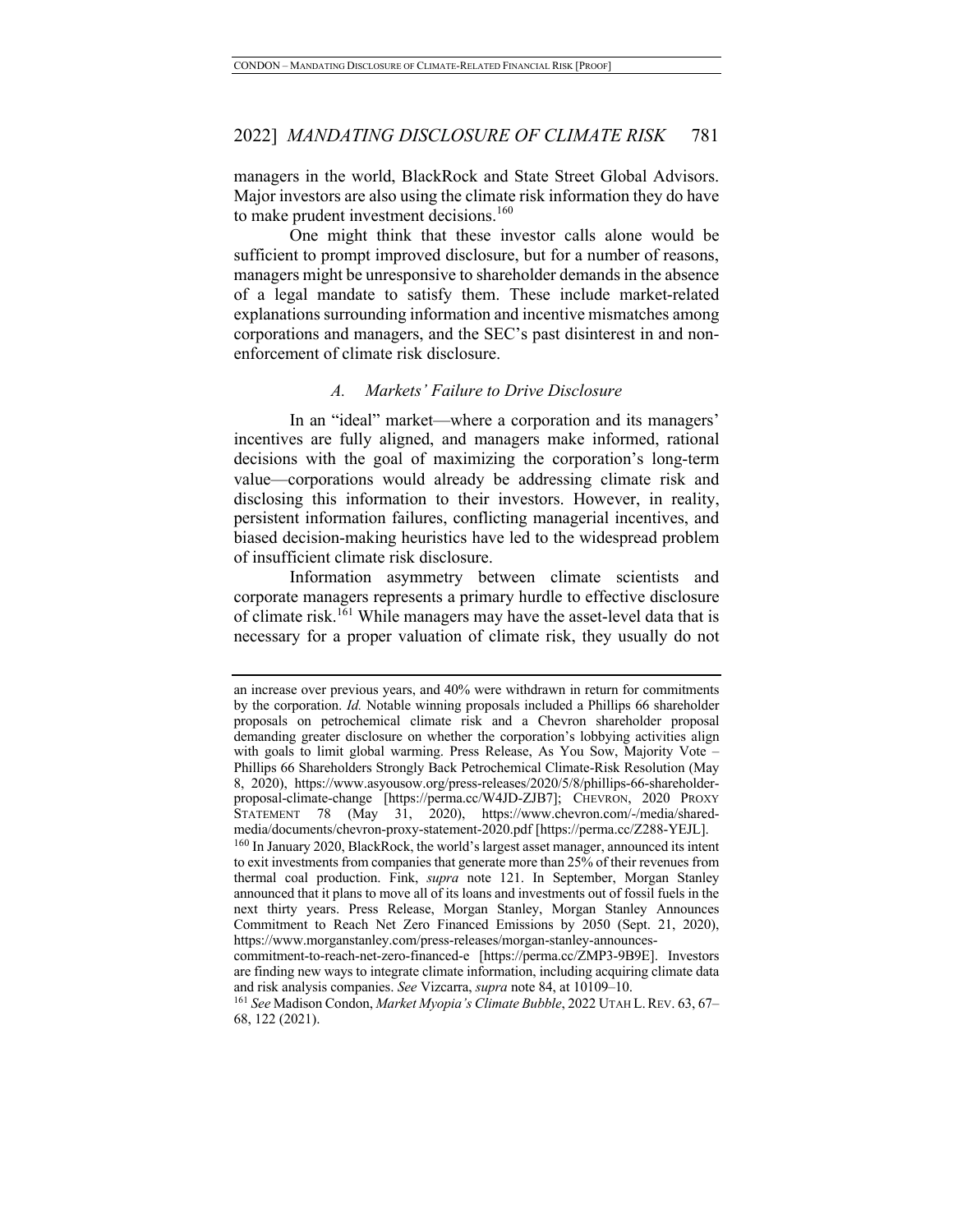have the most up-to-date information on how climate change is expected to affect different geographic regions. Climate experts advising investors have the opposite problem, as they lack the firmspecific information that is necessary to assess climate risk on a firmby-firm basis.

This information asymmetry persists when managers decline to disclose asset-level information to investors, which can occur when managements' incentives are not aligned with the long-term interests of the corporation. Although climate risk is likely to affect companies in the short-term, some of the most severe effects of climate change will occur on a time horizon that is longer than the business cycles that officers are traditionally accustomed to planning for.<sup>162</sup> Also, because executive compensation structures often reward short-term improvements in shareholder value over long-term performance,  $^{163}$ managers may have implicit incentives to overlook information that would lead to drops in stock prices.<sup>164</sup> Managers who take steps to improve a corporation's long-term value by sacrificing short-term profits could also be at risk of being ousted by dissatisfied short-term shareholders, which may disincentivize a corporation's officers from pursuing climate risk mitigation strategies altogether.<sup>165</sup> A 2005 survey of corporate executives found that eighty percent "felt pressure to decrease spending in areas like research and development in order to meet quarterly earnings targets."<sup>166</sup> Investments in climate risk management may be comparable to research and development

<sup>162</sup> Mark Carney, Governor, Bank of England, Speech at the European Commission Conference: A New Horizon (Mar. 21, 2019), https://www.bankofengland.co.uk/- /media/boe/files/speech/2019/a-new-horizon-speech-by-mark-carney.pdf

<sup>[</sup>https://perma.cc/QN5R-TNY2] ("Climate risks also have a number of distinctive elements, which, in combination, require a strategic approach. These include their . . . [u]ncertain time horizon which may stretch beyond traditional business planning cycles.").

<sup>&</sup>lt;sup>163</sup> LUCIAN BEBCHUCK & JESSE FRIED, PAY WITHOUT PERFORMANCE: THE UNFULFILLED PROMISE OF EXECUTIVE COMPENSATION (2004); Marcel Kahan & Edward B. Rock, *Hedge Funds in Corporate Governance and Corporate Control*, 155 U. PA. L. REV. 1021, 1088 (2007).

<sup>164</sup> Condon, *supra* note 161, at 84.

<sup>&</sup>lt;sup>165</sup> Despite the increasing prevalence of index funds and exchange traded funds, which have incentives to promote long-term value, these diversified investors are usually less likely to play an active role in governing individual companies than short-term investors. *See* Ronald J. Gilson & Jeffrey N. Gordon, *The Agency Costs of Agency Capitalism: Activist Investors and the Revaluation of Governance Rights*, 113 COLUM. L. REV. 863, 889–90 (2013).

<sup>166</sup> Condon, *supra* note 161, at 85 n.123 (citing John R. Graham, Campbell Harvey & Shiva Rajgopal, *The Economic Implications of Corporate Financial Reporting*, 40 J. ACCT. & ECON. 3, 32–35 (2005)).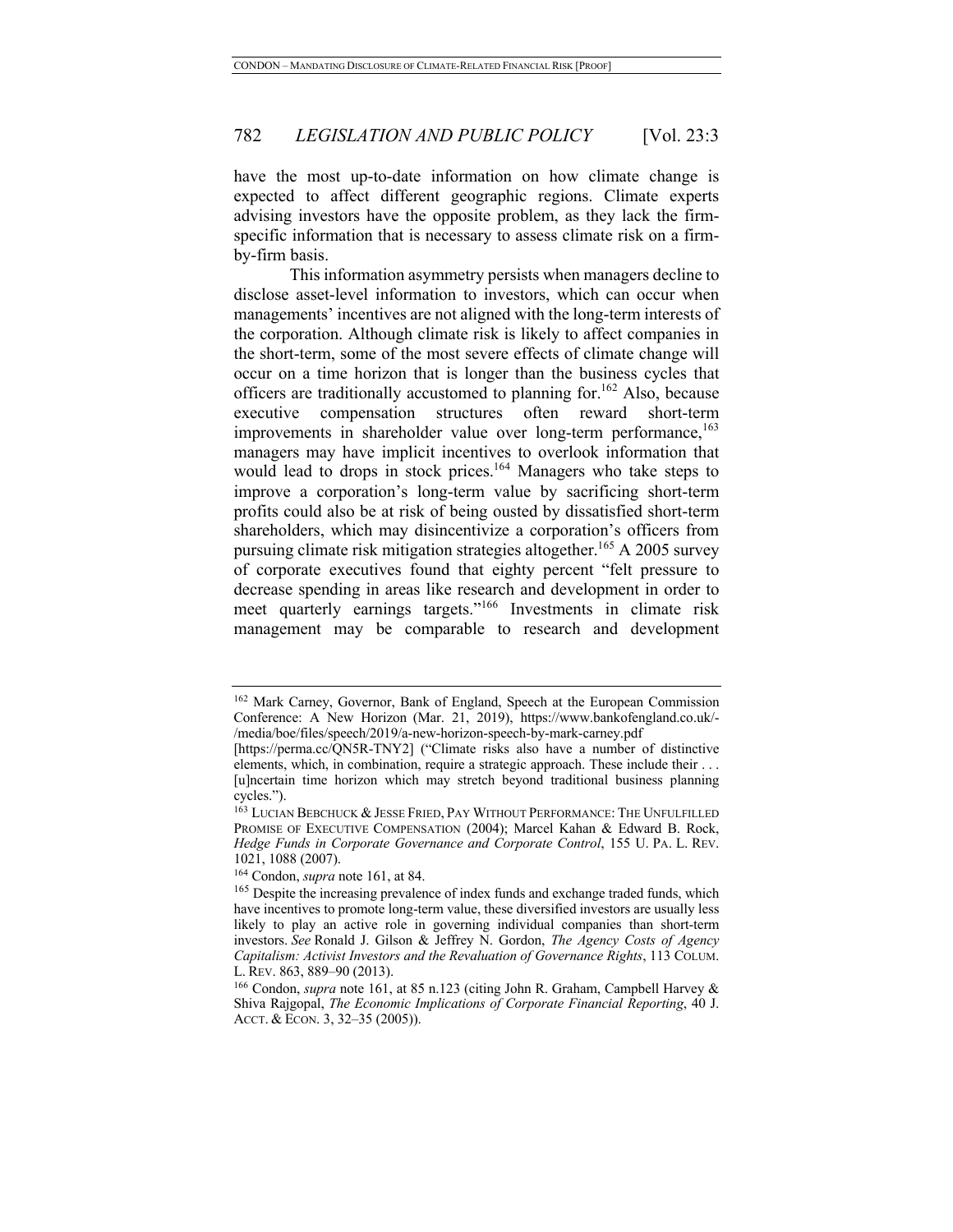investments in their long-term benefits and short-term costs, and may be deprioritized in a similar manner.

In addition to the problem of information failure, cognitive biases may prevent corporate officers and directors from acknowledging the severity and seriousness of climate risk to their corporation's health and profitability.<sup>167</sup> Behavioral economists have identified several cognitive biases and common decision-making patterns that might result in a systemic undervaluing of climate risk. The *availability heuristic* predicts that individuals will prioritize risks that can be recalled and irrationally discount low probability "black swan" events if they have not occurred in the past.<sup>168</sup> Even if general climate risk is known, *optimism bias* predicts that individuals will often assume that they, themselves, are less likely to experience the most negative consequences of an event. As a result, managers may focus their time and attention on best-case scenarios and underprepare for the worst climate scenarios.169 Lastly, *prospect theory* suggests that individuals put more weight on outcomes that are certain and less weight on outcomes that are uncertain, discounting them by more than the rational weighting of their probability of occurrence.<sup>170</sup> Therefore, "managers may overweight the costs of adaptation measures in the present, which have a certain, known, price tag, and underweight expected future climate damages whose magnitude and timing is more uncertain."<sup>171</sup>

These information failures and heuristics can explain how corporations continue to provide insufficient climate risk information despite rising investor pressure. They also suggest that insufficient reporting can be overcome through improved mandatory disclosure rules. Such disclosure could at least partially correct information asymmetries between corporate managers and climate experts and between managers and investors. It could also counteract cognitive biases that prevent officers and directors from confronting their companies' climate risks.

<sup>167</sup> *Id.* at 99–102.

<sup>168</sup> *Id.* at 99.

<sup>169</sup> *Id.* at 101 (citing Donald Langevoort, *Organized Illusions: A Behavioral Theory of Why Corporations Mislead Stock Market Investors (and Cause Other Social Harms)*, 146 U. PENN. L. REV. 101, 144 (1997)).

<sup>170</sup> *Id.* (citing Daniel Kahneman & Amos Tversky, *Prospect Theory: An Analysis of Decision Under Risk*, 47 ECONOMETRICA 263 (1979)).

<sup>171</sup> *Id.*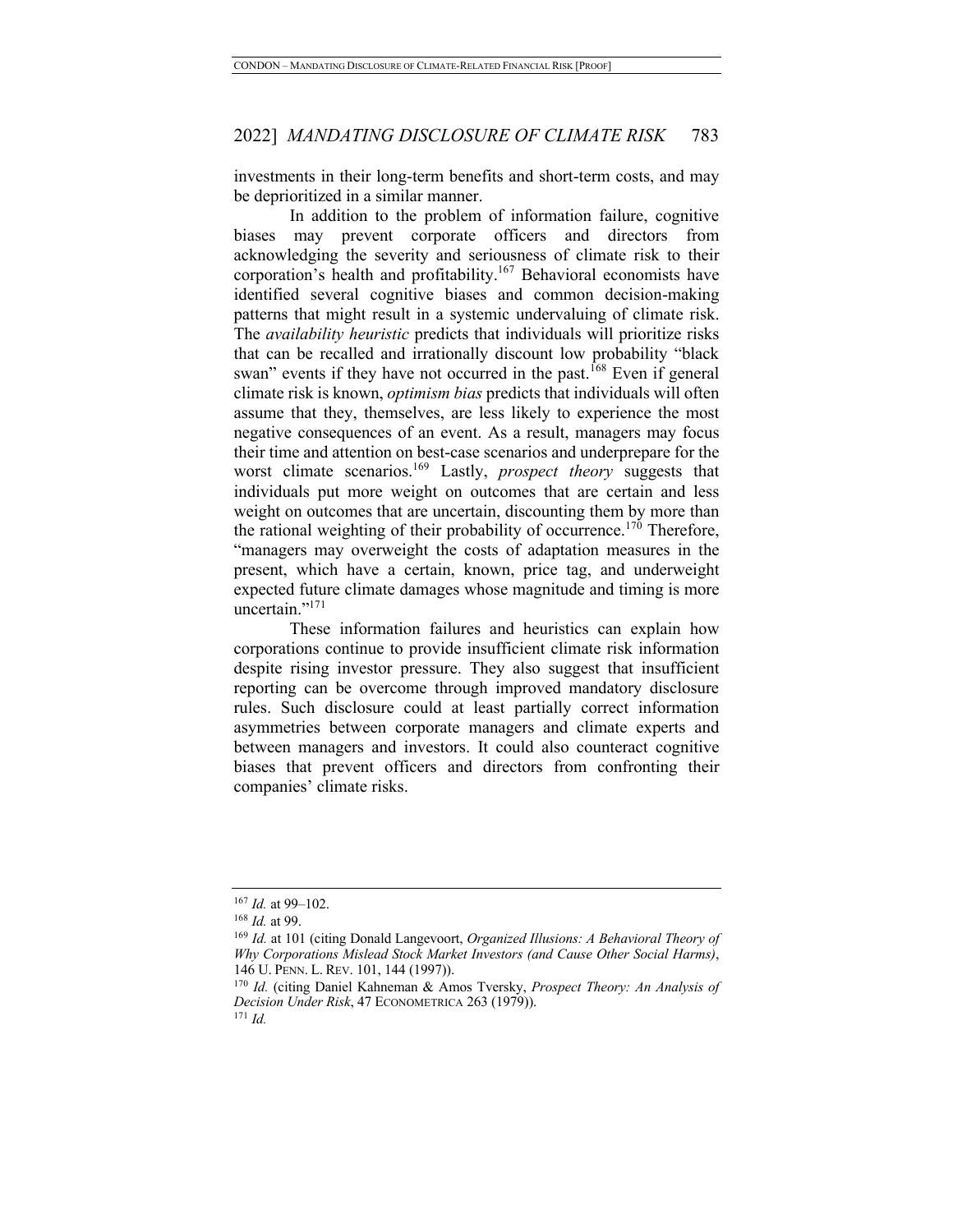#### *B. SEC Non-Enforcement*

Until recently, the SEC had done little to prompt corporations to improve their climate risk disclosure. Trump-appointed SEC Commissioner Hester Peirce has publicly characterized organizations' calls for improved disclosure as a coordinated attempt at "public shaming," and a "brutish" effort by a "group of people who take the lead in instigating their fellow citizens into a frenzy of moral rectitude."172 Former SEC Chairman Jay Clayton acknowledged the reality of climate risk, but opposed petitions for rulemaking that would standardize ESG disclosure, arguing that the flexibility of the existing materiality standard is preferable.<sup>173</sup> Even prior to Clayton's tenure, the Commission did not aggressively promote disclosure in accordance with the 2010 Guidance. In 2010, the SEC's Division of Corporate Finance sent forty-nine "comment letters to companies regarding the quality of their climate risk disclosure," but only three were sent in 2012 and none were sent in 2013.<sup>174</sup> From 2016 to 2020, a total of just six letters were issued.<sup>175</sup>

In addition to failing to push for improved climate disclosures itself, the Commission hindered investors' attempts to do so on their own, actively intervening to block investor proposals related to climate change, including climate disclosure proposals, from being voted on in

<sup>172</sup> Hester M. Peirce, Comm'r, Sec. & Exch. Comm'n, Scarlet Letters: Remarks Before the American Enterprise Institute (June 18, 2019).

<sup>173</sup> Donna Mussio, Mary Beth Houlihan & Taylor Souter, *To Lead or Not to Lead: Contrasting Recent Statements by SEC and ESMA Chairs on ESG Disclosure*, HARV. L. SCH. F. ON CORP. GOV. (Mar. 16, 2020), https://corpgov.law.harvard.edu/2020/03/16/to-lead-or-not-to-lead-contrasting-recentstatements-by-sec-and-esma-chairs-on-esg-disclosure/.

<sup>&</sup>lt;sup>174</sup> CERES, *supra* note 20, at 31. Comment letters are used by the SEC staff to promote compliance where "the staff believes a company can significantly enhance its compliance with the applicable requirements." SEC. & EXCH. COMM'N, FILING REVIEW PROCESS, https://www.sec.gov/divisions/corpfin/cffilingreview.htm. These letters might "request that a company provide supplemental information to help the staff better understand the company's disclosure, revise disclosure in a document on file with the SEC, provide additional disclosure in a document on file with the SEC, or provide additional or different disclosure in a future filing with the SEC." *Id.*

<sup>175</sup> CERES, *supra* note 20, at 31.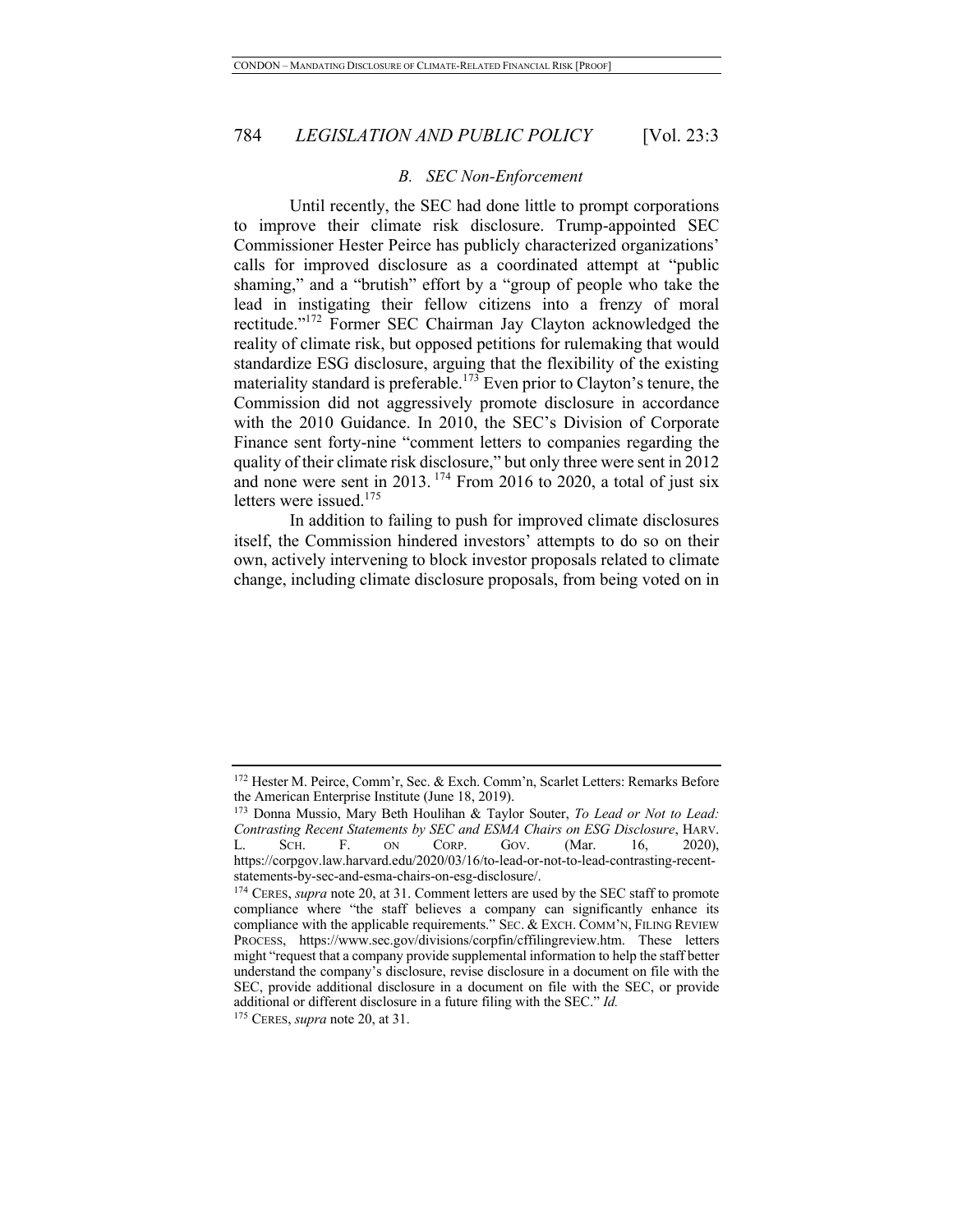the proxy process.<sup>176</sup> As a result, corporate managers had little incentive to improve their disclosures.<sup>177</sup>

Under the Biden Administration, however, the SEC has signaled interest in both more vigorously enforcing disclosure under the 2010 Guidance and promulgating new mandatory disclosure regulations aimed specifically at climate risk. After Commissioner Clayton's resignation in December 2020, President Biden nominated Gary Gensler, a supporter of improved climate risk disclosures, to chair the SEC.<sup>178</sup> Prior to Gensler's confirmation, Commissioner Allison Herren Lee, as Acting Chair, had already announced new measures to enforce the 2010 Guidance on climate risk.<sup>179</sup> With a majority of

<sup>179</sup> Allison Herren Lee, Cmmn'r, Sec. and Exch. Comm'n, Statement on the Review of Climate-Related Disclosure (Feb. 24, 2021), https://perma.cc/NT2Q-EH4L.

<sup>&</sup>lt;sup>176</sup> Madison Condon, *Climate Change's New Ally: Big Finance*, BOSTON REV. (July 28, 2020), http://bostonreview.net/science-nature/madison-condon-climatechange%E2%80%99s-new-ally-big-finance (citing David Hasemyer, *Investors Worried About Climate Change Run into New SEC Roadblocks*, INSIDE CLIMATE NEWS (May 3, 2019)) [https://perma.cc/K9VL-D3PM]); *see also* Complaint at 9–10, Sierra Club v. U.S. Sec. & Exch. Comm'n, No. 4:19-cv-06971 (N.D. Cal. Oct. 24, 2019) (seeking documents from SEC on increased use of no-action letters for climate-related proposals). The SEC does this through "no-action" letters, which are issued in response to requests for advice on whether an individual or entity's activities would constitute a violation of federal securities law and conclude that the SEC would not bring an enforcement action against the entity for its conduct. SECURITIES  $\&$  EXCHANGE COMM'N, *No Action Letters* (Jan. 8, 2021) https://www.sec.gov/regulation/staffinterpretations/no-action-letters. Such letters may be sought when a company wants to exclude a shareholder proposal from being voted on in the proxy process. *See, e.g.*, *Shareholder Proposal No-Action Responses Issued Under Exchange Act Rule 14a-8*, U.S. SEC. & EXCH. COMM'N (Dec. 23, 2020), https://www.sec.gov/corpfin/shareholderproposals-no-action [https://perma.cc/4D2V-9UGP]. In 2017, the SEC issued guidance broadening its definition of "micromanagement," a basis that can be used to exclude shareholder proposals. *See Staff Legal Bulletin No. 14I*, U.S. SEC. & EXCH. COMM'N (Nov. 1, 2017), https://www.sec.gov/interps/legal/cfslb14i.htm [https://perma.cc/US4Z-76NU]. The SEC subsequently granted its first no-action letter allowing a corporation to exclude a proposal seeking adoption of an emissions targets. *See* Amy Harder, *Investors Stunned Over Oil Producer's Climate-Change Exemption*, AXIOS (Apr. 2, 2018), https://www.axios.com/oil-producers-climate-change-exemption-e3887656-42c0-4510-ad0d-6118cc3aef94.html.

 $177$  Although the SEC is an independent agency, the Biden Administration's clear focus on climate risk is relevant. President Biden's campaign climate plan endorsed "requiring public companies to disclose climate risk and the greenhouse gas emissions in their operations and supply chains," *The Biden Plan for a Clean Energy Revolution and Environmental Justice*, BIDEN HARRIS, https://joebiden.com/climate-plan/ (last visited Feb. 1, 2021), and, in a January executive order, he called on the federal government to "drive assessment, disclosure, and mitigation of climate pollution and climate-related risks." Exec. Order No. 14,008, 86 Fed. Reg. 7622, § 201 (Jan. 27, 2021). Additionally, Acting SEC Chair Lee and Commissioner Crenshaw have expressed strong support for climate-related disclosures, *see infra* note 182.

<sup>178</sup> Katanga Johnson & Pete Schroeder, *U.S. SEC Chair Tells Congress He Plans New Rules on Climate Risk, Trading*, REUTERS (May 7, 2021).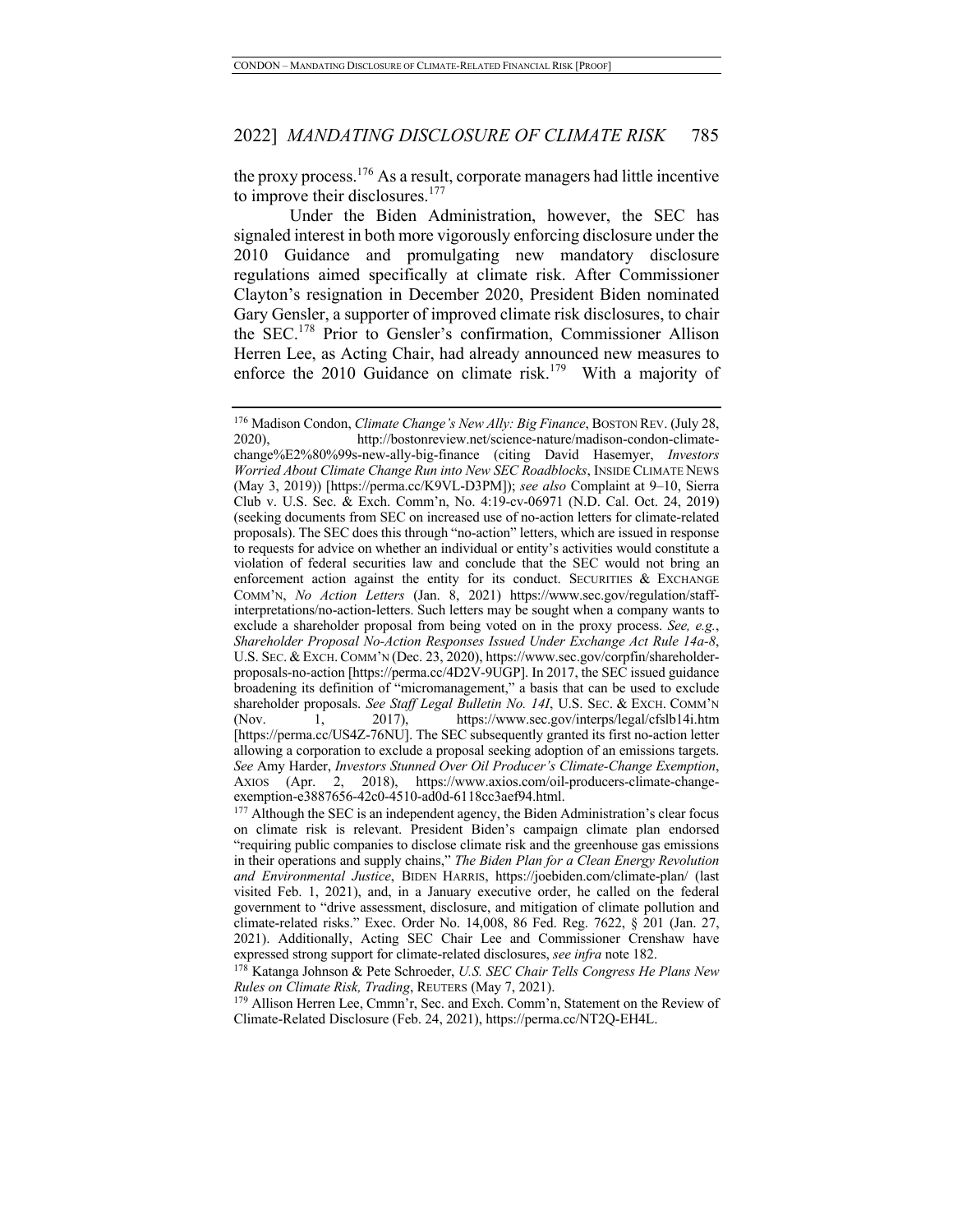Commissioners now in favor of stronger disclosures, it is widely expected that the SEC will announce new climate risk regulations in the early half of 2022.<sup>180</sup>

#### IV.

### THE BENEFITS OF IMPROVED DISCLOSURE FOR CORPORATIONS, INVESTORS, MARKETS, AND SOCIETY

The prior Section provided several explanations for why climate risk disclosure has not improved to a point where corporations are providing comparable, specific, and decision-useful information. Given these impediments to disclosure, some investors and regulators have called for new rules that will *require* improved disclosure. As of the time of this writing, 631 investors representing over \$37 trillion in assets had signed onto the Global Investor Statement to Governments on Climate Change, calling for "reliable and decision-useful climaterelated financial information to price climate-related risks and opportunities effectively" and asking global leaders to "implement the TCFD recommendations in their jurisdictions, no later than 2020."<sup>181</sup>

<sup>180</sup> *See, e.g.,* Veronica E. Callahan, Ellen Kaye Fleishhacker, David F. Freeman, Jr., Brian D. Israel, Teresa L. Johnson, Michael D. Trager, Mark Epley, Daniel M. Hawke, James Feeney, Sarah Grey, Amber A. Hay, Marne Marotta, Joshua R. Martin, Stephanna F. Szotkowski, Erik Walsh & Charles Yi, *A Rising Tide of Climate-Related Disclosure Requirements? (ESG Advisory Series, Part 2)*, ARNOLD & PORTER (Mar. 9, 2021), https://perma.cc/B7NS-U27X.

<sup>&</sup>lt;sup>181</sup> Global Investor Statement to Governments on Climate Change (Dec. 19, 2019), https://perma.cc/8ZCP-C396. BlackRock has also joined calls for mandatory disclosure rules. *See* Simon Jessopp & Matthew Green, *BlackRock CEO Backs Mandatory Climate Reporting, Urges U.S. Action*, REUTERS (Nov. 10, 2020), https://perma.cc/YDU4-S6J6; *see also* Larry Fink, *Larry Fink's 2021 Letter to CEOs*, BLACKROCK (Jan. 26, 2021), https://perma.cc/F2HF-VZ7A (expressing strong support for a single reporting standard, "which will enable investors to make more informed decisions about how to achieve durable long-term returns").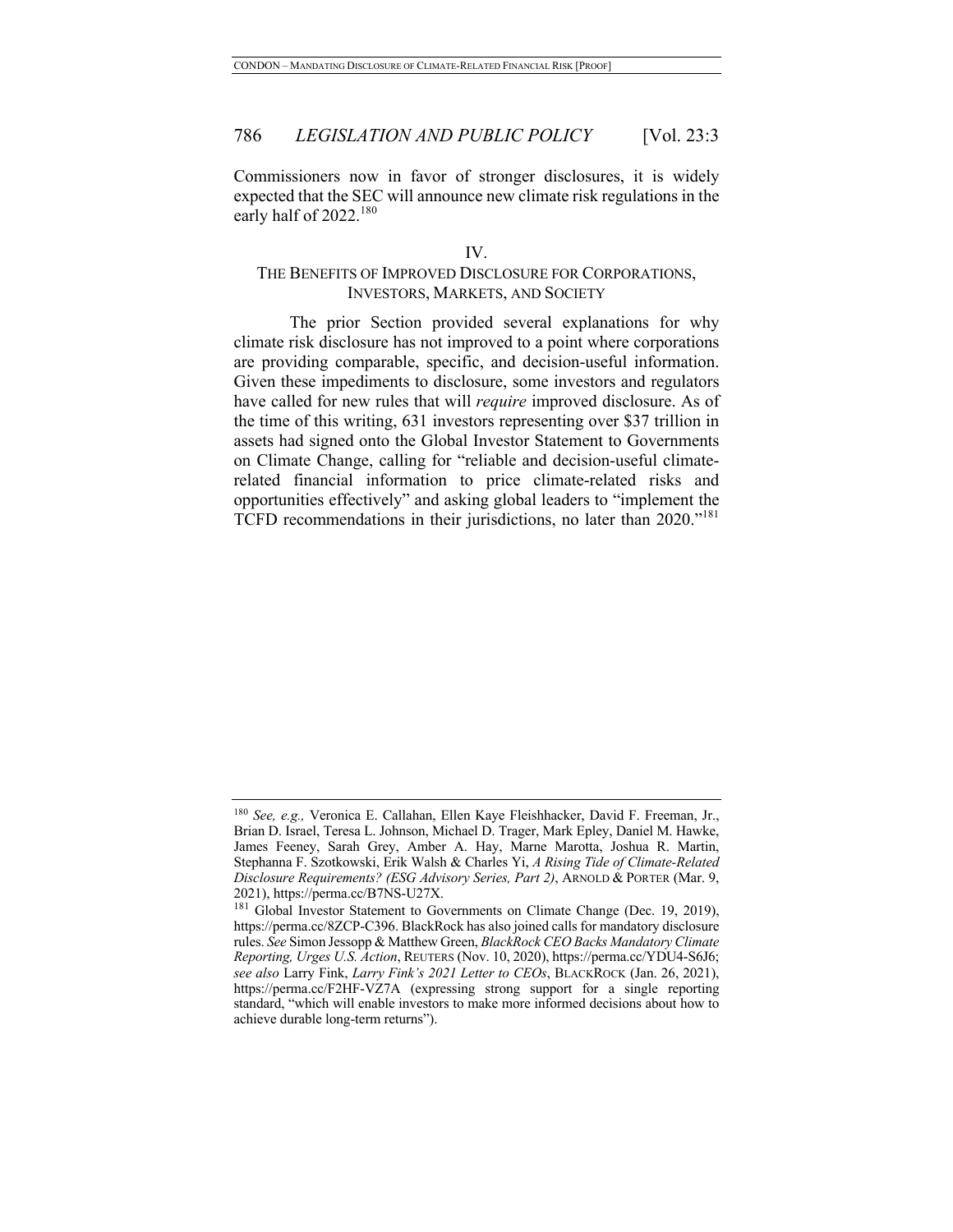Regulators at the  $SEC^{182}$  and other U.S. federal agencies<sup>183</sup> have increasingly become cognizant of growing climate risk and the need for improved disclosures. International regulators too have taken major steps to mandate climate risk disclosure.<sup>184</sup>

Improving mandatory disclosure rules so that they elicit comparable, specific, and decision-useful climate risk information would provide benefits to companies, investors, and the broader economy. As the previous sections demonstrated, neither existing SEC requirements nor voluntary disclosure programs provide stakeholders with the information necessary to properly price risk and make

<sup>182</sup> Acting Chair Lee and her Democratic colleagues have consistently criticized many of the SEC's recent regulatory actions, including amending Regulation S-K, for failing to address climate risk in the process or undermining ESG disclosure more broadly. *See, e.g.*, Allison Herren Lee & Caroline A. Crenshaw, Comm'rs, Securities & Exchange Comm'n, Joint Statement on Amendments to Regulations S-K: Management's Discussion and Analysis, Selected Financial Data, and Supplementary Financial Information (Nov. 18, 2020), https://perma.cc/Y5N9-SS9C; Robert J. Jackson & Allison Herren Lee, Comm'rs, Securities & Exchange Comm'n, Joint Statement of Commissioners Robert J. Jackson, Jr. and Allison Herren Lee on Proposed Changes to Regulation S-K (Aug. 27, 2019), https://perma.cc/AX46-ZXFN. She has also argued that climate risk information has become as relevant to investor decisionmaking as traditional metrics, such as return on equity, or earnings volatility. Allison Herren Lee, *Big Business's Undisclosed Climate Crisis Plans*, N.Y. TIMES (Sept. 27, 2020), https://perma.cc/FTS3-EDUR.

In 2020, the SEC's Investor Advisory Committee made a formal recommendation that the SEC find that ESG information is material and take action to incorporate ESG disclosures into the disclosure regime. SECURITIES & EXCHANGE COMM'N INVESTOR ADVISORY COMM., RECOMMENDATIONS OF THE SEC INVESTOR ADVISORY COMMITTEE RELATING TO ESG DISCLOSURE (May 21, 2020), https://perma.cc/8HRK-DJXM.

<sup>183</sup> *See, e.g.*, CFTC REPORT, *supra* note 4, at i, 99–101; BD. OF GOVS. OF THE FED. RESERVE SYS., FINANCIAL STABILITY REPORT 58–59 (2020), https://perma.cc/95HG-2NXS; BD. OF GOVS. OF THE FED. RESERVE SYS., SUPERVISION AND REGULATION REPORT 26 (2020), https://perma.cc/8SV5-5K2E (recognizing climate risk in the context of microprudental risk).

Indeed, the Federal Reserve's joining the Network for Greening of the Financial System, and the creation of a new Supervision Climate Committee signal a significant shift in the U.S. central bank's public messaging on how it views climate-related risks. Press Release, Bd. of Govs. of the Fed. Reserve Sys., Federal Reserve Board Announces It Has Formally Joined the Network of Central Banks and Supervisors for Greening the Financial System, or NGFS, as a Member (Dec. 15, 2020), https://perma.cc/LBT5- 3HYR; Press Release, Fed. Reserve Bank of N.Y., Kevin Stiroh to Step Down as Head of New York Fed Supervision to Assume New System Leadership Role at Board of Governors on Climate (Jan. 25, 2021), https://perma.cc/6NP5-7URN.

<sup>184</sup> *See supra* note 122 and accompanying text. The EU is currently working on amending or replacing its non-financial disclosure regime, with the European Supervisory Authorities making clear that they favor mandatory, standardized reporting requirements. Letter from European Banking Auth., European Insurance & Occupational Pension Auth. & European Securities & Markets Auth., to Valdis Dombrovskis, Vice President, European Comm'n (June 11, 2020), https://perma.cc/YX2R-QAJC.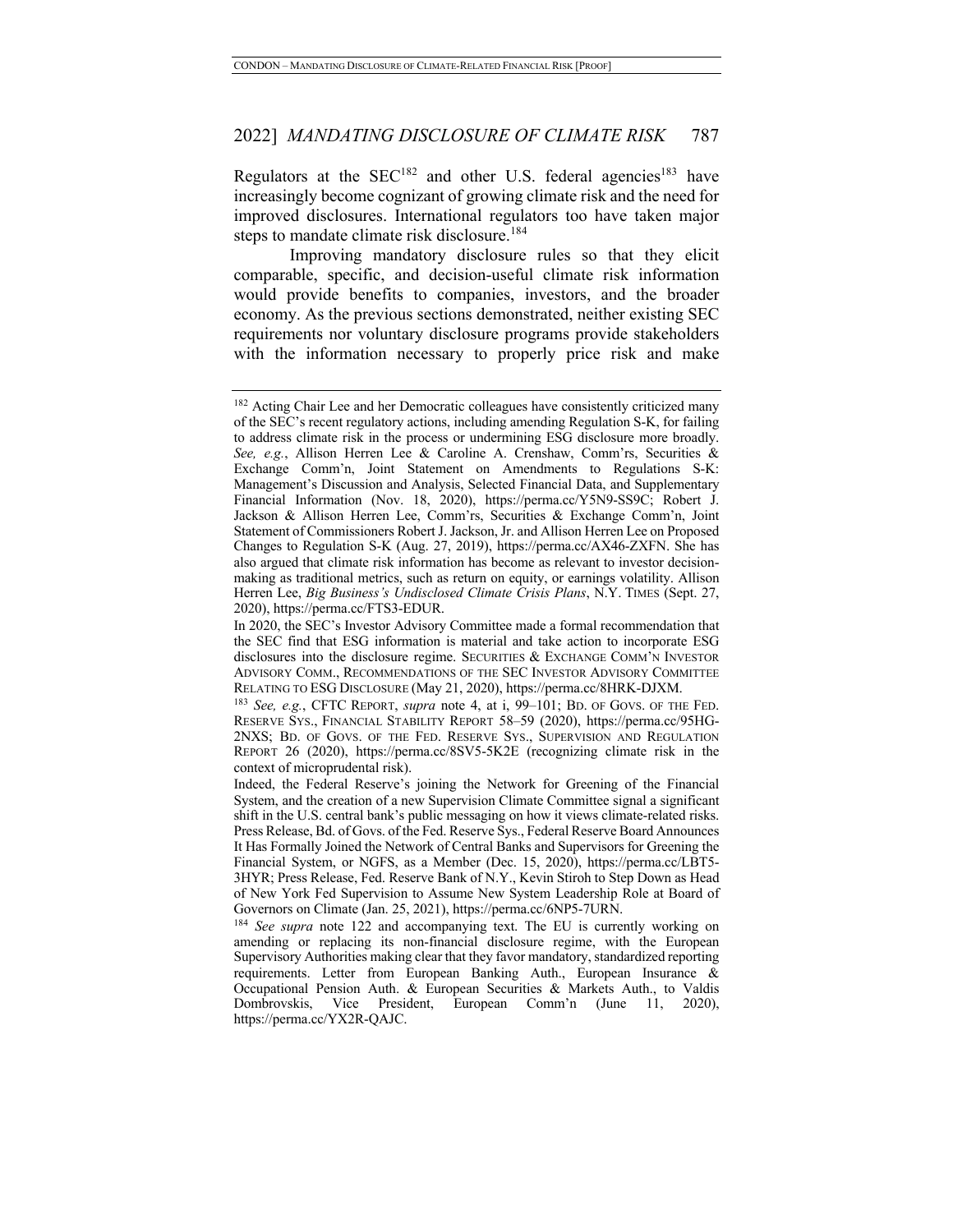investment decisions. Like risk disclosure generally, climate risk disclosure is essential for price discovery and market functioning, resulting in smarter investing and allocation of capital to higher-value projects or corporations. The increased transparency enabled through improved disclosure can also correct mispricing, resulting in informed risk management strategies that would stabilize investor portfolios and mitigate risks of a "climate bubble" akin to the housing bubble of the late 2000s.<sup>185</sup> Bringing the quality of climate risk disclosure level with the quality of other forms of risk disclosure thus addresses financial risk relevant to the SEC's core mission and mandate.

#### *A. Benefits for Corporations*

Section IV showed that managers and directors of companies will often make decisions based on incomplete information and imperfect heuristics about the risks that they face. Other structural issues may additionally obstruct full and accurate accounting of risk. Managers and directors may have, for example, short-term incentives to boost quarterly earnings and share prices. Taken together, cognitive biases and mismatched incentives can result in managers underestimating or failing to foresee the risks that climate change poses for the long-term fiscal well-being of their companies. This lack of foresight will leave corporations unprepared to adapt to the rapidly changing climate and the regulatory environment that comes with it.

An improved mandatory disclosure regime that requires corporations to share their climate risk assessments and plans may thus help not only investors deciding how to allocate capital across corporations but also the corporations themselves. Improved mandatory disclosures could force corporations to engage in careful and systematic analyses of their exposures to climate risk, preventing them from ignoring worst-case scenarios or unfavorable information. Improved

<sup>&</sup>lt;sup>185</sup> A "climate bubble" is a hypothesized scenario in which companies facing substantial climate risks are currently overvalued because markets are not properly considering either the physical impacts or the transition costs associated with climate change. Financial experts have raised concerns that economic shocks resulting from the sudden and rapid deflation of that bubble could trigger a new financial crisis. Condon, *supra* note 161, at 111–13. A related concept is the "carbon bubble," in which fossil fuel assets are overvalued because in the medium- and long-term the world will be drastically reducing emissions and leaving reserves of fossil fuels unused. *See* Jean-Francois Mercure et al., *Macroeconomic Impact of Stranded Fossil Fuel Assets*, 8 NATURE CLIMATE CHANGE 588 (2018), https://perma.cc/7YWU-9ZG3; *see also* John R. Nolan, *Land Use and Climate Change Bubbles: Resilience, Retreat, and Due Diligence*, 39 WILLIAM & MARY ENV'T L. & POL'Y REV. 321 (2015) (describing the consequences of a coastal real estate bubble, in which flood-vulnerable properties see a sudden depression of value due to rising insurance costs or stricter building codes).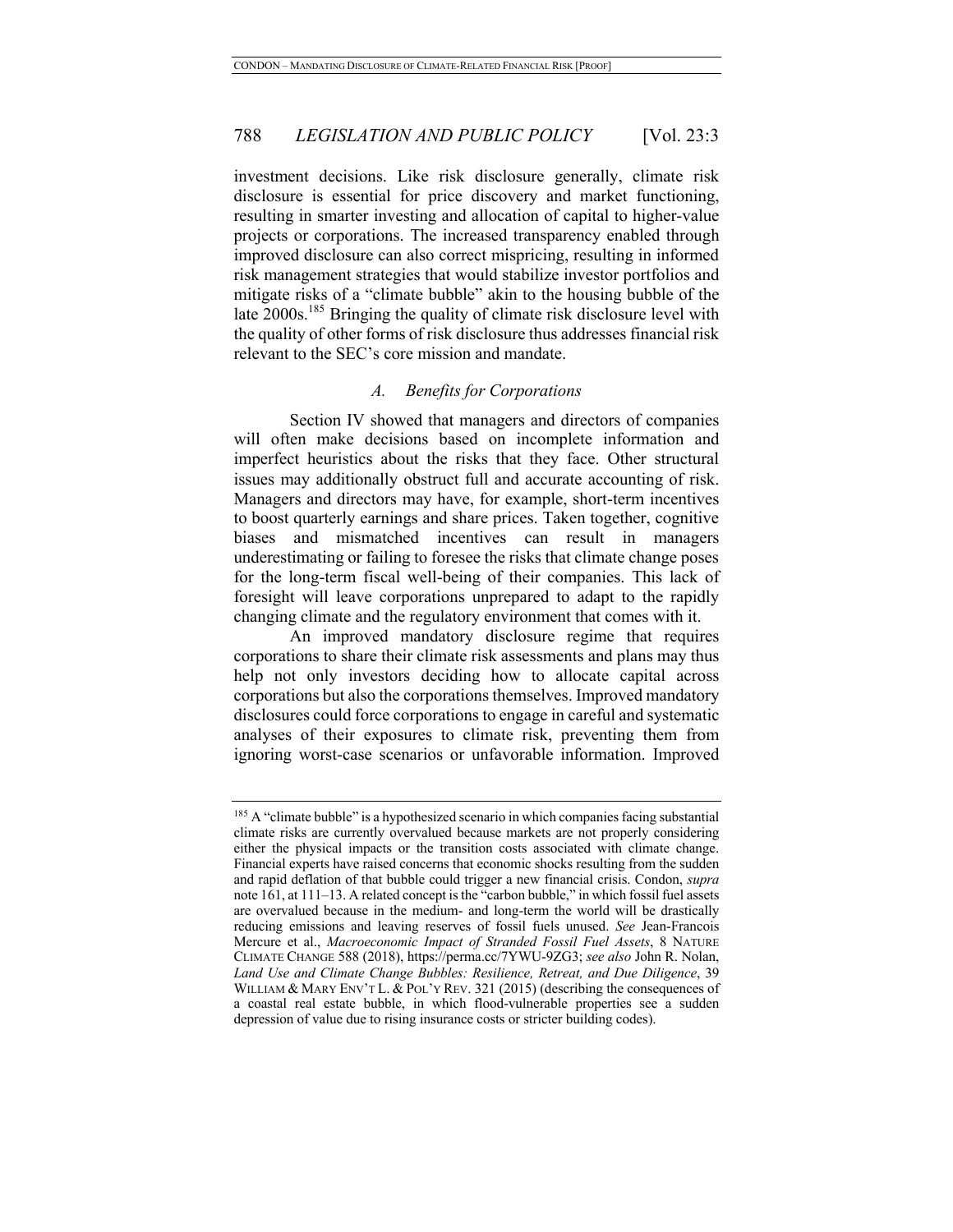disclosure conveys other benefits as well, including improved information sharing, which may help companies in different industries and geographic regions develop better strategies for climate risk management—and enterprise risk management generally—as well as more strategic investment and business model decisions.

The CFTC Report came to a similar conclusion, finding that the benefits of improved disclosure for companies are three-fold: "the improved ability: (i) to identify, assess, manage, and adapt to the effects of climate change on operations, supply chains and customer demand; (ii) to relay risk and opportunity information to capital providers, investors, derivatives customers and counterparties, markets, and regulators; and, (iii) to learn from competitors about climate-related strategy and risk management best practices."<sup>186</sup> Comprehensive and comparable disclosure is therefore needed "to inform [corporations'] strategic responses to climate risk by benchmarking their performance against peer organizations."187

Improved mandatory disclosure likely will also address a collective action problem that exists among corporations competing for investors. Currently, managers face strong short-term incentives to keep share prices and credit ratings high, and as a result, have little reason to disclose unfavorable climate risk information if it will lead investors to favor competing corporations.<sup>188</sup> However, because there are benefits to sharing information and strategies for addressing climate risk, $189$ corporations would be better off in a world where they assess risks accurately and disclose this information so as long as they have assurance that other corporations will do the same.<sup>190</sup> An improved mandatory disclosure regime solves this problem by creating a level playing field. Corporate managers can benefit from information sharing, while avoiding the penalties and backlash that may have come with unilateral disclosure.<sup>191</sup>

<sup>186</sup> CFTC REPORT, *supra* note 4, at 87. 187 *Id.* at 91.

<sup>188</sup> *See supra* Section IV.A. This is especially the case in a regulatory environment where enforcement is unlikely.

<sup>189</sup> CFTC REPORT, *supra* note 4.

<sup>&</sup>lt;sup>190</sup> Regulation is often used to address gamesmanship and to create a level playing field wherein all regulated entities are assured that their competitors will be required to comply with the same expectations. See CASS SUNSTEIN, AFTER THE RIGHTS REVOLUTION: RECONCEIVING THE REGULATORY STATE 49–51 (1990).

<sup>&</sup>lt;sup>191</sup> Notably, however, the TCFD has noted that a 2019 survey found that a majority of corporations believe there will be a first mover advantage to early disclosure in line with its recommendations. TASK FORCE ON CLIMATE-RELATED FIN. DISCLOSURES, SOUTH POLE, DISCLOSING CLIMATE-RELATED FINANCIAL RISKS AND OPPORTUNITIES: ARE BUSINESSES READY FOR TCFD 4 (2019), https://perma.cc/6SMB-YEF5.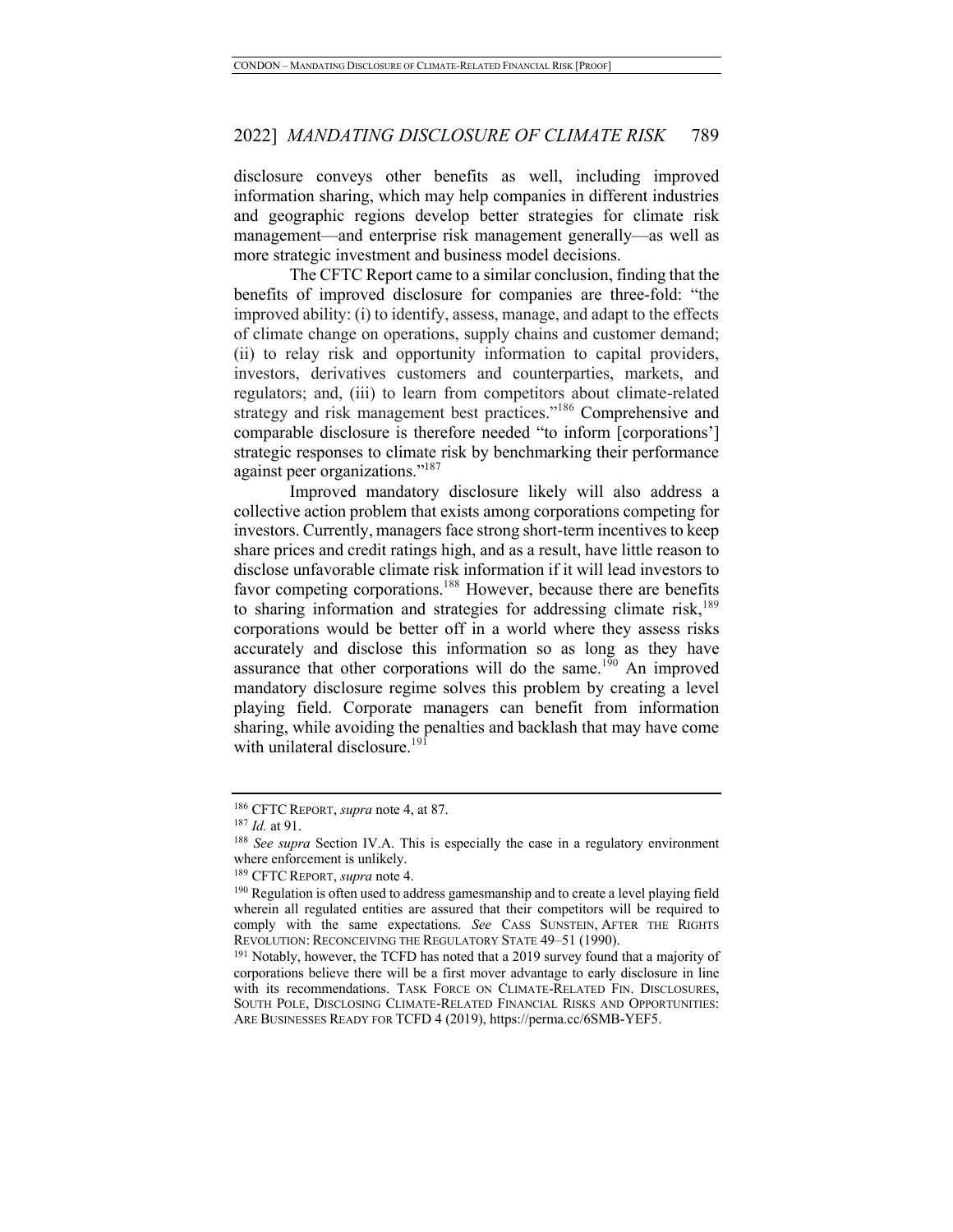#### *B. Benefits for Investors*

The efficient capital markets hypothesis predicts that rational investors who are aware of systemic errors in asset pricing will be able to engage in arbitrage—exploiting mispricing, reaping a profit, and bringing the value of the asset back in line with its fundamentals. But "investors can only price the risks that they are aware of, $v^{192}$  and assessing the magnitude of an individual corporation's climate risk "requires more granular data than is currently disclosed in financial reporting."<sup>193</sup> As a result, ninety-three percent of institutional investors "view climate change as an investment risk that has yet to be priced in by all the key financial markets globally."<sup>194</sup>

Economic research bears out this widely held belief. In April 2020, the International Monetary Fund assessed the response of equity markets to past extreme weather events and concluded that "climate change physical risk does not appear to be reflected in global equity valuations."195 Other reports have similarly concluded that "investors do not fully anticipate the economic repercussions of heat as a firstorder physical climate risk."196 According to one study, a corporation's exposure to rising temperatures and extreme heat waves reduced its revenues, and greater heat exposure resulted in a greater deviation between analysts' estimates and the corporation's actual financial performance.197

Asset-specific studies also offer a more detailed picture of climate risk mispricing across different markets. In 2019, BlackRock and Rhodium Group conducted an analysis of three asset types that face substantial physical risks from climate change: municipal bonds, commercial real estate, and electric utility equities. In the municipal bond market, researchers discovered that "similar bonds located in climate-sensitive and non-climate-sensitive areas . . . do not reveal

<sup>192</sup> Condon, *supra* note 161, at 1.

<sup>193</sup> *Id.* at 13.

<sup>194</sup> BLOOMBERG, *supra* note 2.

<sup>&</sup>lt;sup>195</sup> INT'L MONETARY FUND, GLOBAL FINANCIAL STABILITY REPORT: MARKETS IN THE TIME OF COVID-19, at 85 (2020), https://perma.cc/F6YN-M2RX.

<sup>&</sup>lt;sup>196</sup> NORA M. C. PANKRATZ, ROB BAUER & JEROEN DERALL, CLIMATE CHANGE FIRM PERFORMANCE, AND INVESTOR SURPRISES 1 (Aug. 30, 2019), PERFORMANCE, AND INVESTOR SURPRISES 1 (Aug. 30, 2019), https://papers.ssrn.com/sol3/papers.cfm?abstract\_id=3443146; *cf.* Tord Kjellstrom et al., *Working on a Warmer Planet: The Impact of Heat Stress on Labour Productivity and Decent Work*, INTERNATIONAL LABOR ORGANIZATION 13 (2019), https://perma.cc/7KGS-PEZA ("Projections based on a global temperature rise of 1.5°C by the end of the twenty-first century . . . suggest that, in 2030, 2.2 percent of total working hours worldwide will be lost to high temperatures—a productivity loss equivalent to 80 million full-time jobs.").

<sup>197</sup> Pankratz et al., *supra* note 196.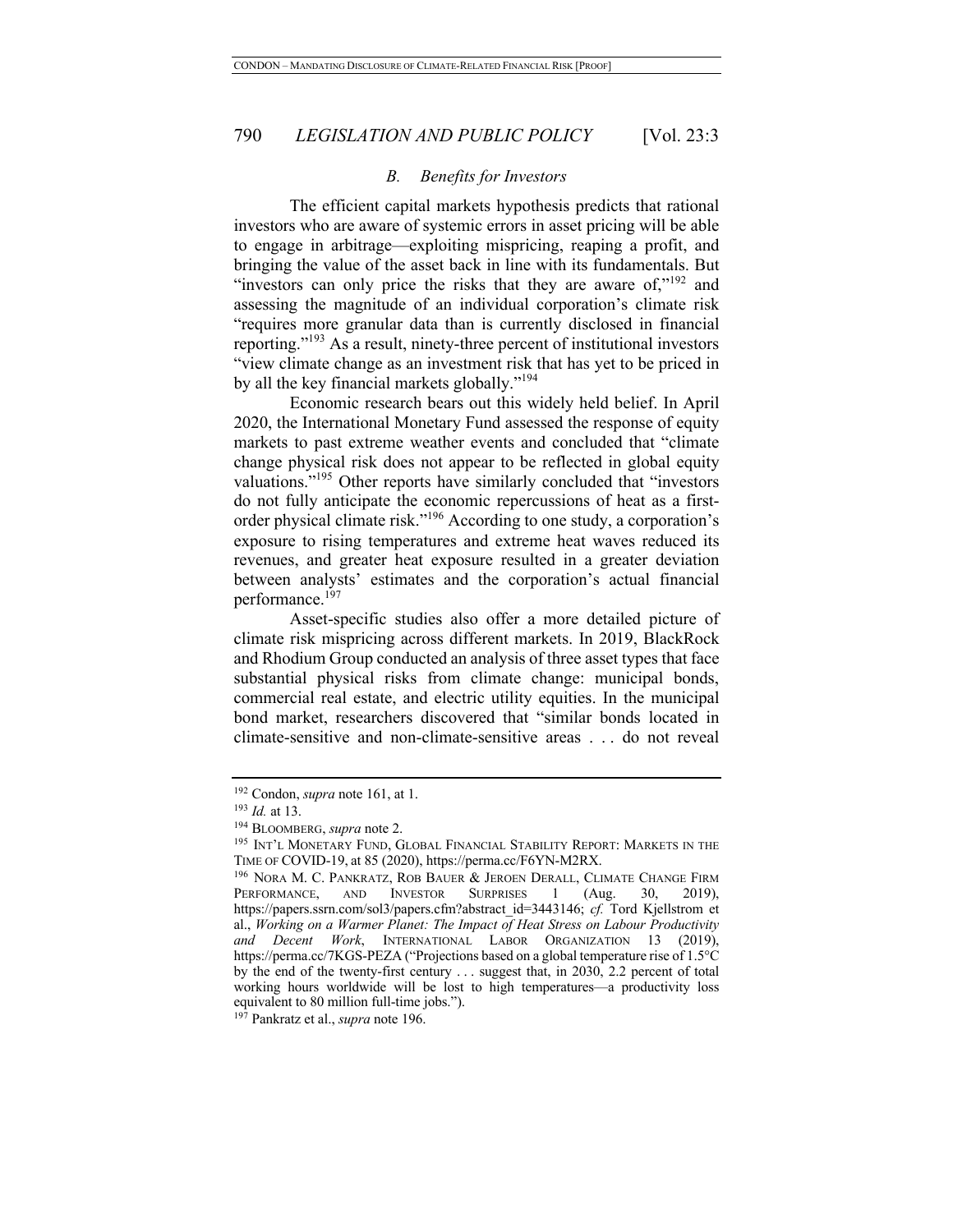significant differences in valuation."<sup>198</sup> For commercial real estate, researchers found that "FEMA flood maps understate true risks."<sup>199</sup> And for electric utilities, researchers compiled geospatial data on the location of every electrical power plant in the United States and used historical data and modeling to assess the susceptibility of each of these plants to physical risks such as hurricanes, flooding, and droughts. Although some of the most climate-resilient utilities traded at a slightly higher value, the majority of climate risk was still not priced into the electricity market.<sup>200</sup> Other research has found similar evidence of mispricing in the agricultural market. One study compared long-term drought forecasts across publicly traded food companies and found that the market had failed to efficiently incorporate drought impacts on profits into stock prices.<sup>201</sup> Another adopted a climate-risk-adjusted trading strategy for agricultural stocks based on the Actuaries Climate Index and found positive returns over a one-year holding period, again suggesting that the market was "inefficient toward climate change risks."202

Improved reporting is also useful for diversified investors, who are generally less exposed to firm-specific risks. Due to the rise of modern portfolio theory, institutional investors with broadly diversified portfolios control a majority of the stock market.<sup>203</sup> While their diversification protects them from idiosyncratic, firm-specific, risks, they remain exposed to unhedgeable systematic risks, including pervasive climate-related risks. And while most of these institutional investor assets are held passively and not actively traded, improved disclosure aids in shareholder governance and oversight of portfolio companies.204 Because institutional investors retain large holdings in many fossil-intensive corporations, they may use this oversight to

<sup>198</sup> BLACKROCK, *supra* note 9, at 11.

<sup>199</sup> *Id.* at 3, 14; *see also* Jen Schwartz, *National Flood Insurance Is Underwater Because of Outdated Science*, SCI. AM. (Mar. 23, 2018), https://perma.cc/T4A5-WDLG.

<sup>200</sup> BLACKROCK, *supra* note 9, at 18.

<sup>201</sup> Harrison G. Hong, Frank Weikai Li & Jiangmin Xu, *Climate Risks and Market Efficiency*, 208 J. ECONOMETRICS 265-81 (2019).

<sup>&</sup>lt;sup>202</sup> RUIHONG JIANG & CHENGGUO WENG, CLIMATE CHANGE RISK AND AGRICULTURE-RELATED STOCKS (Jan. 9, 2020),

https://papers.ssrn.com/sol3/papers.cfm?abstract\_id=3506311.

<sup>203</sup> Madison Condon, *Externalities and the Common Owner*, 95 WASH. L. REV. 1, 13– 14 (2020); *see also* Ann M. Lipton, *Family Loyalty: Mutual Fund Voting and Fiduciary Obligation*, 19 TENN.J. BUS. L. 175 (2017).

<sup>&</sup>lt;sup>204</sup> Asset managers like BlackRock and pension funds like CalPERS have called for improved climate risk disclosures that would allow for informed shareholder voting and oversight. *See Sustainable Investments Program: Climate Change*, CalPERS (Dec. 31, 2019), https://perma.cc/4L67-CNSH; Fink, *supra* note 121.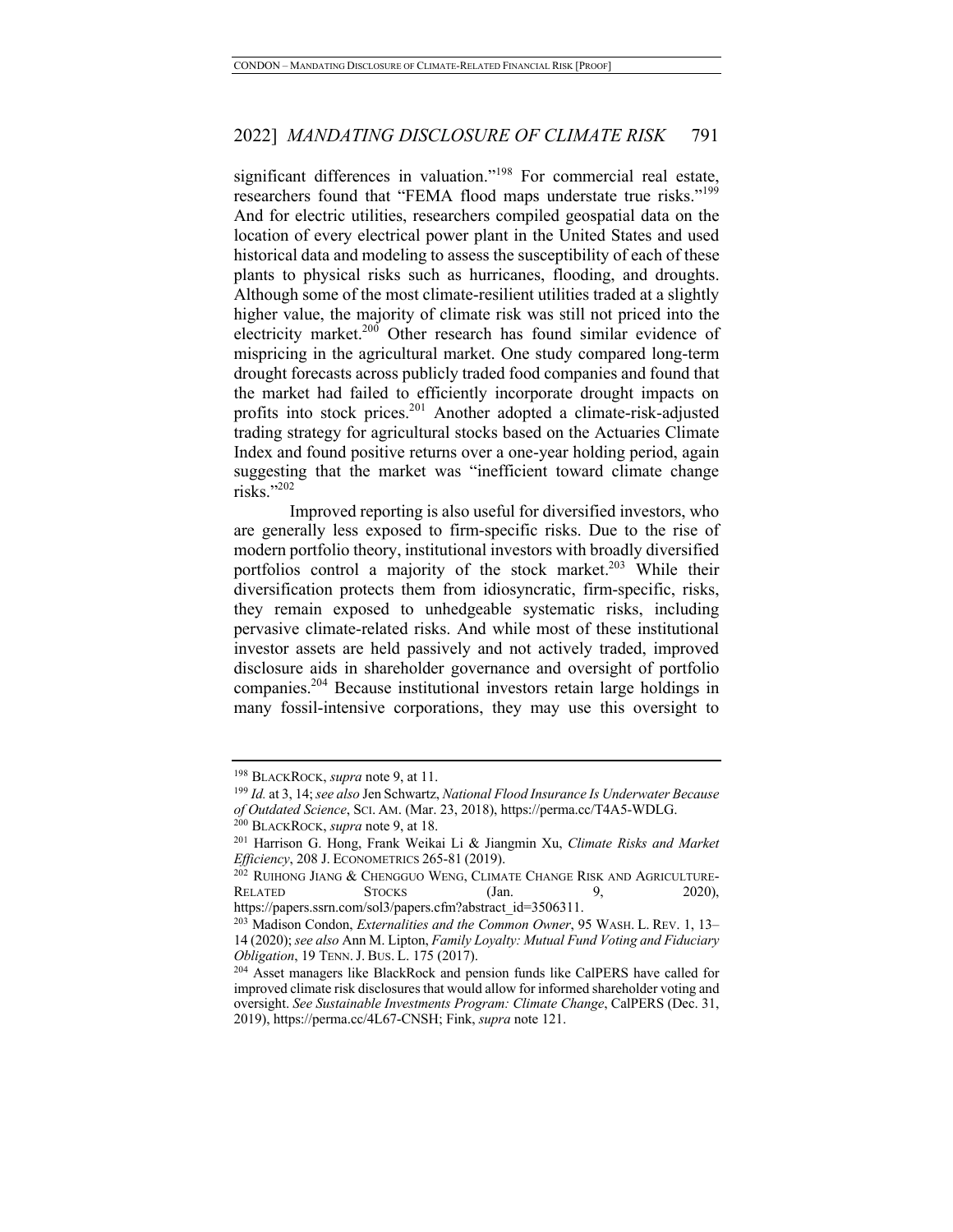mitigate systematic climate risks directly through pressing for emissions reductions.<sup>205</sup>

Lastly, mandatory climate risk disclosures would reduce the prevalence (and the perceived prevalence) of "greenwashing," a phenomenon in which companies and investment funds overstate their sustainability credentials in an effort to attract environmentally conscious consumers and investors. Greenwashing is a clear problem for misled investors and consumers, but it also disadvantages firms and funds that have made actual commitments to environmental responsibility and climate risk mitigation. These firms face competition from greenwashed competitors—competitors that would attract less attention in a market with more rigorous disclosures. Moreover, *fears* of widespread greenwashing can be harmful for companies, as consumer distrust weakens the demand even for genuinely sustainable products and services.206 Improving the climate risk reporting system and standardizing it across industries will help ESG indexes monitor and differentiate companies (and, in turn, help regulators monitor the decisions of index providers); as a result, sustainability-minded investors will have better information about corporations' actual commitments to climate risk management.

#### *C. Benefits for Markets*

Disclosure is essential for allowing investors to make accurate valuations of corporations, which in turn supports efficient allocation of capital across industries and individual corporations. As the CFTC Report explained, with sufficient disclosure, "[i]nvestors can better assess a more refined measure of the long-term cost of capital, as well as risks to firms, margins, cash flow and valuations."<sup>207</sup> When companies properly disclose their risks, investors can reduce their own

<sup>205</sup> Condon, *supra* note 203, at 72–80.

<sup>&</sup>lt;sup>206</sup> Sustainability and management scholars have warned that "if greenwashing practices continue to go unchecked by regulation, it is possible that green consumers will become increasingly cynical about green claims, eroding the market for green products and services." Magali A. Delmas & Vanessa Cuerel Burbano, *The Drivers of Greenwashing*, 54 CAL. REV. MGMT. 64, 72 (2011), https://perma.cc/SKJ4-QXA4. Additionally, "it is challenging for investors and funds following . . . environmental assessment strategies to correctly assess firms on these dimensions when there is a lack of verifiable information available to them. Just as rampant, unchecked greenwashing could erode the consumer market . . . it could also erode the capital market for socially responsible investing." *Id.*

<sup>207</sup> CFTC REPORT, *supra* note 4, at 87.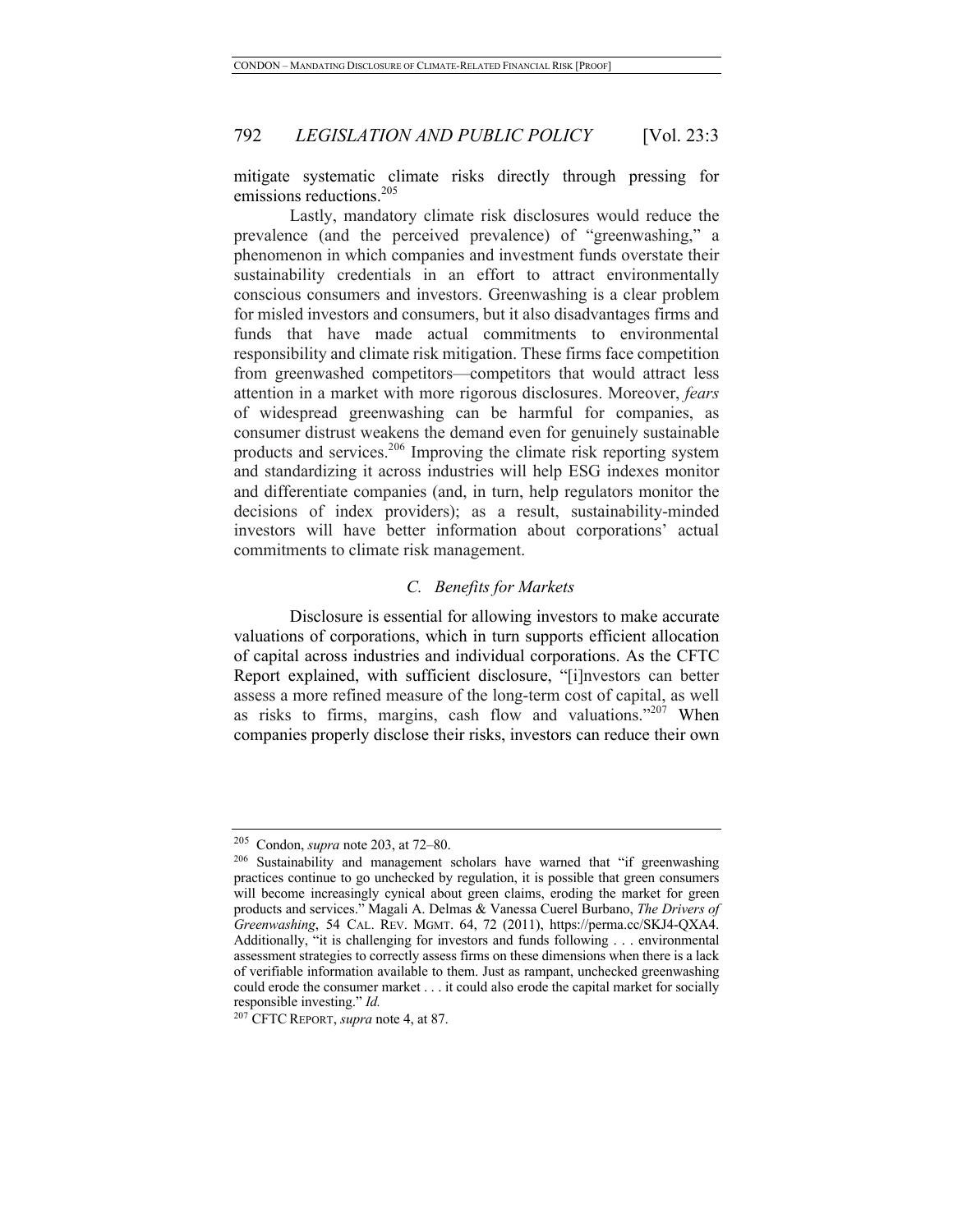uncertainty and stabilize the economy by diversifying their portfolios.<sup>208</sup>

Without sufficient disclosure, widespread mispricing could lead the economy towards a "climate bubble." The market may respond to mispricing with a slow adjustment as it gradually incorporates accurate information about climate risk, or it may correct prices suddenly, creating a significant shift in a short window of time. Financial experts have expressed serious concerns about this latter scenario, which creates a risk to the economic system itself. In 2016, Mark Carney, then-Governor of the Bank of England, warned that "sharp changes in valuations" of energy company equities could cause a chain reaction throughout the financial sector.<sup>209</sup> And in 2019, CFTC Commissioner Rostin Behnam compared the financial risks of climate change to the 2008 financial crisis. $2^{10}$ 

Some researchers have made attempts at modeling how the economy will react to a bubble bursting, with a 2019 study warning that global warming-induced reductions in labor productivity and capital availability could lead to widespread defaults and declarations of bankruptcy, destabilizing the global banking system and requiring new bailouts.<sup>211</sup> According to these researchers, taking measures to rescue insolvent banks "will cause an additional fiscal burden of approximately five to fifteen percent of gross domestic product per year."<sup>212</sup> Based on this and other studies, the economic harms from climate change will not just accrue to carbon-intensive industries and their investors. Instead, sudden disruptions to asset prices could affect the health of the entire economy as the shocks reverberate across the market.

#### *D. Benefits for Society*

In addition to the risk faced by private corporations and investors, climate change also creates financial risk for the American public at large. As the CFTC Report notes, if action is not taken to

<sup>&</sup>lt;sup>208</sup> FRED WELLINGTON & AMANDADA SAUER, FRAMING CLIMATE RISK IN PORTFOLIO MANAGEMENT 3 (2005), https://perma.cc/AG9G-KDG5.

<sup>&</sup>lt;sup>209</sup> Mark Carney, Gov., Bank of England, Chair, Fin. Stability Bd., Resolving the Climate Paradox, Arthur Burns Memorial Lecture (Sept. 22, 2016), https://perma.cc/6GPS-VWVU. 210 Behnam, *supra* note 3. 211 Francisco Lamperti et al., *The Public Costs of Climate-Induced Financial Instability*,

<sup>9</sup> NATURE CLIMATE CHANGE 829 (2019), https://perma.cc/39AU-9LKF.

<sup>212</sup> *Id.* at 829; *see also* EUROPEAN SYSTEMIC RISK BOARD, TOO LATE, TOO SUDDEN: TRANSITION TO A LOW-CARBON ECONOMY AND SYSTEMIC Risk (2016), https://perma.cc/E9S3-T9EF.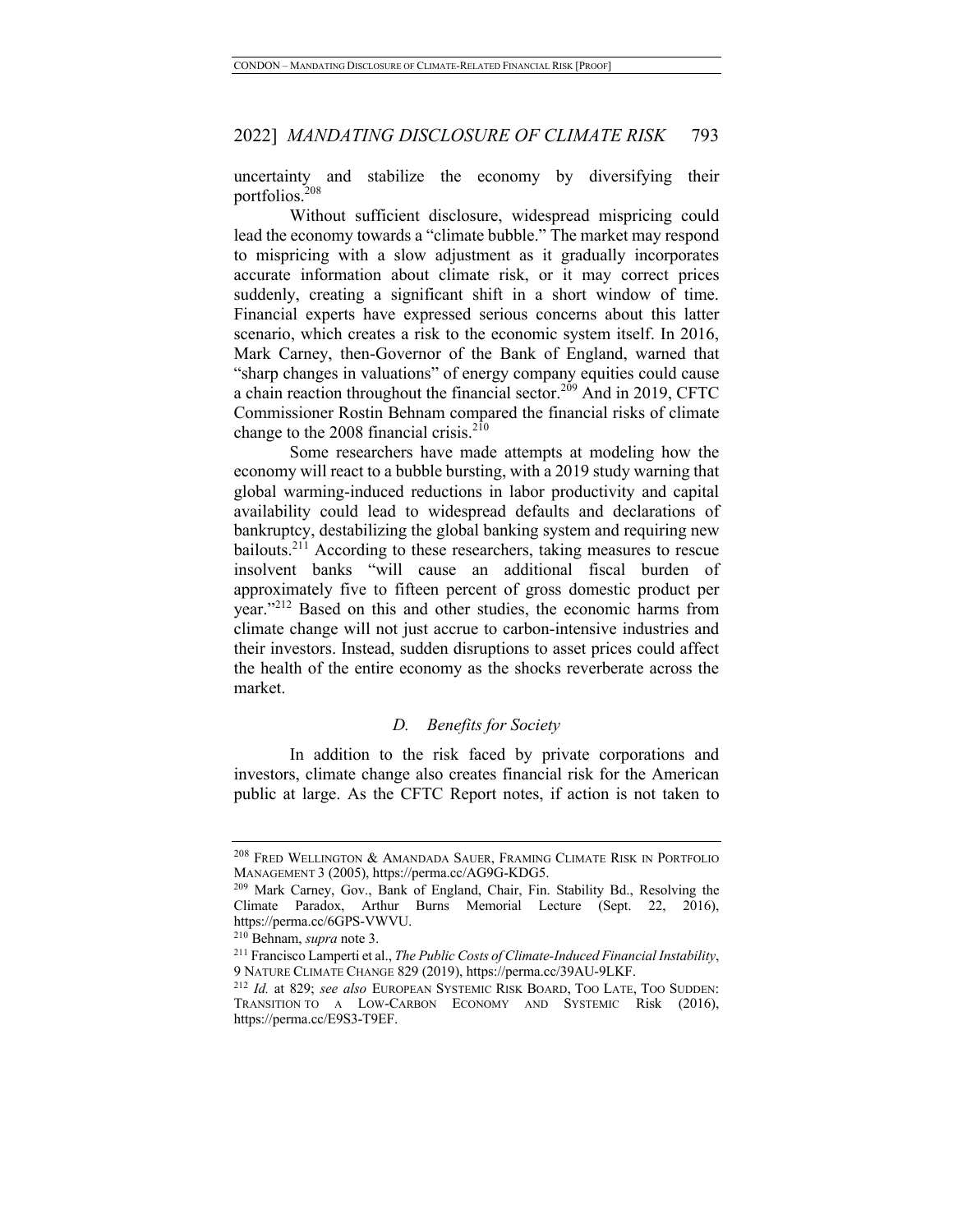mitigate climate change, its "impacts could impair the productive capacity of the economy and undermine its ability to generate employment, income, and opportunity."<sup>213</sup> Improved disclosure can help prevent such results by allowing corporations and investors to identify and manage climate risk and facilitate the orderly transition to a low-carbon economy. Improved climate risk disclosure benefits society not just by decreasing the likelihood of systemic financial shock but also by furthering greenhouse gas mitigation efforts. Economic research indicates that climate-related disclosures have already resulted in reduced emissions: one study found that UK-incorporated firms reduced their emissions by an average of fourteen to eighteen percent after the government mandated that companies disclose their emissions in 2013.<sup>214</sup>

Greenhouse gas mitigation, in turn, provides health and welfare benefits to society by, for example, reducing the severity of air pollution, the spread of infectious disease, the intensity of severe weather events, and risks to the global food supply.<sup>215</sup> Many climate damages—including direct physical effects like flooding and heat island effect, economic impacts from increased food and energy prices, and human health impacts from respiratory illness and other diseases are disproportionately borne by low-income communities and communities of color.<sup>216</sup> By helping to reduce emissions, improved disclosure can thus help lessen the burden of climate change on the communities most vulnerable to its harms.<sup>217</sup>

<sup>213</sup> CFTC REPORT, *supra* note 4, at 3. 214 Benedikt Downar et al., *The Impact of Carbon Disclosure Mandates on Emissions and Financial Operating Performance* (2020), https://perma.cc/ET7A-52TV. 215 Megan Ceronsky & Peter Heisler, *The Many Benefits of Reducing Carbon Pollution* 

*from Existing Power Plants*, ENV'TL DEF. FUND (May 15, 2014), https://perma.cc/67CC-H9FW.<br><sup>216</sup> ILIANA PAUL ET. AL., INST. FOR POL'Y INTEGRITY, IMPROVING ENVIRONMENTAL

JUSTICE ANALYSIS: EXECUTIVE ORDER 12,898 AND CLIMATE CHANGE 6–7 (2021), https://perma.cc/58A2-M477; *see also* Brad Plumer & Nadja Popovich, *How Decades of Racist Housing Policy Left Neighborhoods Sweltering*, N.Y. TIMES (Aug. 24, 2020), https://perma.cc/V4A9-2N7J; Sarah Mervosh, *Unsafe to Stay, Unable to Go: Half a Million Face Flooding Risk in Government Homes,* N.Y. TIMES (Apr. 11, 2019), https://perma.cc/PS2S-44KZ.

<sup>&</sup>lt;sup>217</sup> Disclosure of physical risk to corporate assets will also inform government efforts to make infrastructure and other investments that safeguard marginalized communities from further damage while spurring sustainable and resilient economic development. *See, e.g.*, Exec. Order No. 14,008, § 219 (Jan. 27, 2021) (instructing federal agencies to develop "developing programs, policies, and activities to address the disproportionately high and adverse human health, environmental, climate-related and other cumulative impacts on disadvantaged communities, as well as the accompanying economic challenges of such impacts").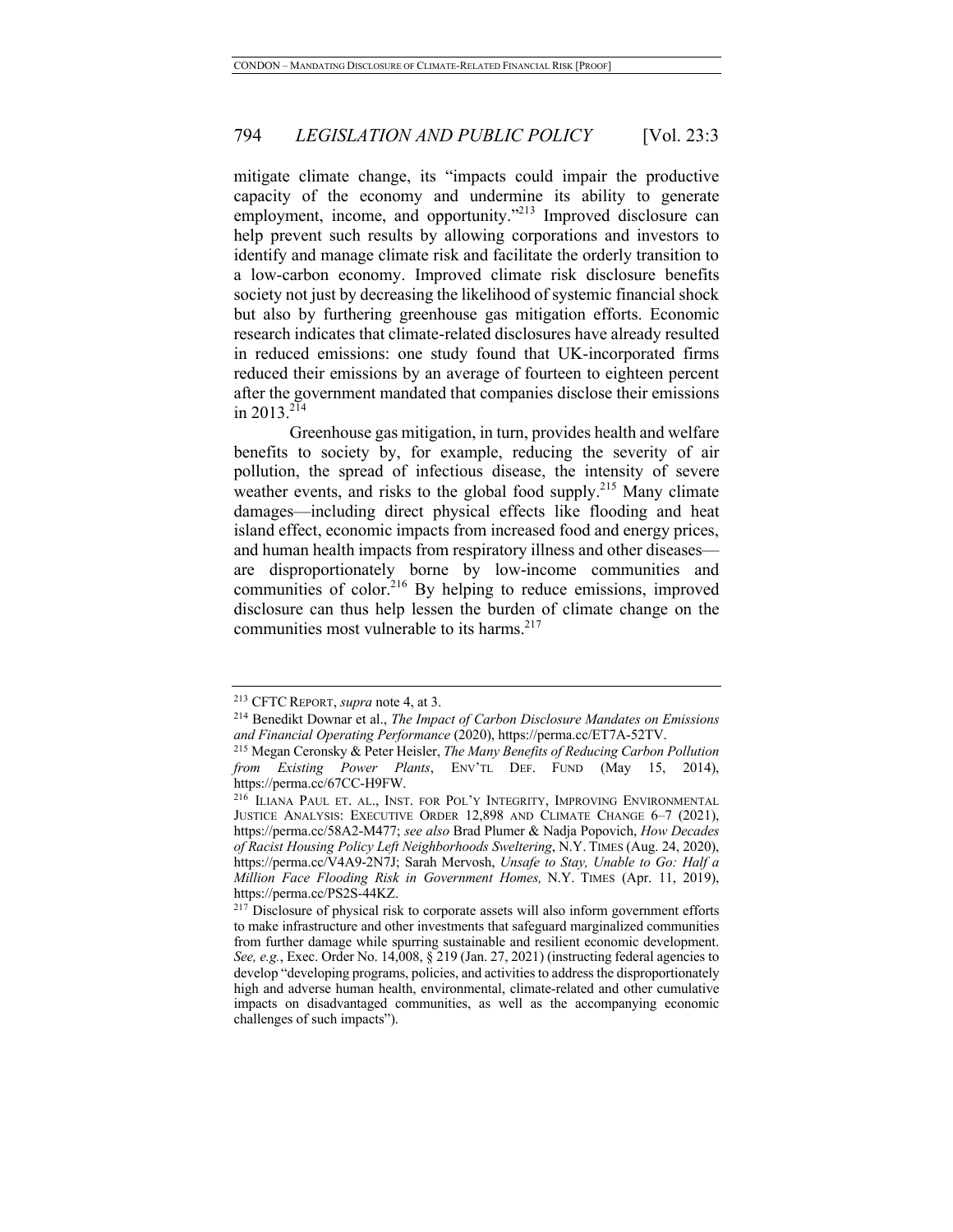#### \* \* \* \* \* \*

Given these benefits, a growing number of investors and regulators are calling for improved climate risk disclosures, which would provide substantial benefits for corporations, investors, markets, and society. But because neither existing legal requirements nor voluntary disclosure programs have succeeded in eliciting comparable, specific, and decision-useful disclosures, the SEC should promulgate new disclosure regulations focused on climate risk.

#### V.

#### HOW THE SEC CAN SECURE IMPROVED DISCLOSURES

As prior sections of the Article have established, current climate risk disclosure practices are not meeting the needs of investors or other market actors. Although the SEC has taken steps to strengthen its enforcement of the 2010 Guidance—for example, through the issuance of comment letters to encourage better reporting $2^{18}$ —mere codification of the 2010 Guidance would not yield sufficient disclosures. Rather, the SEC should promulgate more detailed disclosure requirements that ensure investors receive comparable, specific, and decision-useful information. This Section proceeds in two parts. First, it provides an overview of the SEC's legal authority and how that authority relates to the benefits conveyed by improved climate risk disclosure. Second, it suggests pathways by which the SEC can coordinate with other organizations and leverage its authority to create an improved disclosure system.

In order to develop a climate risk disclosure regime that provides comparable, specific, and decision-useful information, the SEC should engage staff, seek input from stakeholders, and draw from other institutions' best practices. Accordingly, this Article specifically recommends the SEC: (1) develop greater institutional expertise on climate risk, improving its ability to set new standards and detect omissions of material information; ; (2) coordinate regulatory actions across agencies with the use of interagency working groups; and (3) draw best practices from existing disclosure frameworks when crafting improved mandatory disclosure rules.

<sup>218</sup> Michael Littenberg & Marc Rotter, *SEC Highlighting the Need to Consider Climate Change Disclosures in SEC Filings*, HARV. L. SCH. F. ON CORP. GOV. (Oct. 24, 2021), https://corpgov.law.harvard.edu/2021/10/24/sec-highlighting-the-need-toconsider-climate-change-disclosures-in-sec-filings/.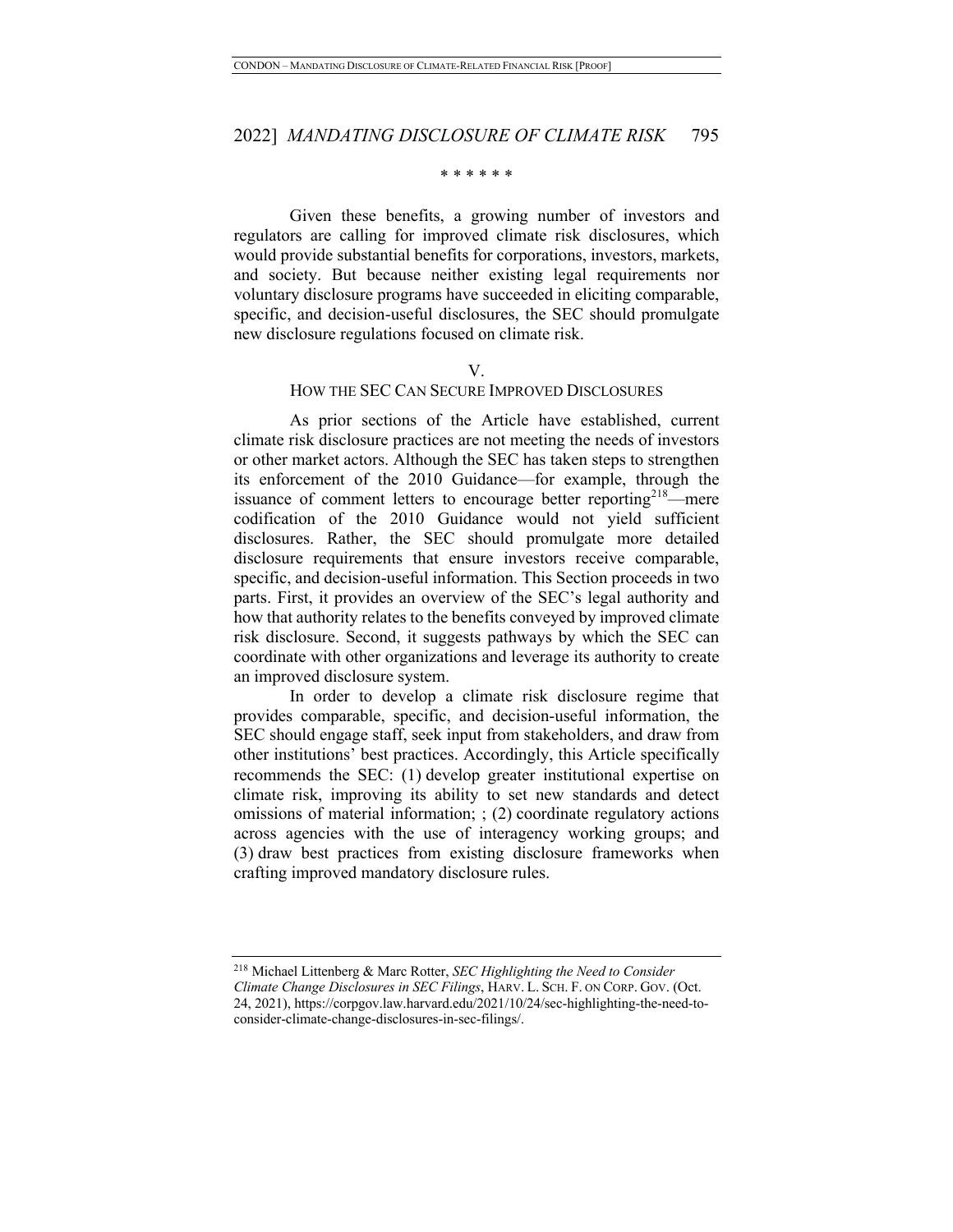#### *A. An Overview of the SEC's Authority*

#### *i. Setting Standards*

Disclosure plays a central role in the SEC's operations. The SEC is authorized, under both the Securities Act and the Securities and Exchange Act, to promulgate rules for disclosure "as necessary or appropriate in the public interest or for the protection of investors."<sup>219</sup> In its 1996 revisions to the Securities Act, Congress added Section 2(b), which provides:

> Whenever pursuant to this title the Commission is engaged in rulemaking and is required to consider or determine whether an action is necessary or appropriate in the public interest, the Commission shall also consider, in addition to the protection of investors, whether the action will promote efficiency, competition, and capital formation.<sup>220</sup>

SEC rulemaking that ensures corporations make sufficient climate risk disclosures would further each of these goals of investor protection, efficiency, competition, and capital formation.

#### *a. Investor Protection*

Sections II and III.C of this Article identified how climate risk is material to investor decision-making and how current disclosure systems are inadequate, leading to significant and widespread mispricing. Under the status quo, investors may be unaware of the physical and transition risks the corporations they invest in face and the implications of that exposure. Further, many of these risks affect entire markets and industries, making them harder to diversify away. Such

<sup>219</sup> Business and Financial Disclosure Required by Regulation S-K, Release No. 33- 10064, 81 Fed. Reg. 23,915, 23,969-73 (Apr. 13, 2016) (citing Sections 7, 10, and 19(a) of the Securities Act of 1933, 15 U.S.C. §§ 77g(a)(10), 77j, and 77s(a); and Sections 3(b), 12, 13, 14, 15(d), and 23(a) of the Exchange Act of 1934, 15 U.S.C. §§ 78c(b), 78l, 78m(a), 78n(a), 78o(d), and 78w(a)).

While this statutory delegation of authority appears broad, the SEC has limited itself by interpreting its authority as cabined by its "core mission to promote investor protection, market efficiency and competition, and capital formation." Harper Ho, *supra* note 87, at 340-41 (citing Business and Financial Disclosure Required by Regulation S-K: Concept Release, 81 Fed. Reg. 23,916, 23,917, 23,922 & n.6 & n.55 (Apr. 22, 2016)). <sup>220</sup> National Securities Markets Improvement Act of 1996, Pub. L. No. 104-290, 110 Stat. 3425 (adding 15 U.S.C. § 77b(b) to the Securities Act of 1933 and 15 U.S.C. § 78c(f) to the Securities and Exchange Act of 1934).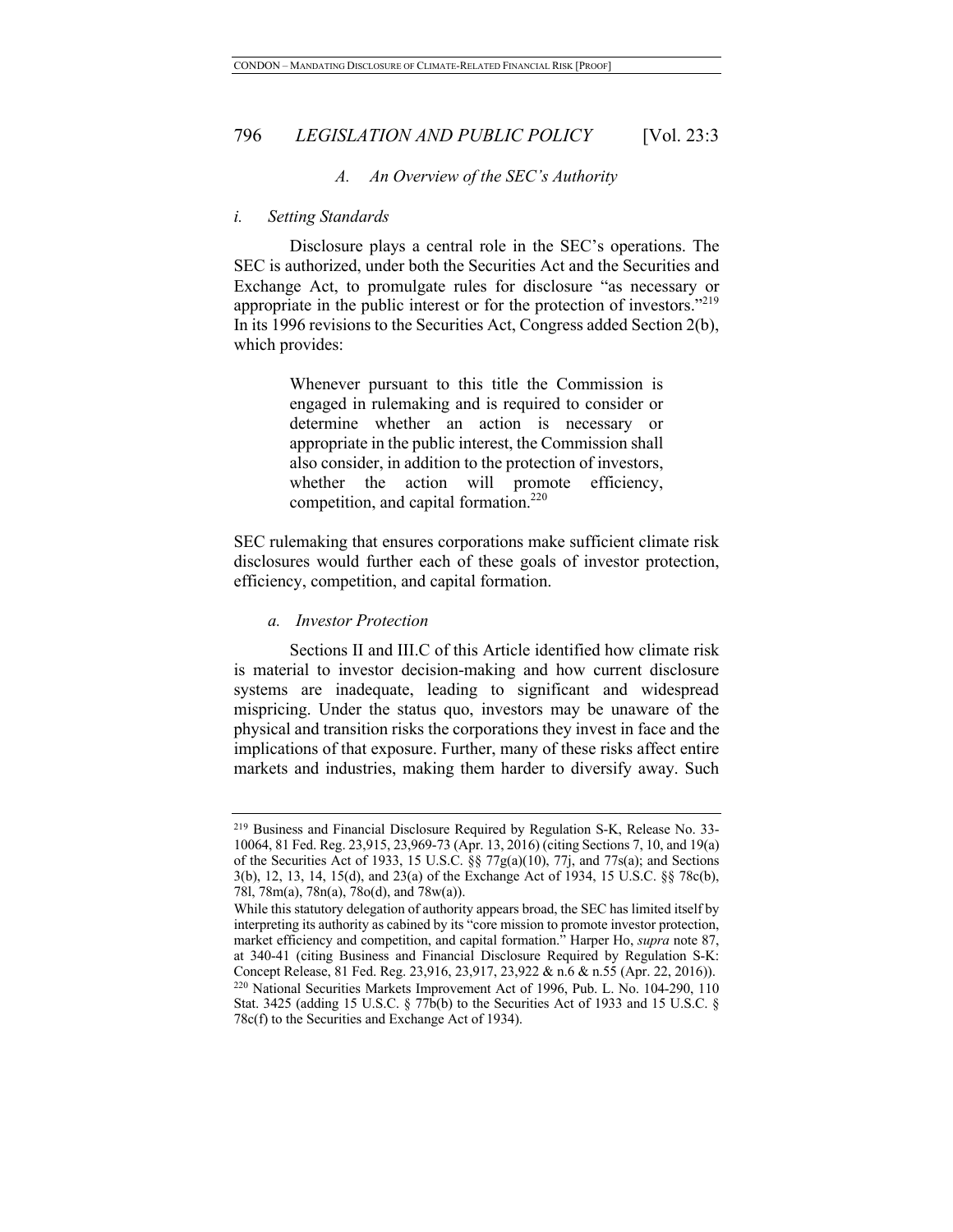non-diversifiable risk may necessitate greater investor protection.<sup>221</sup> An improved mandatory climate risk disclosure regime protects investors by preventing corporations from withholding material information that could affect an investor's expected returns.

### *b. The Public Interest: Efficiency, Competition, and Capital Formation*

Section V.C showed how remedying mispricing also furthers the economy-wide goal of allocative efficiency, as prices that incorporate all available information about a corporation's financial prospects improve investors' ability to distribute capital to its highestvalue use. In addition to furthering allocative efficiency, an improved climate risk disclosure regime would promote U.S. competitiveness and capital formation by increasing investor confidence. As an SEC petition for rulemaking observed:

> Many other developed countries have already promulgated [environmental, social, and corporate governance disclosure] requirements, shaping the expectations of global investors. . . . To the extent that US companies fail to disclose information which global investors are being encouraged, and in some cases required, to consider, they will be at a disadvantage in attracting capital from some of the world's largest financial markets.<sup>222</sup>

As discussed above, many investors perceive current voluntary disclosures to be "highly uneven" as a result of the general lack of oversight or auditing from independent organizations.<sup>223</sup> Without an improved mandatory regime, U.S. companies that voluntarily disclose their climate risk in accordance with best practices may still have a comparatively hard time attracting capital because investors lack assurances that the voluntary disclosures are trustworthy. Increasing investor confidence in climate risk disclosures "may well mobilize sources of capital from investors who are currently unwilling to invest given knowledge gaps or information symmetries."<sup>224</sup>

<sup>221</sup> *See* TCFD REPORT, *supra* note 9, at 34.

<sup>222</sup> Cynthia A. Williams & Jill E. Fisch, Request for Rulemaking on Environmental, Social, and Governance, 3–6 (Oct. 1, 2018), https://perma.cc/NDW4-3NW9.

<sup>223</sup> BROOKINGS REPORT, *supra* note 144.

<sup>224</sup> Williams & Fisch, *supra* note 222, at 5.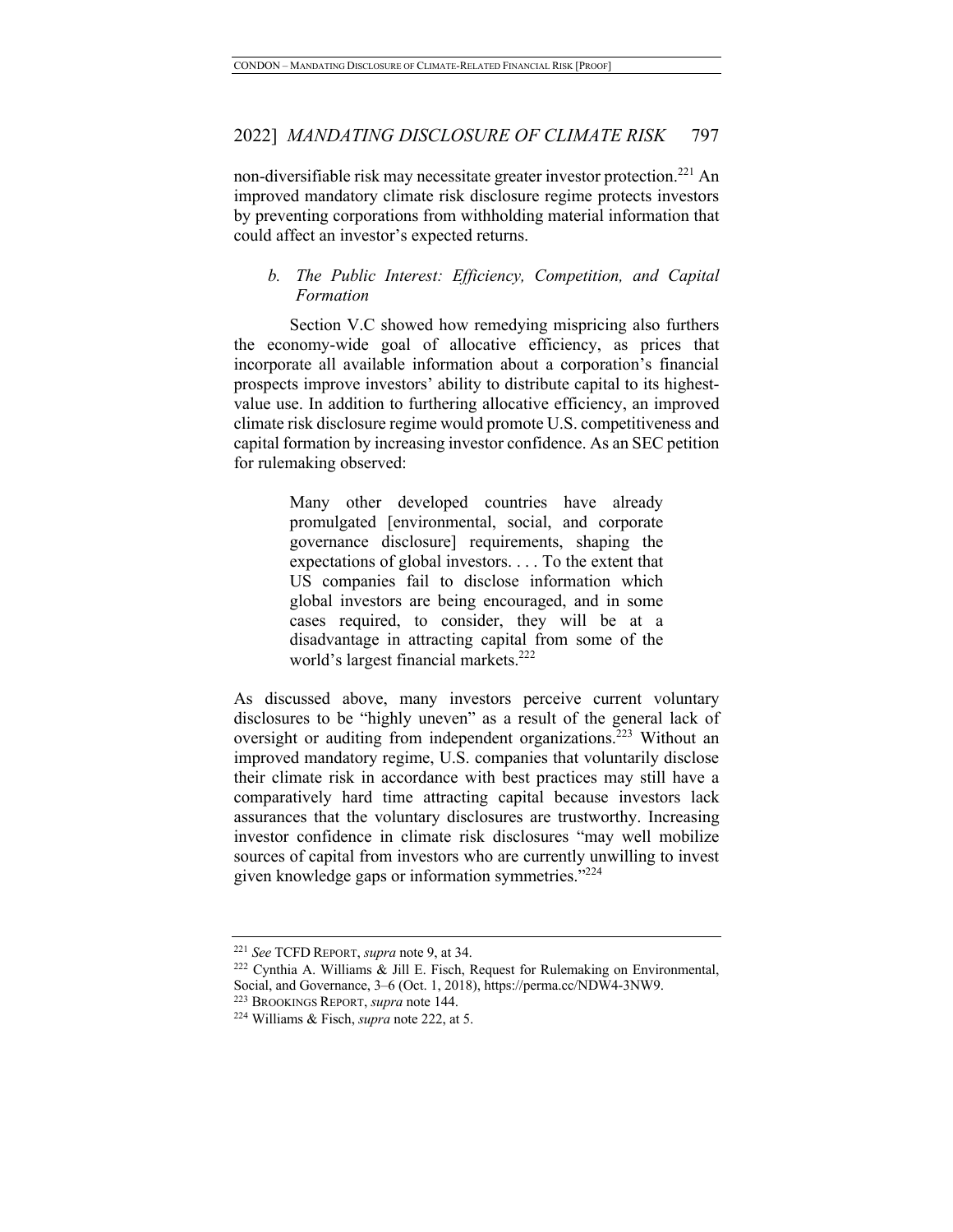The SEC thus has clear legal authority under its enabling statutes to engage in rulemakings that set improved mandatory standards for climate risk disclosure. Such regulations would protect investors and further the public interest in allocative efficiency, international competitiveness, and capital formation.

#### *ii. Initiating and Conducting Economic Research*

In addition to promulgating and enforcing regulations for the securities industry, the SEC has the authority to conduct its own research on market risks and financial trends. The SEC's Division of Economic and Risk Analysis ("DERA") serves as the SEC's "think tank," and is tasked with "facilitat[ing] capital formation through sound economic analysis and rigorous data analytics."<sup>225</sup> DERA participates in all of the activities of the SEC, including rulemaking and enforcement; its duties include "identifying and analyzing issues, trends, and innovations in the marketplace" and "working with outside experts in academia and industry to strengthen the Commission's foundation of market knowledge."<sup>226</sup>

DERA also plays an important role in facilitating standardized disclosure and detecting violations of securities law. Within DERA, the Office of Structured Disclosure "works . . . to design data structuring approaches for required disclosures . . . and works with investors, regulated entities, and the public to support the submission and use of structured data."<sup>227</sup> Additionally, DERA's Office of Risk Assessments and Office of Data Science facilitates the efficient enforcement of federal securities law by "developing customized, analytic tools and analyses to proactively detect market risks indicative of possible violations."<sup>228</sup>

#### *B. Recommended SEC Actions to Improve Climate Risk Disclosure*

Drawing on the authorities discussed above, the SEC should issue new regulations that specifically require disclosure of climate risk. Rulemakings as contemplated here should build on the requirements of Regulation S-K to further standardize climate risk disclosure and resolve any interpretive ambiguities left by the 2010 Guidance. To ensure that these regulations elicit disclosures that are comparable,

<sup>225</sup> *About the Division of Economic and Risk Analysis*, SECURITIES & EXCHANGE COMM'N, https://perma.cc/6SGB-6PRN (last visited Feb. 4, 2021).

<sup>226</sup> *Id.*

<sup>227</sup> *Office of Structured Disclosure*, SECURITIES & EXCHANGE COMM'N, https://perma.cc/S25E-R77F (last visited Dec. 2, 2020).

<sup>228</sup> SECURITIES & EXCHANGE COMM'N, *supra* note 225.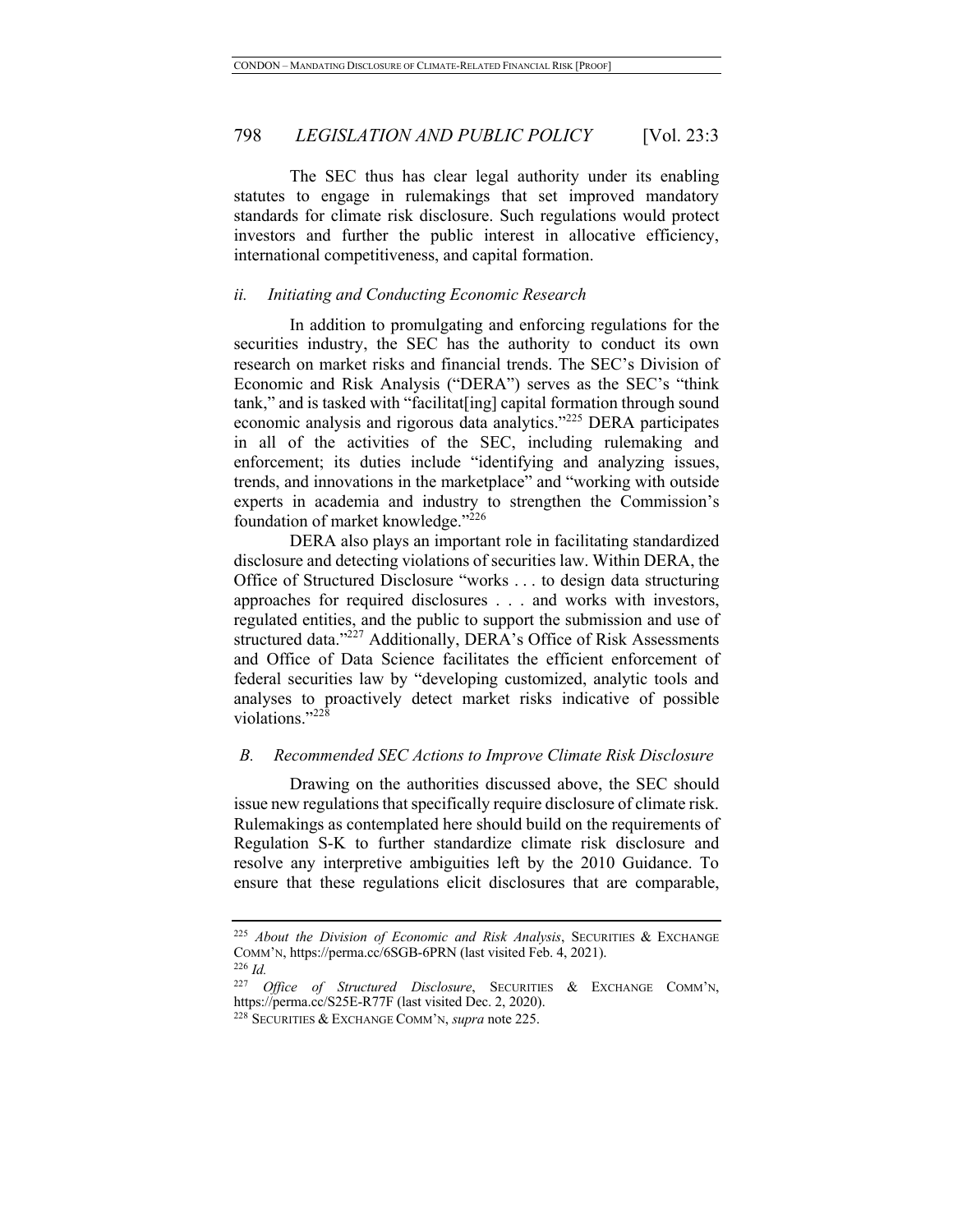specific, and decision-useful, the Commission should take the following procedural steps. First, at the staff level, the Commission should develop greater institutional expertise on climate risk, improving its ability to set new standards and detect omissions of material information. Second, the Commission ought to coordinate its regulatory actions with other financial regulators and agencies with climate expertise. Third, in crafting its new disclosure requirements, the SEC should draw on best practices from voluntary and foreign disclosure regimes.

### *i. Recommendation 1: Develop Institutional Expertise on Climate Risk*

As an initial matter, the SEC should take steps to improve its institutional expertise on climate risk.<sup>229</sup> As previously noted, the lack of subject-matter expertise has hampered the agency's enforcement efforts. The SEC should thus hire advisors with expertise on climate risk to guide the agency through the regulatory process and to spearhead relevant research projects.<sup>230</sup> The Commission could also rely on DERA to conduct economic analyses of the impacts of climate risk on financial markets, and integrate DERA's findings into the SEC's policymaking, rulemaking, and enforcement operations.

Securities regulators in other countries have undertaken similar research projects. The Bank of England's Prudential Regulation Authority ("PRA") has published reports on the impacts of climate change on PRA-regulated banks, as well as analyses of how banks have responded to climate risk.<sup>231</sup> The Canadian Securities Administrators has also issued a report on the state of climate risk disclosures, and plans to use those findings to develop "guidance and educational initiatives which are useful to issuers across a wide range of industries with respect to the business risks and opportunities and potential financial impacts of climate change," and to consider "new disclosure requirements

regulation/report/transition-in-thinking-the-impact-of-climate-change-on-the-ukbanking-sector.pdf.

<sup>&</sup>lt;sup>229</sup> This should also be done in coordination with other U.S. financial regulators and particularly in collaboration with the Financial Stability Oversight Council, as discussed below.

<sup>&</sup>lt;sup>230</sup> The SEC has already begun taking this step, announcing the hiring of a Senior Policy Advisor for Climate and ESG. Press Release, Securities & Exchange Comm'n, Satyam Khanna Named Senior Policy Advisor for Climate and ESG (Feb. 1, 2021), https://perma.cc/6ZP7-ED4P.<br><sup>231</sup> *See, e.g.*, BANK OF ENGLAND PRUDENTIAL REG. AUTH., TRANSITION IN THINKING:

THE IMPACT OF CLIMATE CHANGE ON THE UK BANKING SECTOR (2018), https://www.bankofengland.co.uk/-/media/boe/files/prudential-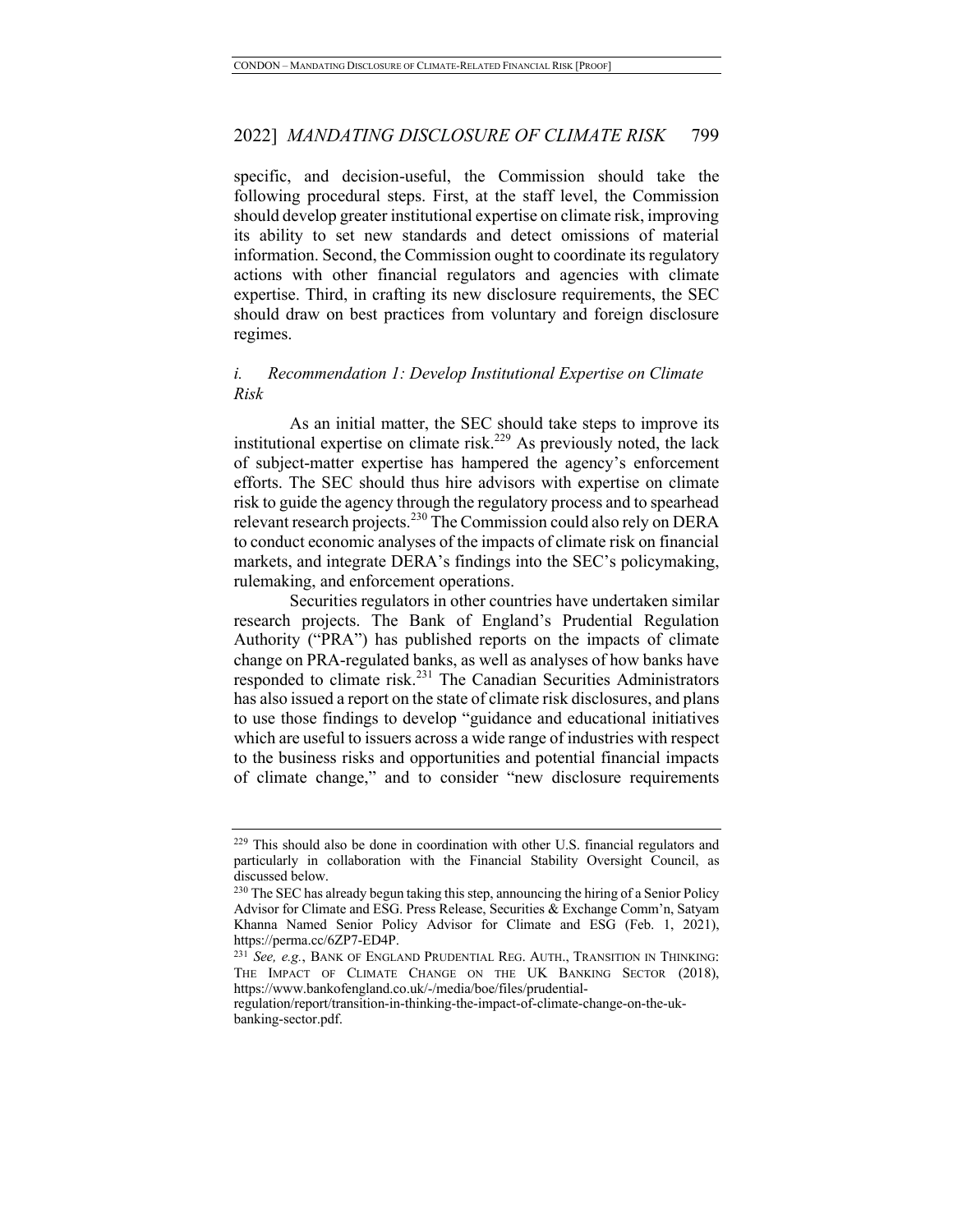regarding corporate governance in relation to business risks, including climate change-related risks, and risk oversight and management."<sup>232</sup>

SEC-directed research into climate risk would help the agency make informed, evidence-based decisions as it establishes new policies and rules. This knowledge would additionally help the SEC set priorities as it considers which industries are most urgently in need of improved climate risk disclosure and how best to regulate and structure disclosures. Sustainability reporting organizations, think tanks, scholars, and advocacy groups have already made important contributions to these subjects, and the SEC should not hesitate to leverage this valuable research.<sup>233</sup> By centralizing and building on this body of knowledge through DERA, the SEC can identify which of its disclosure regulations are most effective, anticipate new trends in the marketplace, and find solutions to regulatory challenges as they arise.

Research on the current state of climate risk disclosure is also useful to SEC regulatory enforcement. As discussed in Section IV.B, from 2016 to 2020, the SEC did not engage in a serious effort to enforce its 2010 Climate Disclosure Guidance, issuing only six comment letters to companies regarding the sufficiency and accuracy of their climate risk disclosures.<sup>234</sup> This trend toward non-enforcement seems poised for change with the arrival of a new presidential administration and commissioners, but growth in the SEC's institutional expertise on climate change would also greatly enhance its ability to detect when companies have reported implausible or misleading estimates of their risk exposure. This increased threat of detection and enforcement would, in turn, incentivize corporations to share accurate information with the public. In particular, DERA's Offices of Risk Assessment and Data Science would be well suited to develop analytic tools analogous

<sup>&</sup>lt;sup>232</sup> CANADIAN SECURITIES ADMIN., CSA STAFF NOTICE 51-354, REPORT ON CLIMATE CHANGE-RELATED DISCLOSURE PROJECT, at 3 (Apr. 5, 2018), https://perma.cc/K2JE-XUYU.

<sup>&</sup>lt;sup>233</sup> Scholarly work on climate risk disclosure and proposals to improve disclosure both span decades. *See generally, e.g.,* Jeffrey M. McFarland, *Warming Up to Climate Change Risk Disclosure*, 14 FORDHAM J. CORP. & FIN. L. 281 (2009); Natalie Nowiski, *Rising Above the Storm: Climate Risk Disclosure and Its Current and Future Relevance to the Energy Sector*, 39 ENERGY L.J. 1 (2018); Kevin L. Doran & Elias L. Quinn, *Climate Change Risk Disclosure: A Sector by Sector Analysis of SEC 10-K Filings from 1995-2008*, 34 N.C.J. INT'L L. & COM. REG. 721 (2009); Melissa K. Scanlan, *Climate Risk Is Investment Risk*, 35 NAT. RESOURCES & ENV'T 18 (2020); Constance Wagner, *Corporate Environmental Reporting and Climate Change Risk: The Need for Reform of Securities and Exchange Commission Disclosure Rules*, 11 TRANSACTIONS: TENN.J. BUS. L. 151 (2009).

<sup>234</sup> CERES, *supra* note 20, at 31 (citing Andy Green & Andrew Schwartz, *Corporate Long-Termism, Transparency, and the Public Interest*, CTR. FOR AM. PROGRESS (Oct. 2, 2018), https://perma.cc/3QVX-S2TY).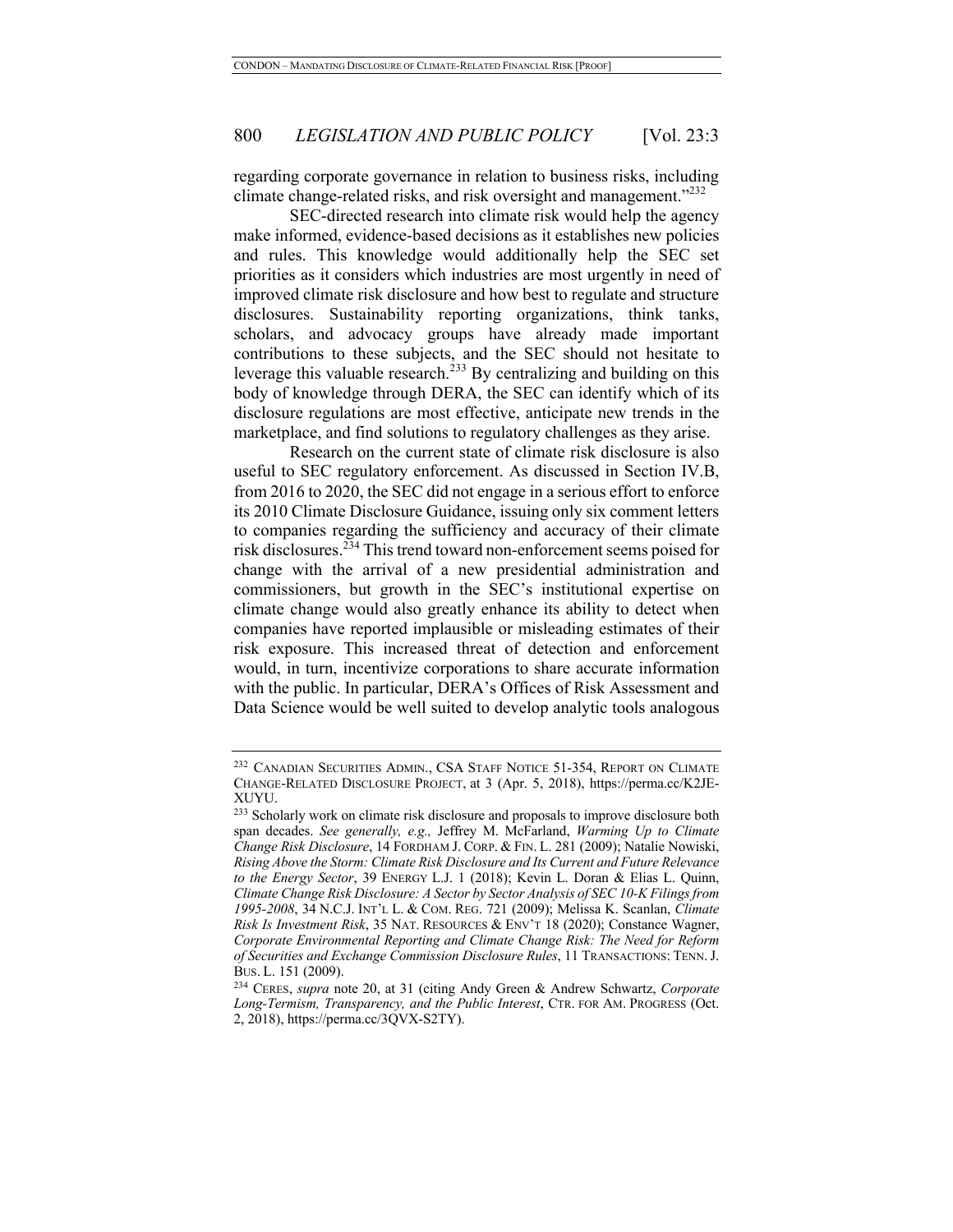to those it already employs to detect violations of other securities laws.235 These tools, when applied to a standardized and improved disclosure regime, could greatly reduce the cost of enforcement for the SEC.

### *ii. Recommendation 2: Coordinate Regulatory Actions Across Agencies*

While this Article focuses on the SEC, it is only one of several agencies across the federal government with regulatory authority relevant to climate risk disclosure. Other agencies—such as the CFTC, the Federal Reserve, the Federal Deposit Insurance Corporation ("FDIC"), and the Office of the Comptroller of the Currency—share financial oversight authority with the SEC, regulating financial markets, banks, investment companies, and other broker-dealers.<sup>236</sup> Additionally, while the SEC is well positioned to develop expertise on some issues—such as the types of financial risk that particular changes in climate conditions could pose to particular industries—other agencies, such as the Environmental Protection Agency ("EPA") and National Oceanic and Atmospheric Administration ("NOAA") have superior institutional knowledge on the extent to which the climate can be expected to change in a given time period.

Therefore, it is important that the SEC coordinate with other agencies both to leverage their expertise and to ensure consistency across distinct but overlapping regulatory regimes.<sup>237</sup> The SEC should explore ways to coordinate with relevant federal agencies through, for example, an Interagency Working Group ("IWGs"). IWGs, convened by executive order or using other source of authority, have been deployed successfully in other regulatory contexts to address technical issues that require a unified regulatory approach.<sup>238</sup> For example, after

<sup>235</sup> *See supra* note 228.

<sup>236</sup> CERES, *supra* note 20, at 15.

<sup>&</sup>lt;sup>237</sup> The SEC should likewise consider working with international regulators. In a January executive order, President Biden directed the Secretary of the Treasury to "ensure that the United States is present and engaged in relevant international fora and institutions that are working on the management of climate-related financial risks," Exec. Order No. 14,008,  $\S$  102(g)(i) (Jan. 27, 2021), but the Commission should also coordinate and learn from international endeavors.

<sup>&</sup>lt;sup>238</sup> Notably, interagency working groups are generally not convened by individual executive agencies, but are established through Presidential executive orders. *See, e.g.*, Exec. Order No. 12,898, § 1-102 (1994) (creating interagency working group on environmental justice); Exec. Order No. 12,866, § 4(d) (1993) (providing authority for regulatory working group that coordinated efforts to set a consistent social cost of carbon); Exec. Order No. 13,439, § 1 (2007) (convening interagency working group on import safety).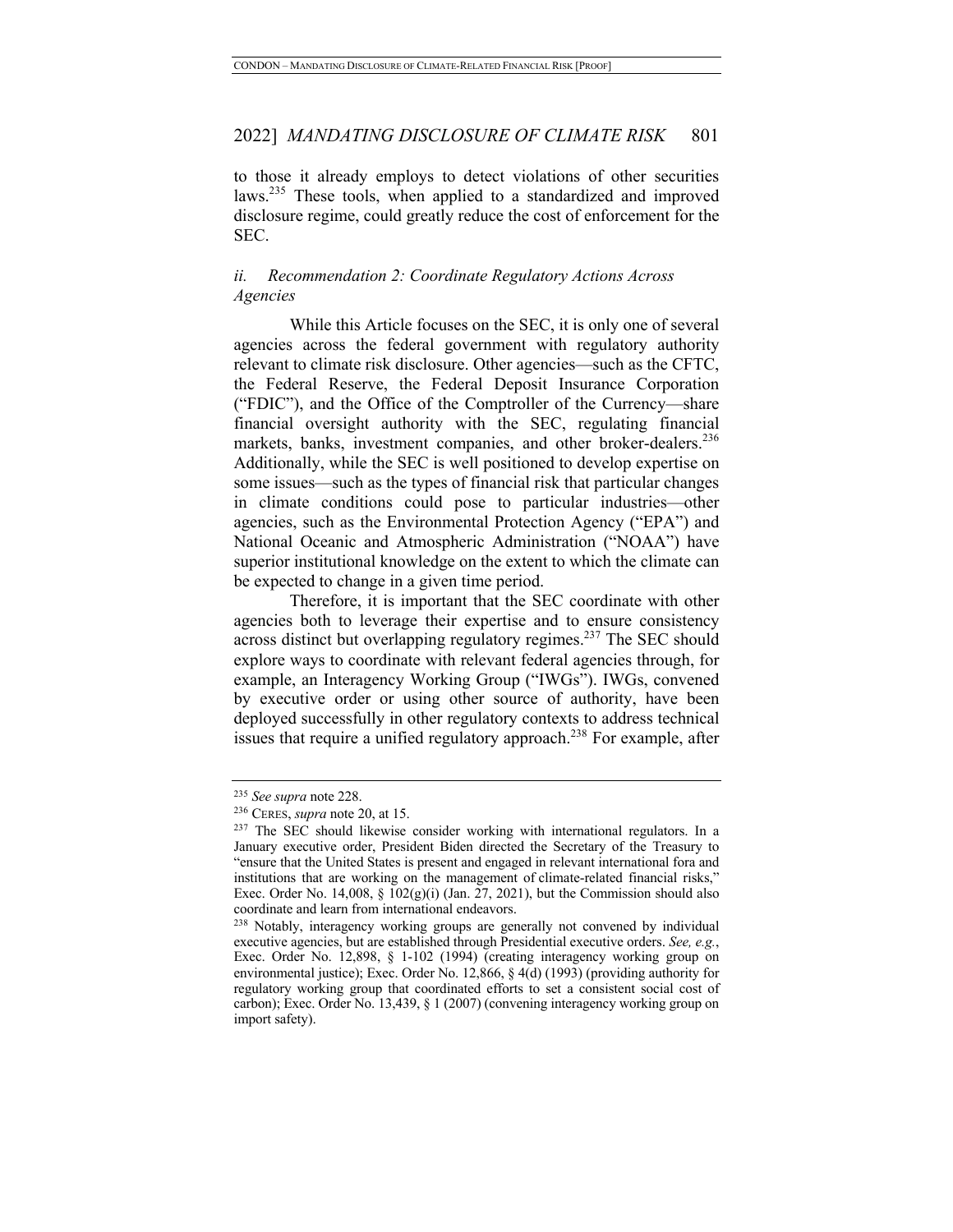*Center for Biological Diversity v. National Highway Traffic and Safety Administration*, a case in which the Ninth Circuit remanded a set of corporate average fuel economy standards due to the agency's failure to account for the value of reducing greenhouse gas emissions when determining the standards' stringency.<sup>239</sup> This coordination effort could also occur through an IWG or other mechanism convened by the Financial Stability Oversight Council ("FSOC"), $240$  a collaborative body consisting of each of the federal financial regulators and charged with facilitating regulatory coordination. $241$ 

One issue for which an IWG or other coordinating mechanism may prove particularly useful is climate scenario analysis. The TCFD recommends that corporations engage in climate scenario analysis, but research by the Institute for Climate Economics indicates that very few companies actually engage in such analysis, and the companies that do vary widely in their assumptions, modeling techniques, and approaches.<sup> $242$ </sup> Many corporations, express confusion as to how climate scenarios should be understood and used.<sup>243</sup> The SEC could improve on the TCFD recommendations by providing more detailed guidance on how scenario analyses should be conducted, standardizing which scenario (or menu of scenarios) corporations should consider, or mandating fuller disclosure of the assumptions underlying the company's chosen scenario(s) and the results of its analyses. However, other U.S. regulators, such as the Federal Reserve, have expressed

<sup>239</sup> 538 F.3d 1172 (9th Cir. 2008).

<sup>&</sup>lt;sup>240</sup> FSOC has created interagency working groups previously, for example, convening a IWG on hedge funds in 2016 to better understand their activities and assess their potential risk to financial stability. Press Release, Dep't of Treasury, Financial Stability Oversight Council Releases Statement on Review of Asset Management Products and Activities (Apr. 18, 2016), https://perma.cc/M9T9-M9J5.

<sup>&</sup>lt;sup>241</sup> Dodd-Frank Wall Street Reform and Consumer Protection Act, § 111, 12 U.S.C. § 5322(a)(2)(E). FSOC was created by the Dodd Frank Act for three primary purposes: identifying risk to financial stability; promoting market discipline; responding to emerging risks to stability. *Id.* § 5322(a)(1). FSOC is chaired by the Secretary of Treasury, and has nine other voting members including the heads of the Board of Governors of the Federal Reserve System, the Office of the Comptroller of the Currency, the Consumer Financial Protection Bureau, the SEC, the FDIC, the CFTC, the Federal Housing Finance Agency, the National Credit Union Administration, and one independent member with insurance expertise appointed by the President. *About FSOC*, DEP'T OF THE TREASURY, https://perma.cc/HVK9-AEJV (last visited Feb. 1, 2021). In October 2021, FSOC released a report identifying climate risk as a threat to financial stability. FSOC, REPORT ON CLIMATE-RELATED FINANCIAL RISK (2021), https://perma.cc/P5NR-KS5F.

<sup>242</sup> CHARLOTTE VAILLES & CLÉMENT MÉTIVIER, INST. FOR CLIMATE ECONOMICS, VERY FEW COMPANIES MAKE GOOD USE OF SCENARIOS TO ANTICIPATE THEIR CLIMATE-CONSTRAINED FUTURE (2019), https://perma.cc/YXF7-QNWJ. 243 *Id.*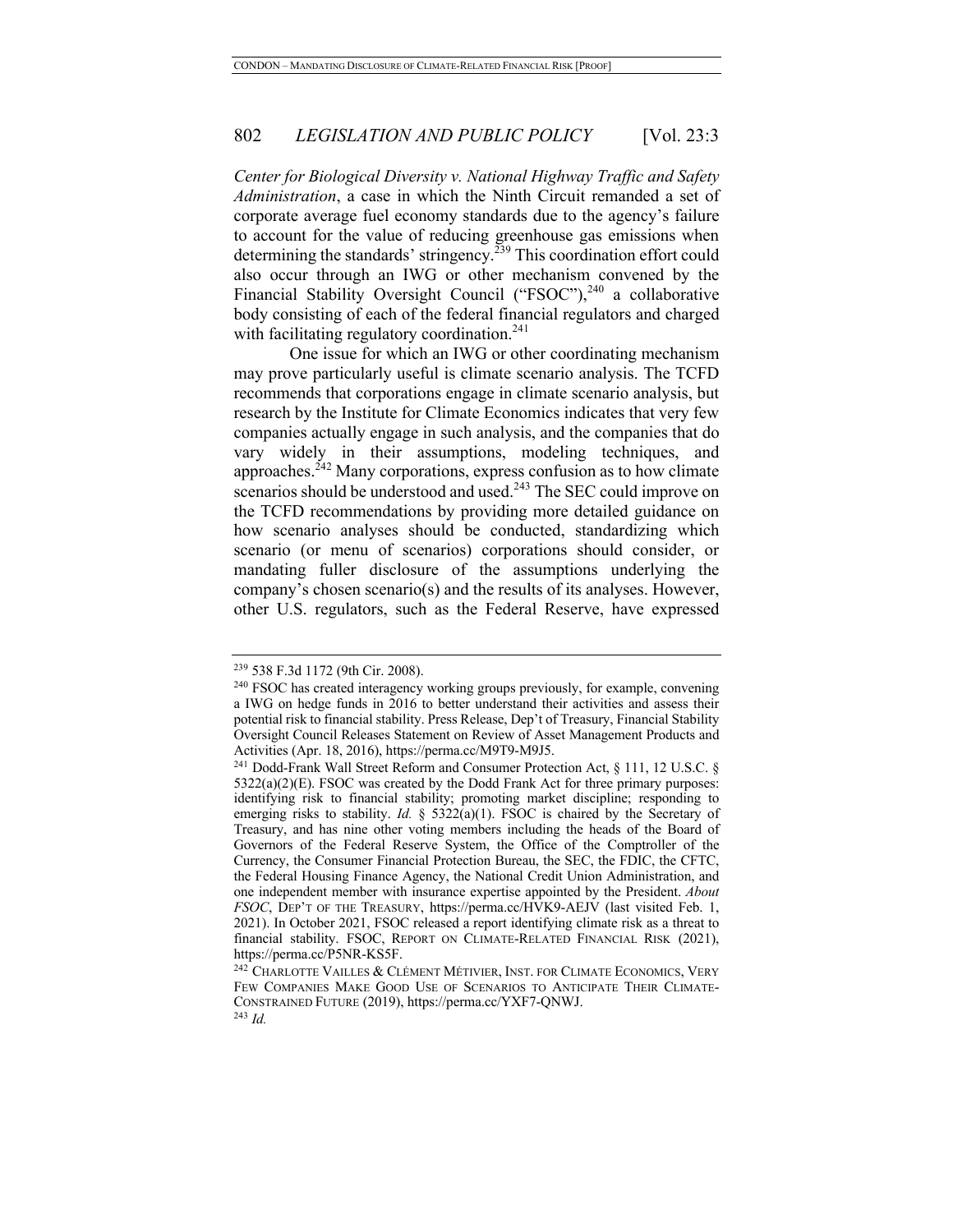interest in using scenario analysis to assess the resilience of the financial system and the economy to climate risk.<sup>244</sup> Additionally, NOAA and EPA have relevant expertise on climate modeling techniques and may be better positioned to determine which warming scenarios are most useful to consider, which modeling assumptions are most reasonable, and how to translate projected physical impacts into economic impacts that can be integrated into financial models.<sup>245</sup> Using an IWG to address these questions could help the SEC and the Federal Reserve (and other financial regulators) craft their scenario-analysis requirements more efficiently and ensure that the requirements do not conflict.

#### *iii. Recommendation 3: Draw Best Practices from Existing Frameworks and Standards*

Lastly, the SEC's new disclosure regulations should draw from best practices established by voluntary disclosure programs and disclosure regimes in other countries, which are the product of years of research and practitioner input and are thus highly reflective of the needs of both users and preparers of disclosures. Specifically, the Commission should look to the TCFD framework and the SASB standards when determining which standards and metrics should apply to a given industry. SASB's focus on creating standards that are maximally useful for investors makes it a particularly valuable resource for the SEC. A rulemaking consistent with the existing TCFD framework and SASB standards would also decrease the compliance costs for companies that are already voluntarily disclosing climate risk under these regimes.

Additionally, because other countries have begun to structure their disclosure regimes based on the TCFD framework, adopting a similar approach in the United States could decrease corporations' cost of compliance and improve their ability to attract capital from foreign investors seeking comparable information. The European Union, the United Kingdom, and New Zealand have all initiated regulatory actions to mandate climate risk disclosure, and all three have used the TCFD as

<sup>244</sup> Lael Brainard, Gov'r, Bd. of Gov'rs of the Fed. Reserve Sys., Strengthening the Financial System to Meet the Challenge of Climate Change (Dec. 18, 2020), https://perma.cc/K965-2LP4. Other central banks, like the Bank of England, have likewise expressed interest in scenario analysis. *See, e.g.*, Press Release, Bank of England, The Bank of England Is Restarting the Climate Biennial Exploratory Scenario (CBES) (Nov. 13, 2020), https://perma.cc/8W28-G5WX.

<sup>245</sup> *See generally* Tanya Fiedler et al., *Business Risk and the Emergence of Climate Analytics*, NATURE CLIMATE CHANGE (2021), https://perma.cc/WSB7-QFM5 (discussing use of climate models in financial risk assessment).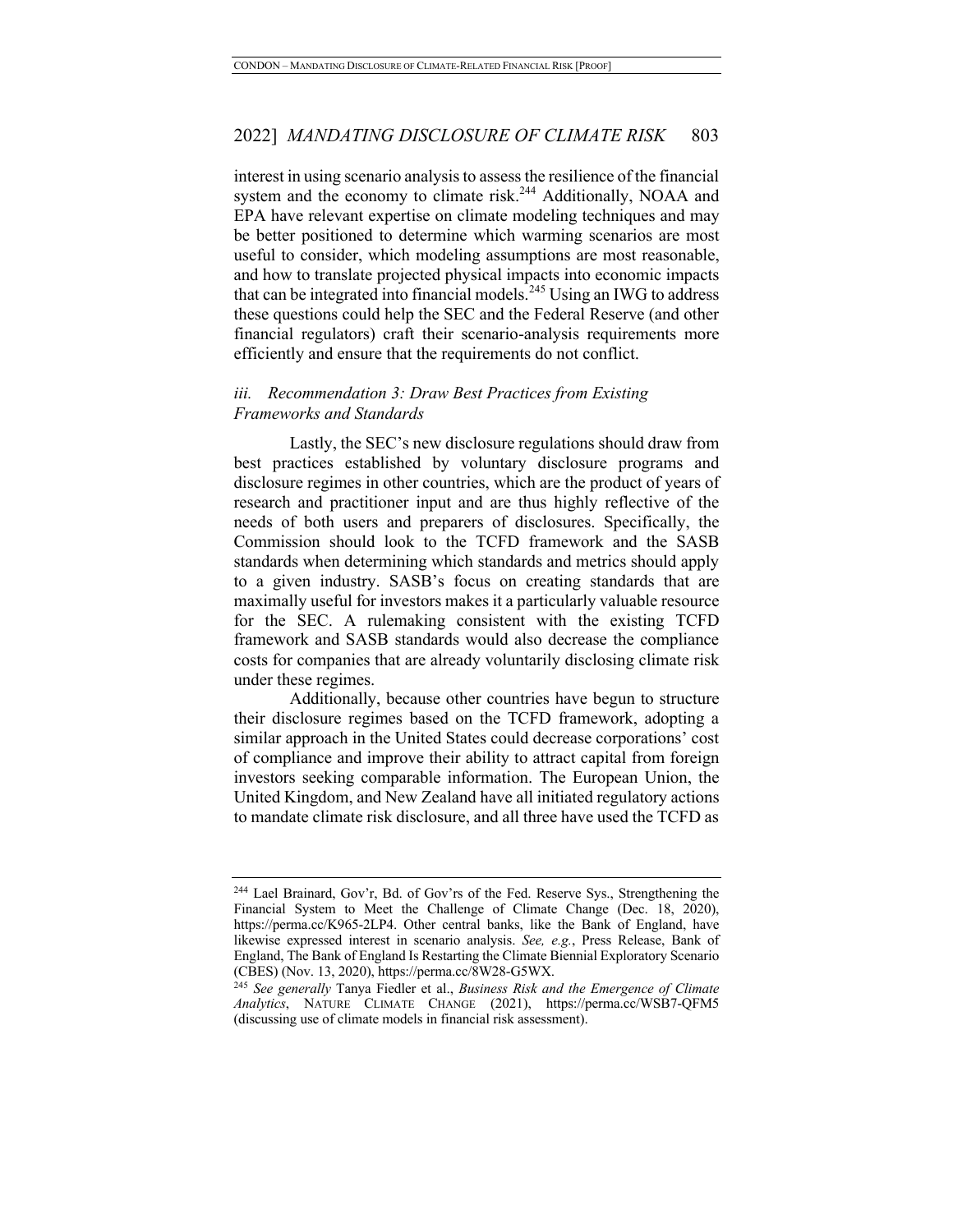a starting point for their respective disclosure frameworks.<sup>246</sup> The UK Financial Reporting Council has also encouraged companies to disclose using SASB metrics. $247$ 

A robust climate risk disclosure framework would likely contain several key elements: (1) a series of broadly applicable disclosures for all registrants, similar to the TCFD requirements; (2) a number of universal line-item disclosures that would provide all investors with comparable information; and (3) a series of industryspecific metrics and standards that address climate issues material to particular industries, similar to the SASB framework. The TCFD provides a common core of disclosures that are relevant to all companies, but its standards, which are broadly worded, may not by themselves elicit comparable disclosure.<sup>248</sup> Therefore, a series of more concrete line items and metrics will be helpful to ensure that disclosures are maximally comparable, specific, and decision-useful for investors. Universal line-items may include, for example, materially relevant state and federal climate legislation and regulation, or the total value of fossil fuel-related assets owned or managed by the registrant. Both of these line items would be relevant to understanding the transition-related risks associated with any registrant's business.

This is not to say, however, that the SEC's new disclosure regulations should merely codify the TCFD framework and SASB standards. The Commission should also rely on its own economic research, work done by international counterparts, and recommendations from other sustainability reporting organizations and climate change experts, and it should deviate from TCFD and SASB requirements where it finds that an alternative approach to disclosure

<sup>246</sup> *See* Frances Schwartzkopff, *EU Wants Tougher Climate Disclosure Rule as Firms Lag Behind*, **BLOOMBERG** (Apr. 21, 2021),

https://www.bloomberg.com/news/articles/2021-04-21/eu-wants-tougher-climatedisclosure-rules-as-firms-lag-behind; Vanessa Havard-Williams et al., *UK Paves Way for Mandatory TCFD Climate Disclosure for Companies and Other Organisations by 2025*, LINKLATERS (Nov. 12, 2020) https://www.linklaters.com/en/insights/blogs/sustainable-futures/2020/november/ukpaves-way-for-mandatory-tcfd-climate-disclosure-for-companies-and-other-

organisations-by-2025; NZ Ministry for the Env't, *Mandatory Climate Related Disclosures*(Apr. 2021), https://environment.govt.nz/what-government-is-doing/areasof-work/climate-change/mandatory-climate-related-financial-disclosures/.

<sup>&</sup>lt;sup>247</sup> Havard-Williams et al., *supra* note 246.<br><sup>248</sup> The eleven TCFD recommendations include a mix of line-item disclosures and broader, principles-based disclosures. For example, in the "Metrics and Targets" section, the TCFD recommends that registrants disclose Scope 1,2, and 3 greenhouse gas emissions, and that registrants "describe the targets used by the organization to manage climate-related risks and opportunities." The first recommendation, as a numeric metric of climate risk exposure, is more likely to elicit comparable information across corporations than the second.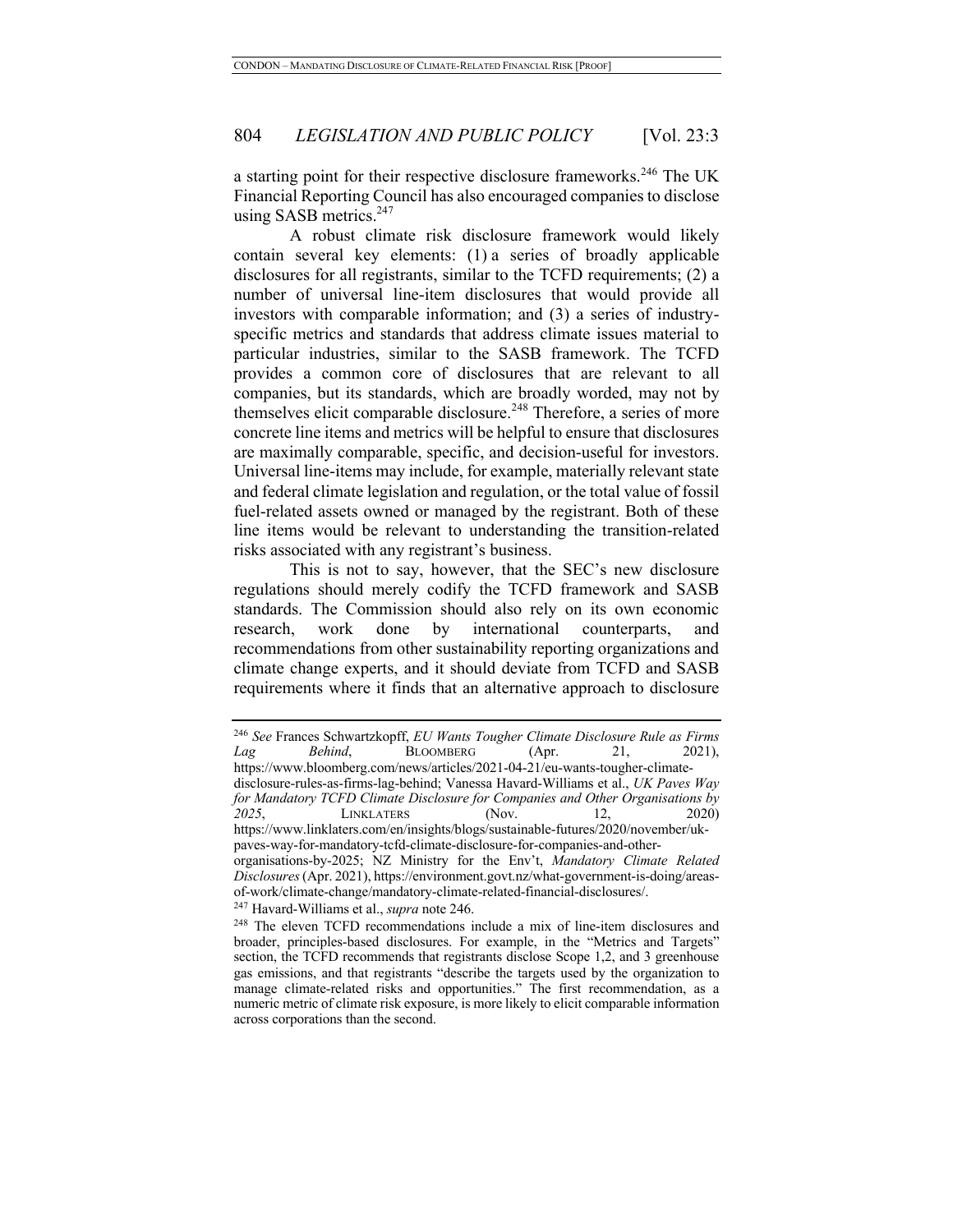would yield superior results. Still, using these two voluntary programs as a basis point for regulation will allow the agency to take advantage of years of research on best practices for climate risk disclosure.<sup>249</sup>

#### **CONCLUSION**

Climate change is ushering in a new set of challenges and opportunities for corporations and their investors. Climate risk disclosure has not kept pace, as current regulatory rules and voluntary regimes do not provide investors and other financial stakeholders access to comparable, specific, and decision-useful information. Without proper disclosure of climate-related financial risks and the strategies undertaken to manage those risks, creditors and shareholders lack the information necessary to price assets correctly, jeopardizing economic stability. These problems have led financial experts and institutional investors to call for an improved mandatory climate risk disclosure regime with standardized reporting requirements.

The SEC should respond to these growing demands with new rulemakings that would set mandatory climate risk disclosure requirements for public companies. In order to ensure that disclosures are maximally useful, the SEC should coordinate with other agencies through interagency working groups and solicit input from financial and climate experts, investors, and voluntary reporting organizations. Additionally, the SEC should develop its own institutional expertise on climate risk by conducting economic research on climate risk through DERA. Taken together, these actions will facilitate informed investing, sustainable growth, and a more resilient economy.

<sup>249</sup> An improved climate risk disclosure regime should be comprised of industryspecific reporting requirements, and the SEC should consider building these reporting requirements through an *iterative approach* to sector-specific rulemaking or guidance. Under an iterative approach, the SEC would establish a disclosure regime that could be revised and expanded over time. This process could begin with an initial rulemaking that enacts improved reporting requirements that are (1) widely agreed upon to be decision-useful for investors, and (2) applicable across all industries. For example, the TCFD recommends that all companies engage in scenario analysis, which asks corporations to assess the resilience of their business strategies against a range of warming scenarios and the associated physical and transition risk. As the TCFD explains, scenario analysis is useful for investors and corporations across all industries because it "clarifies the predictable and uncertain elements in different futures," and encourages the development of alternative strategies that could bolster a corporation's resilience. TASK FORCE ON CLIMATE-RELATED FIN. DISCLOSURES, GUIDANCE ON SCENARIO ANALYSIS FOR NON-FINANCIAL COMPANIES 1 (2020), https://perma.cc/BL4V-227L. The SEC could then promulgate industry-specific requirements, similar to SASB's standards, and consider prioritizing disclosure rulemakings for industries that are most broadly exposed to climate risk—industries such as energy, agriculture, clothing, and real estate.